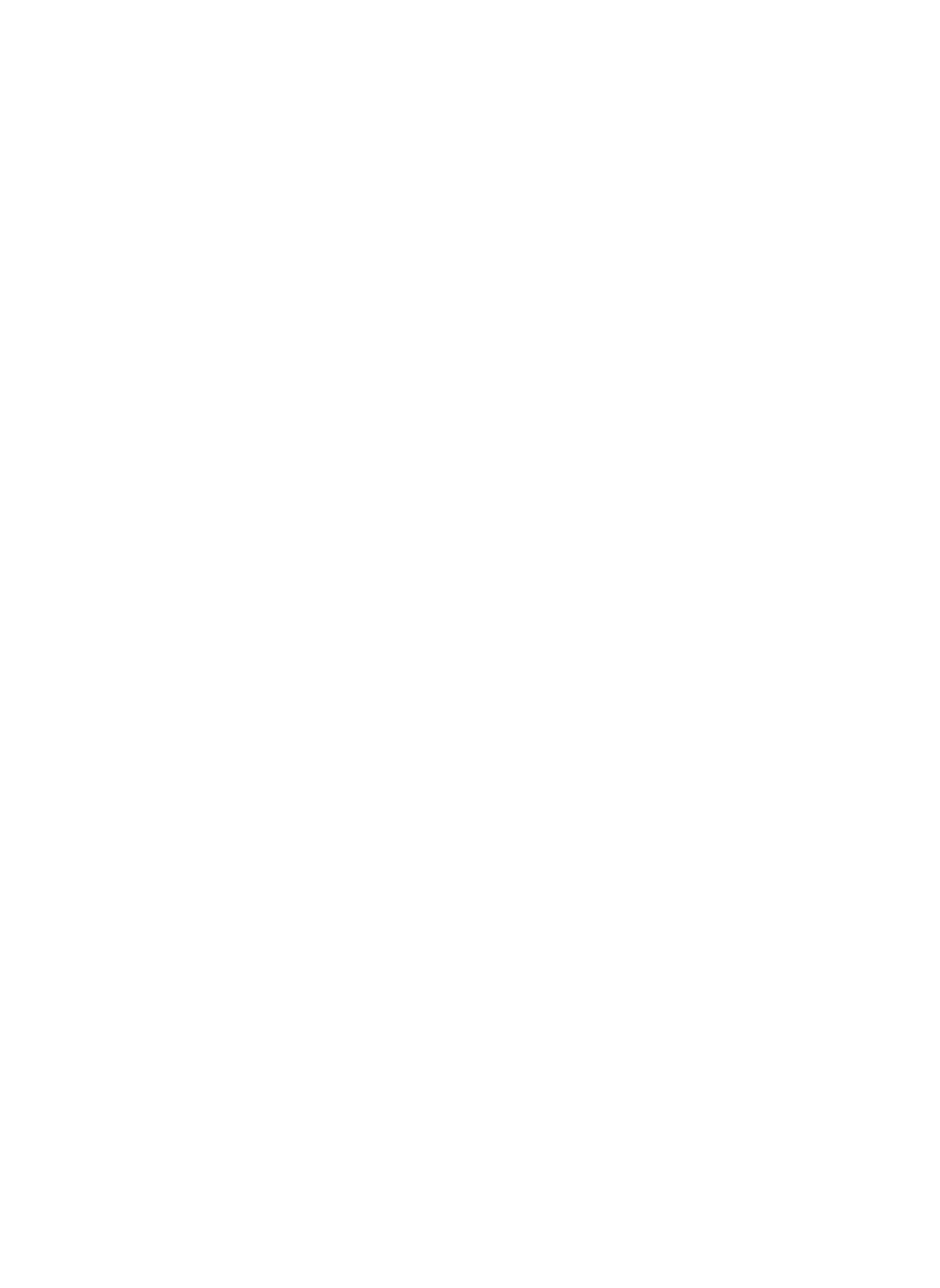# **Foreword**

HEPI reports take a number of forms.

- Many of them are joint projects aimed at increasing human knowledge, as with the annual HEPI / HEA *Student Academic Experience Survey*, the HEPI / Unite Students 2017 *Reality Check* report on the expectations of applicants to higher education and the HEPI / Kaplan International Pathways 2018 report on *The costs and benefits of international students by parliamentary constituency*.
- Others bring together existing knowledge as a way of uncovering new policy options, as with our 2016 reports on students' mental health and the underachievement of young men and our 2017 report on the past, present and future of teacher training.
- Some of our publications are designed to put other countries' higher education systems under the spotlight, as with our analyses of Australia (2014), Germany (2015) and New Zealand (2016) as well as our Annual Lecture texts, including the latest one on the rise of Asian universities (2018).
- A small proportion are aimed very directly at policymakers, as with our response to the 2015 higher education green paper (published in 2016), our submission to the Diamond review of funding in Wales (2015) and our more recent evaluation of cross-subsidies from teaching to research (2017).
- We also produce informed polemical pieces in a separate yellow book series, as with our 2017 reports on *The Comprehensive University* by Professor Tim Blackman and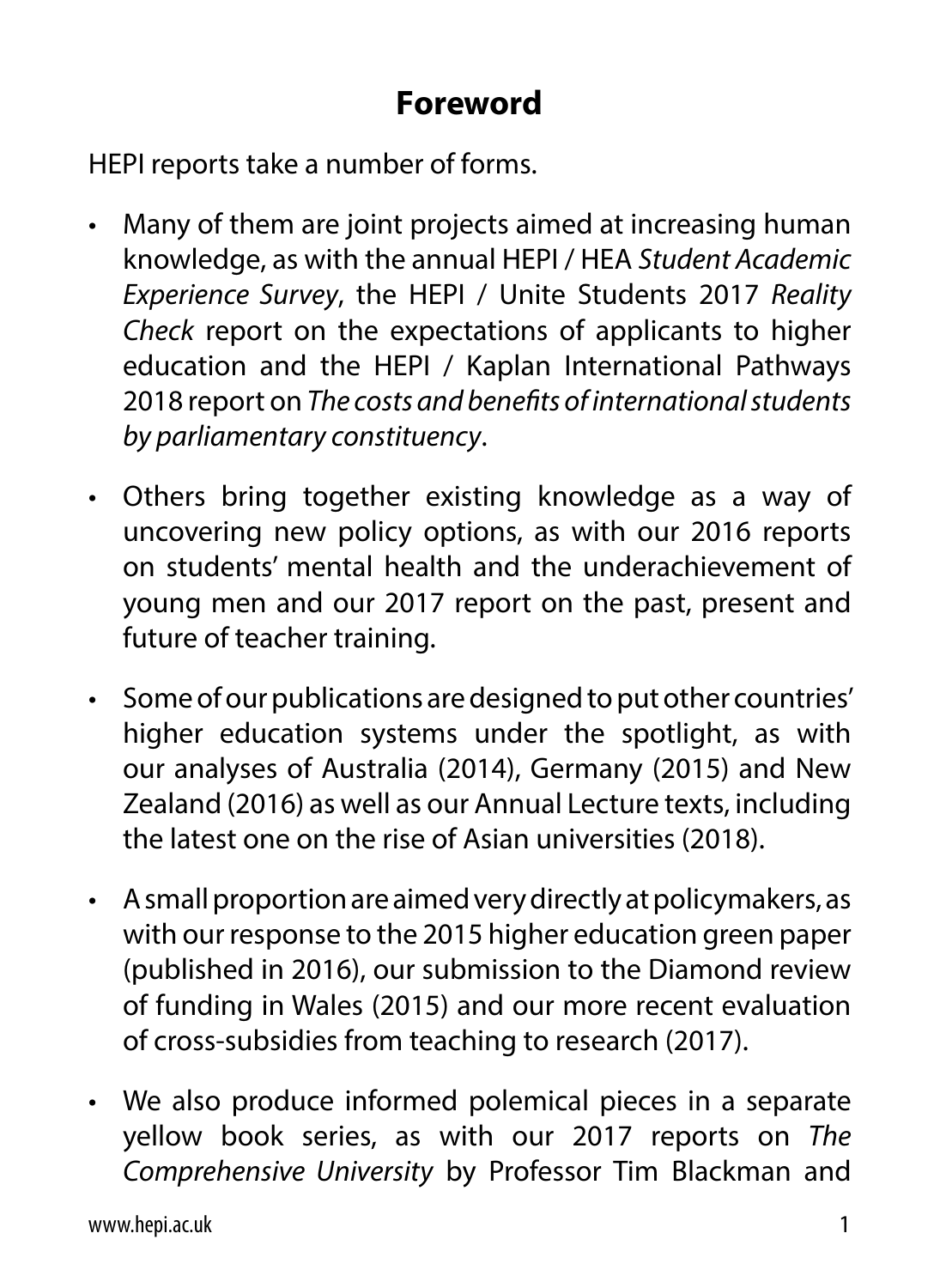*The Positive and Mindful University* by Sir Anthony Seldon and Dr Alan Martin and our 2014 publication by the muchmissed Professor Sir David Watson, '*Only Connect': Is there still a higher education sector?*

This publication serves a different purpose. It provides a guide for non-experts on a topical and tricky issue: fee differentiation. It takes a similar approach to a paper we published in the autumn of 2014 on the removal of student number controls.

For the second time only, this HEPI report lists at the end all our publications since the organisation was founded in 2002. This is our 137<sup>th</sup> publication and they are now appearing more than once a month on average (with 18 topics covered in 2017). As with our busier-than-ever events programme, this reflects the volume of change currently affecting UK higher education.

All our reports remain openly and freely available at [www.hepi.](http://www.hepi.ac.uk) [ac.uk.](http://www.hepi.ac.uk) This is possible thanks to the funding we receive from our University Partners across all four parts of the UK as well as from our corporate HEPI Partners, who are listed inside the back cover. We are very grateful for this continuing support.

As with all our output, please do let us know what you think of this report and feel free to suggest topics you think HEPI should publish on in the future.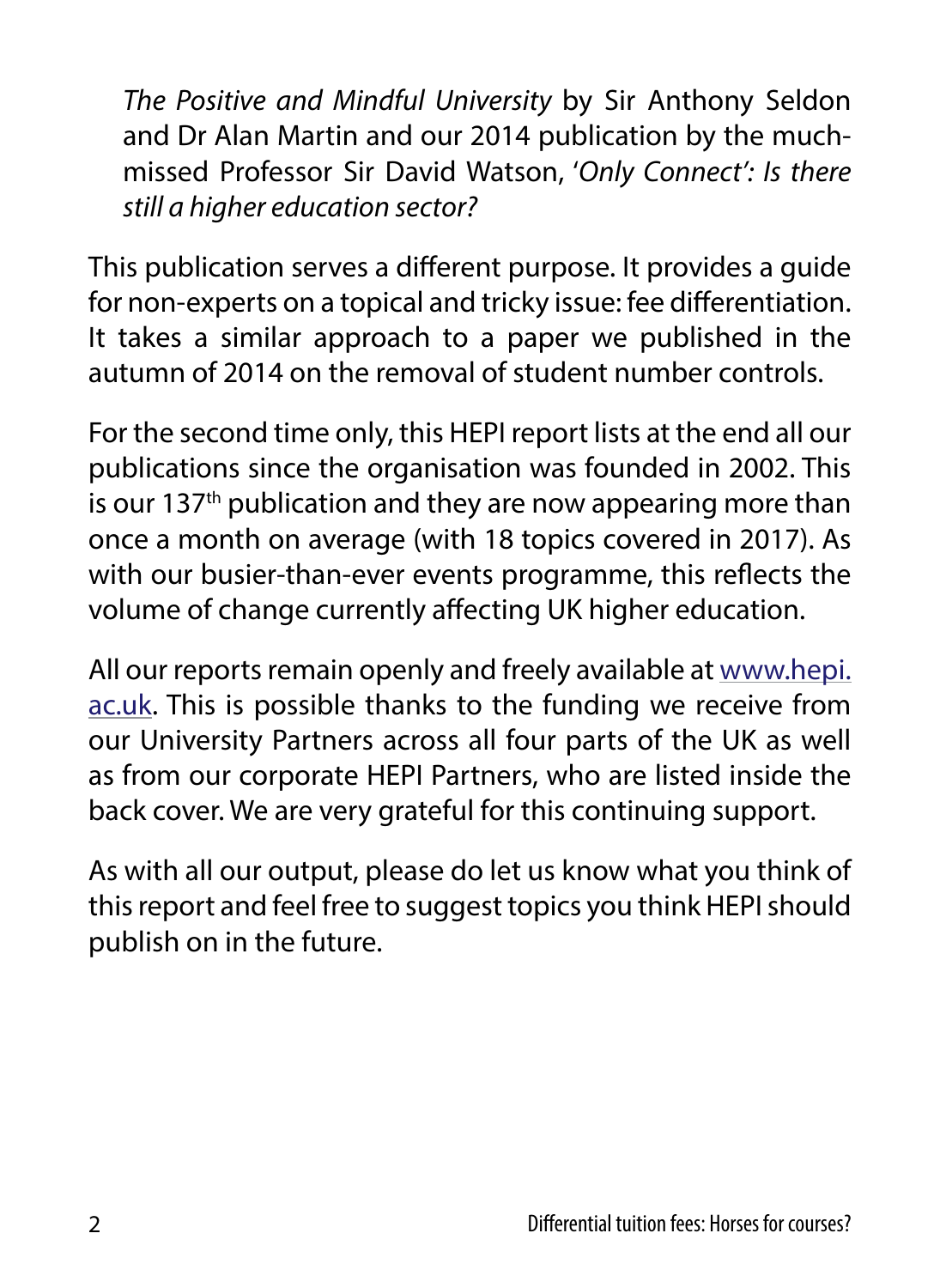# **Contents**

| 1. The current position in the UK                    | 5  |
|------------------------------------------------------|----|
| 2. The position in other countries                   | 13 |
| 3. How we got here                                   | 19 |
| 4. Is it time for another look at differential fees? | 31 |
| 5. What do students want?                            | 45 |
| 6. Differential costs rather than differential fees  | 51 |
| Endnotes                                             | 57 |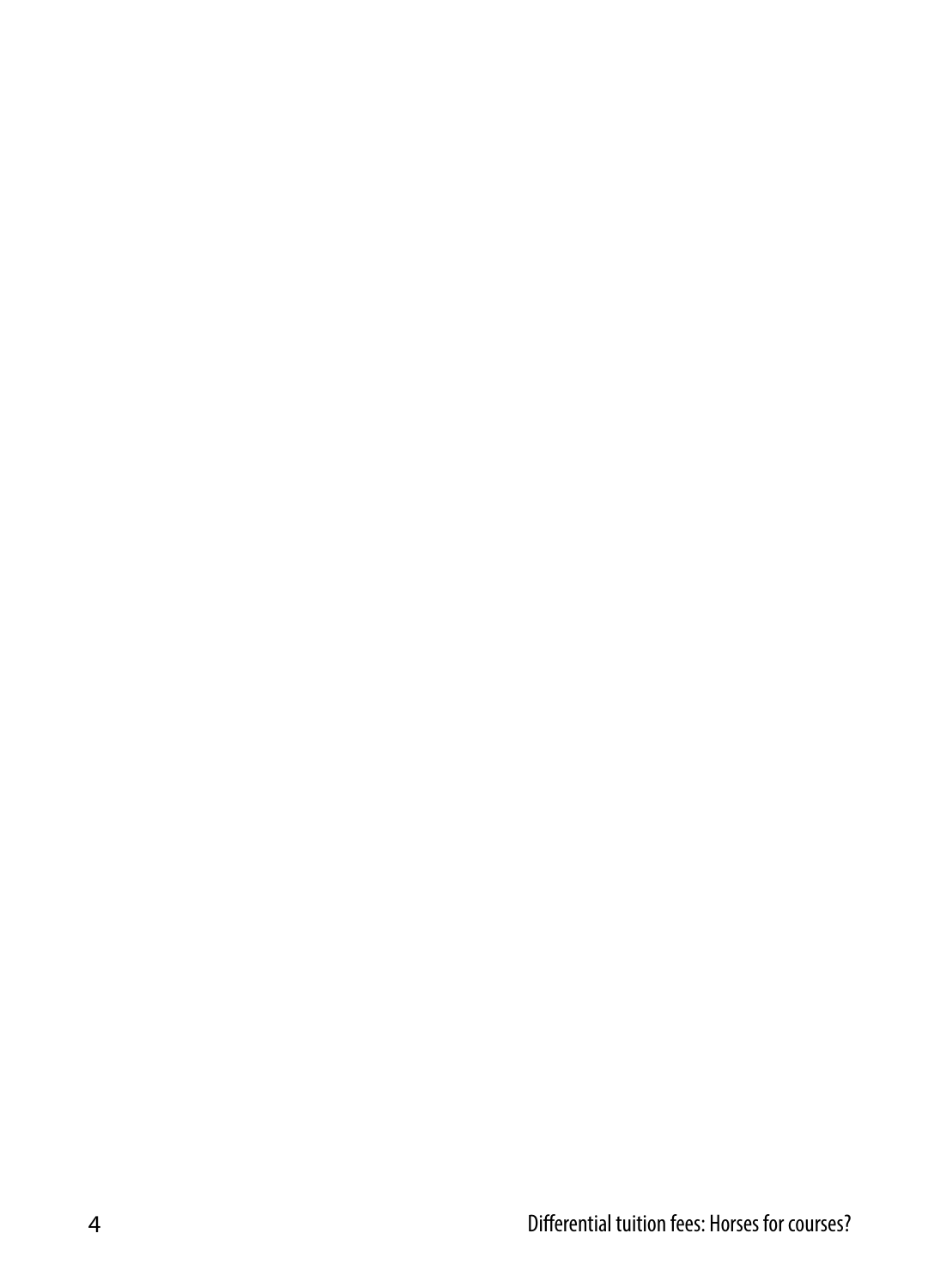# **1. The current position in the UK**

In England, Scotland, Wales and Northern Ireland, the funding systems for full-time, first-time undergraduate students differ in important ways. The situation for full-time, home and EU undergraduate students in each part of the UK in 2017/18 is as follows:

- in **England**, fees are generally £9,250;
- in **Wales**, fees are generally £9,000 but are offset by a £4,954 fee grant (and there are expected to be £9,000 fees with no offsetting fee grant in 2018/19);
- in **Northern Ireland**, fees are generally £4,030; and
- in **Scotland**, there is officially an annual fee of £1,820, but the Student Awards Agency for Scotland covers the cost for eligible home and EU students, meaning higher education is generally regarded as 'free'.

Where these fees apply, students are eligible for a tuition fee loan, which is repayable after leaving higher education. The amount paid back depends on the level of each borrower's earnings.

Despite these differences, universities in each of the three parts of the UK with tuition fees – England, Wales and Northern Ireland – all share a common tendency to set them at the same (maximum) rate for full-time, first-time undergraduate students irrespective of the discipline or the institution. The National Audit Office has complained: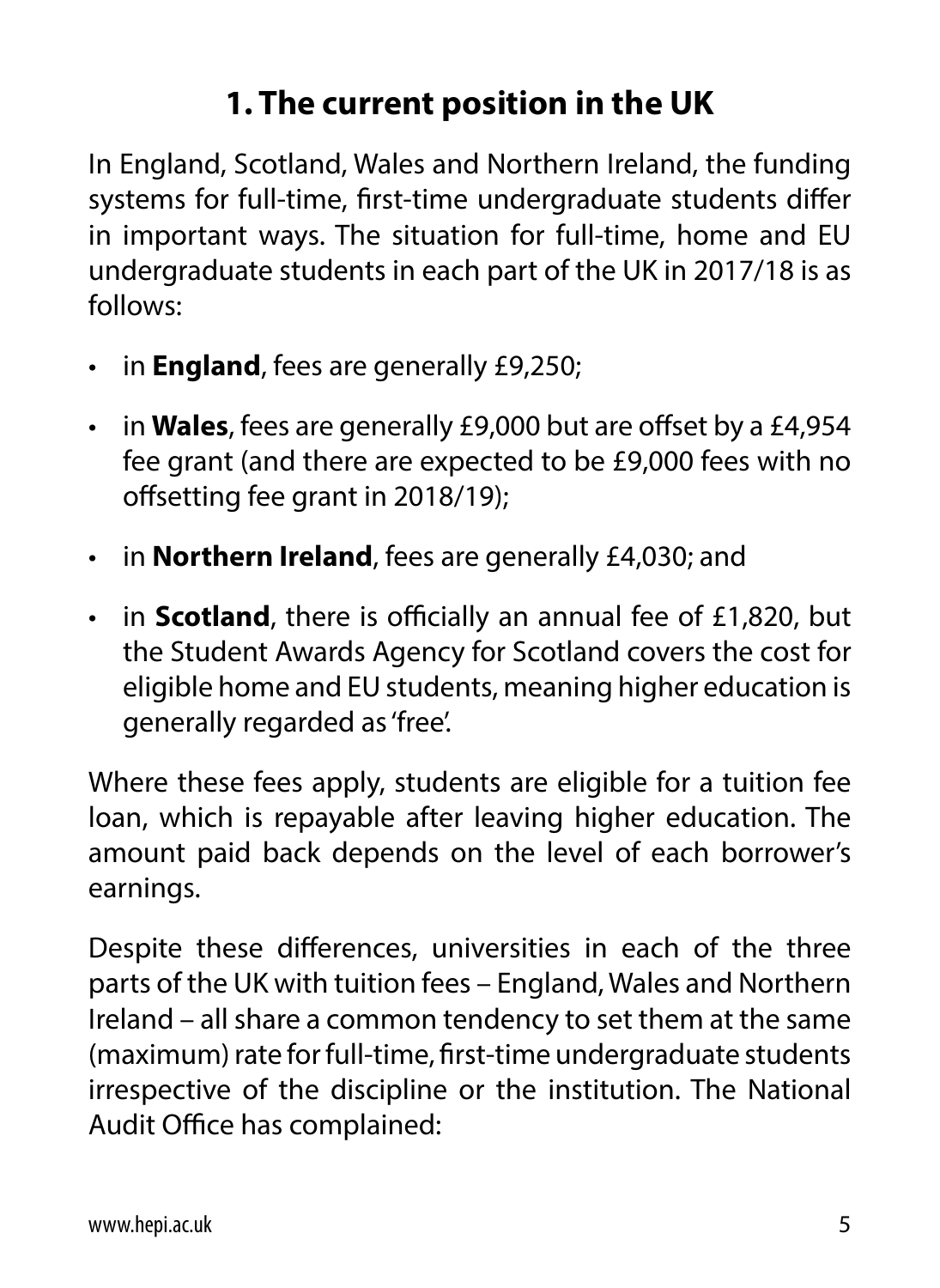*There is no meaningful price competition in the sector to drive down prices for the benefit of the student and taxpayer.*<sup>1</sup>

However, it is wrong to regard the UK, or any one part of the UK, as having fixed (or non-differential) fees. There is, for example, considerable price differentiation for:

- students at non-traditional providers or those taking subbachelor higher education;
- UK students moving to a different part of the country;
- international students; and
- postgraduate students.

#### *Alternative provision*

Although the overwhelming majority of courses for full-time, first-time undergraduate students are priced at the same level for home / EU students, there is still some price differentiation on offer. For example, there are a number of providers in England that offer undergraduate courses where fees are below (or over) the standard £9,000 fee cap.

• **Some Further Education (FE) colleges offer relatively low-cost degrees.** An analysis by the *Times Educational Supplement* found just among those FE colleges charging more than £6,000 per year for their degrees, the average fee was set to be  $£7,486$  in 2017.<sup>2</sup> Publicly-funded institutions which do not have an Access Agreement (in future an Access and Participation Plan) may not charge more than £6,165.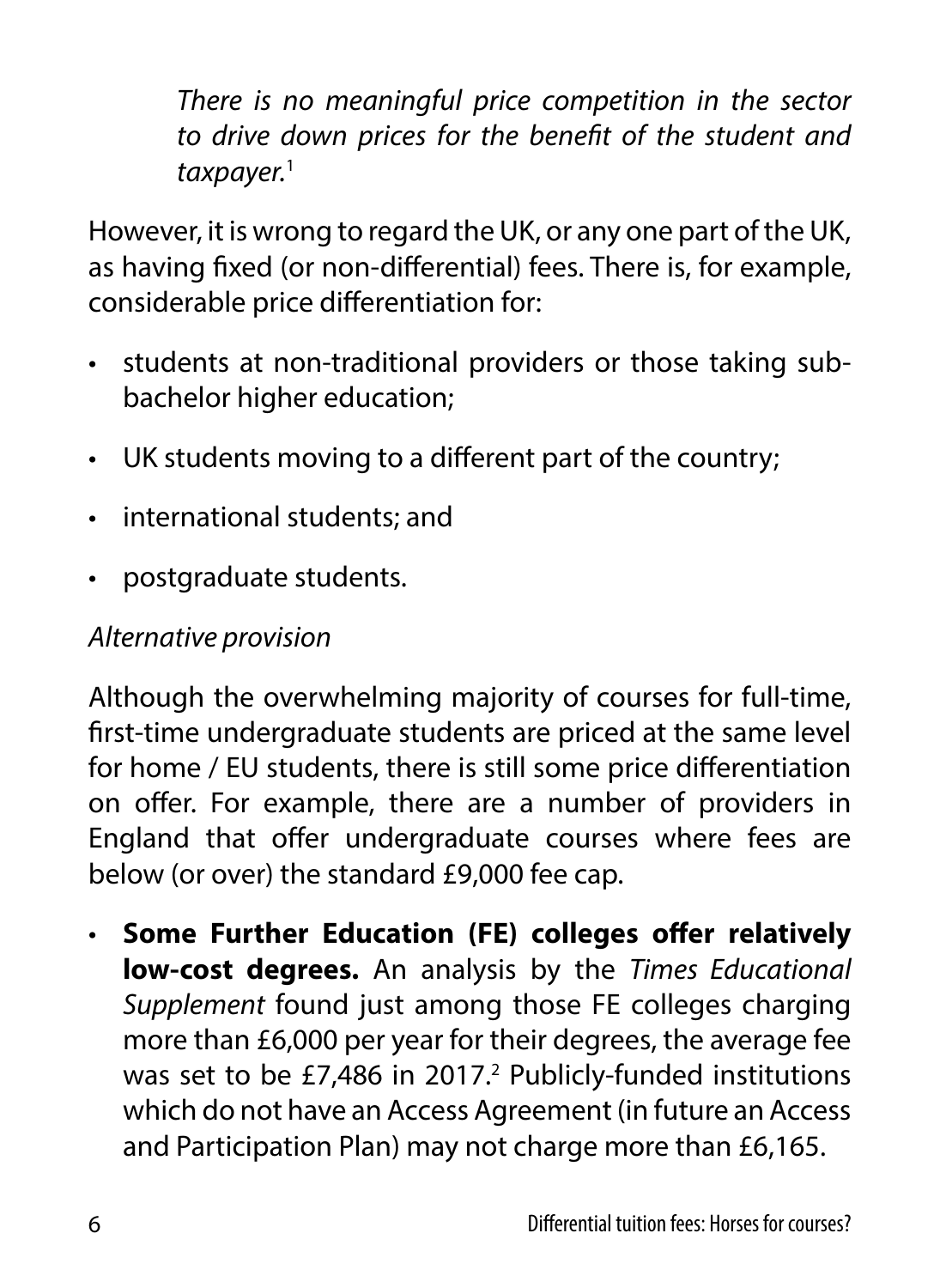- **Students at 'alternative providers', which have not been eligible for funding from the Higher Education Funding Council for England (HEFCE) and will not be eligible for funding from the Office for Students, may only borrow tuition fee loans of £6,165.** Some institutions, such as the Institute of Contemporary Music Performance (ICMP), charge fees close to this level. $3$  Similarly, CU Coventry (formerly Coventry University College) runs some honours degree courses at around £6,000.4
- **Other alternative providers charge fees that are materially higher than the standard fee / loan cap for publicly-funded providers of £9,000.5** This includes the University of Buckingham, where part of the extra cost arises from the focus on accelerated (two-year) degrees. The Government are planning on raising the fee cap on accelerated degrees at publicly-funded providers to £11,100.6

Sub-bachelor higher education, such as Foundation Degrees and Higher National Diplomas, are often available with considerably lower fees than honours degrees.7

Part-time courses are also sometimes available, including at the Open University, at less than the fee cap (which is set on a *pro rata* basis at £6,935 for a course at 75 per cent intensity). Assuming the changes for accelerated degrees happen, this means there will actually be three different undergraduate fees caps for providers regulated by the Office for Students as 'Approved (fee cap)' institutions: for full-time students; for parttime students and for students on accelerated degree courses.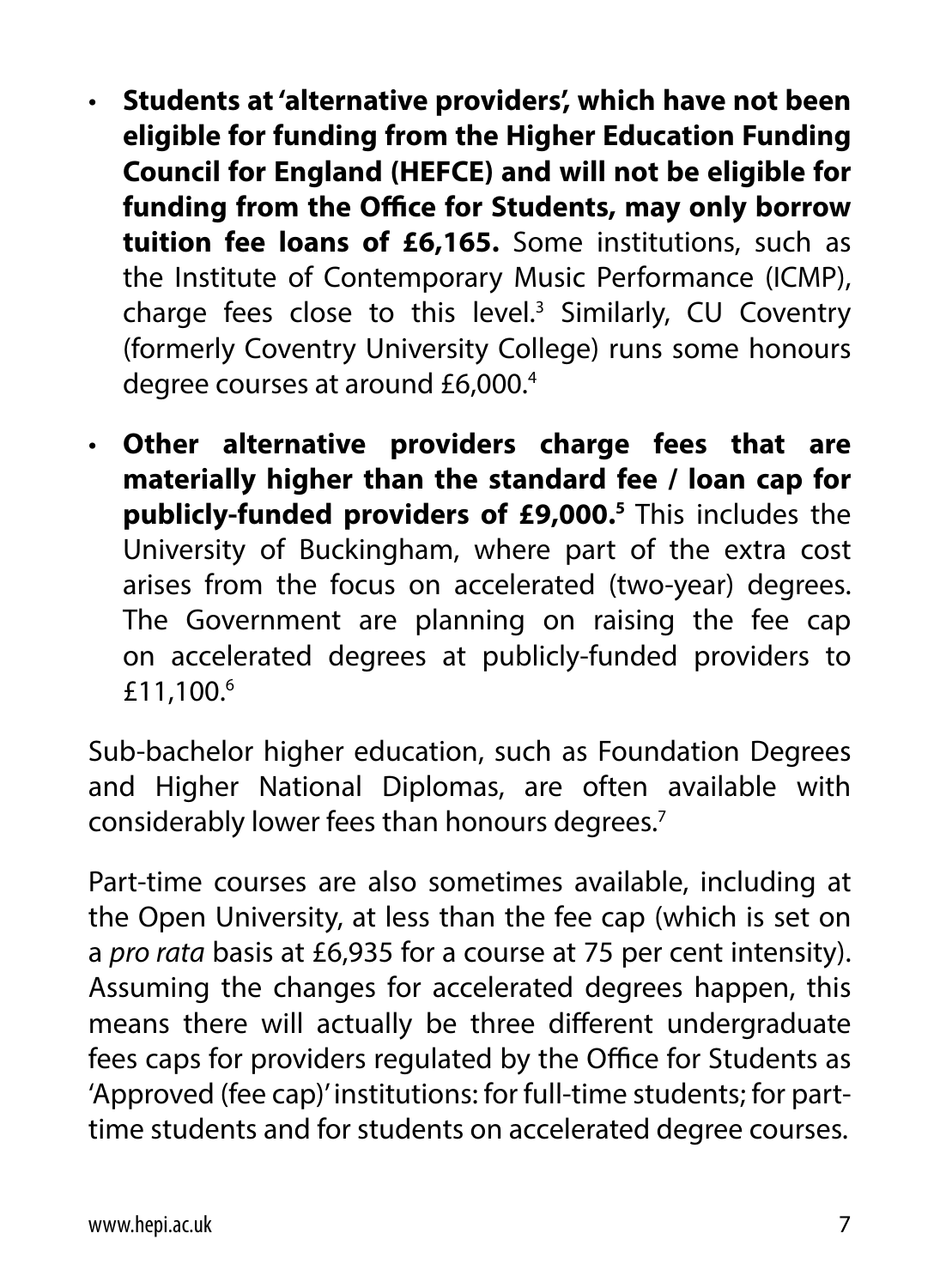## *Home students studying in a different part of the UK*

There are differential fees for many of those who choose to move from one part of the UK to another for their higher education. A resident of England may face fees of up to £9,250 wherever they choose to study within the UK and a resident of Wales may take their £4,954 fee grant with them to other parts of the UK, which significantly reduces the fees they must pay.

| Place of<br>study<br>Place of<br>residence | England | Scotland | <b>Wales</b> | Northern<br>Ireland |
|--------------------------------------------|---------|----------|--------------|---------------------|
| England                                    | £9,250  | £9,250   | £9,000       | £9,250              |
| Scotland                                   | £9,250  | No fee   | £9,000       | £9,250              |
| Wales                                      | £4,296  | £4,296   | £4,046       | £4,296              |
| Northern Ireland                           | £9,250  | £9,250   | £9,000       | £4,030              |
| EU (non-UK)                                | £9,250  | No fee   | £4,046       | £4,030              |

*Maximum full-time undergraduate tuition fees across the UK, 2017/18*

Partially based on: https://www.nidirect.gov.uk/articles/tuition-fees#skip-link

Meanwhile, a resident of Scotland will face no fees if they study in Scotland or high fees of up to £9,250 (£9,000 in Wales) if they study at an institution in the rest of the UK. A student from Northern Ireland will face fees of £4,030 if they stay at home to study but much more elsewhere in the UK.

#### *International students*

There is no cap on fees for (non-EU) international students and they range widely between and within institutions.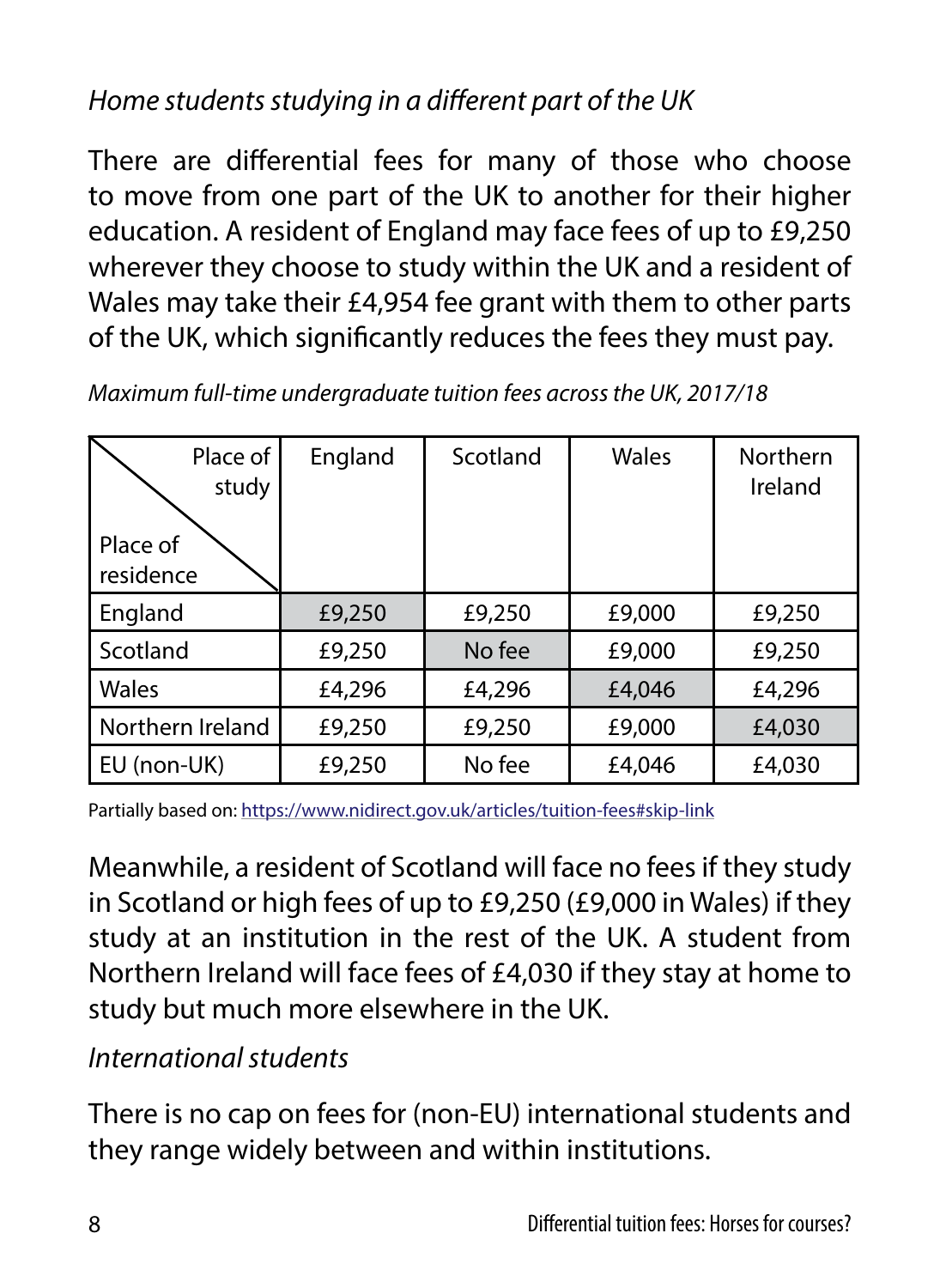- Some universities charge international students a flat fee only a little above their fee for home / EU students: for example, in 2017/18 the University of Cumbria has a fee for international students of £10,500 across all their Bachelor's programmes.
- Others charge different amounts for different disciplines and the price can be significantly higher than the fees for home / EU students.

*Undergraduate fees for non-EU international students at the University of Cambridge*

| Group 1                                                                                                                                                                                                                                                                                                                                                                              |         |
|--------------------------------------------------------------------------------------------------------------------------------------------------------------------------------------------------------------------------------------------------------------------------------------------------------------------------------------------------------------------------------------|---------|
| Anglo-Saxon, Norse, and Celtic; Archaeology; Asian and Middle<br>Eastern Studies; Classics; Economics; Education; English;<br>History; History of Art; History and Modern Languages; History<br>and Politics; Human, Social, and Political Sciences; Land<br>Economy; Law; Linguistics; Modern and Medieval Languages;<br>Philosophy; Theology, Religion, and Philosophy of Religion | £19,197 |
| Group 2                                                                                                                                                                                                                                                                                                                                                                              |         |
| <b>Mathematics</b>                                                                                                                                                                                                                                                                                                                                                                   | £21,411 |
| Group 3                                                                                                                                                                                                                                                                                                                                                                              |         |
| Architecture, Geography, Music                                                                                                                                                                                                                                                                                                                                                       | £25,119 |
| Group 4                                                                                                                                                                                                                                                                                                                                                                              |         |
| Chemical Engineering, Computer Science, Engineering,<br>Management Studies, Manufacturing Engineering, Natural<br>Sciences, Psychological and Behavioural Sciences                                                                                                                                                                                                                   | £29,217 |
| Group 5                                                                                                                                                                                                                                                                                                                                                                              |         |
| Medicine, Veterinary Medicine                                                                                                                                                                                                                                                                                                                                                        | £50,130 |

Source: https://www.undergraduate.study.cam.ac.uk/international-students/fees#tuition

The table above shows fees for (non-EU) international students commencing undergraduate study at the University of Cambridge

www.hepi.ac.uk 9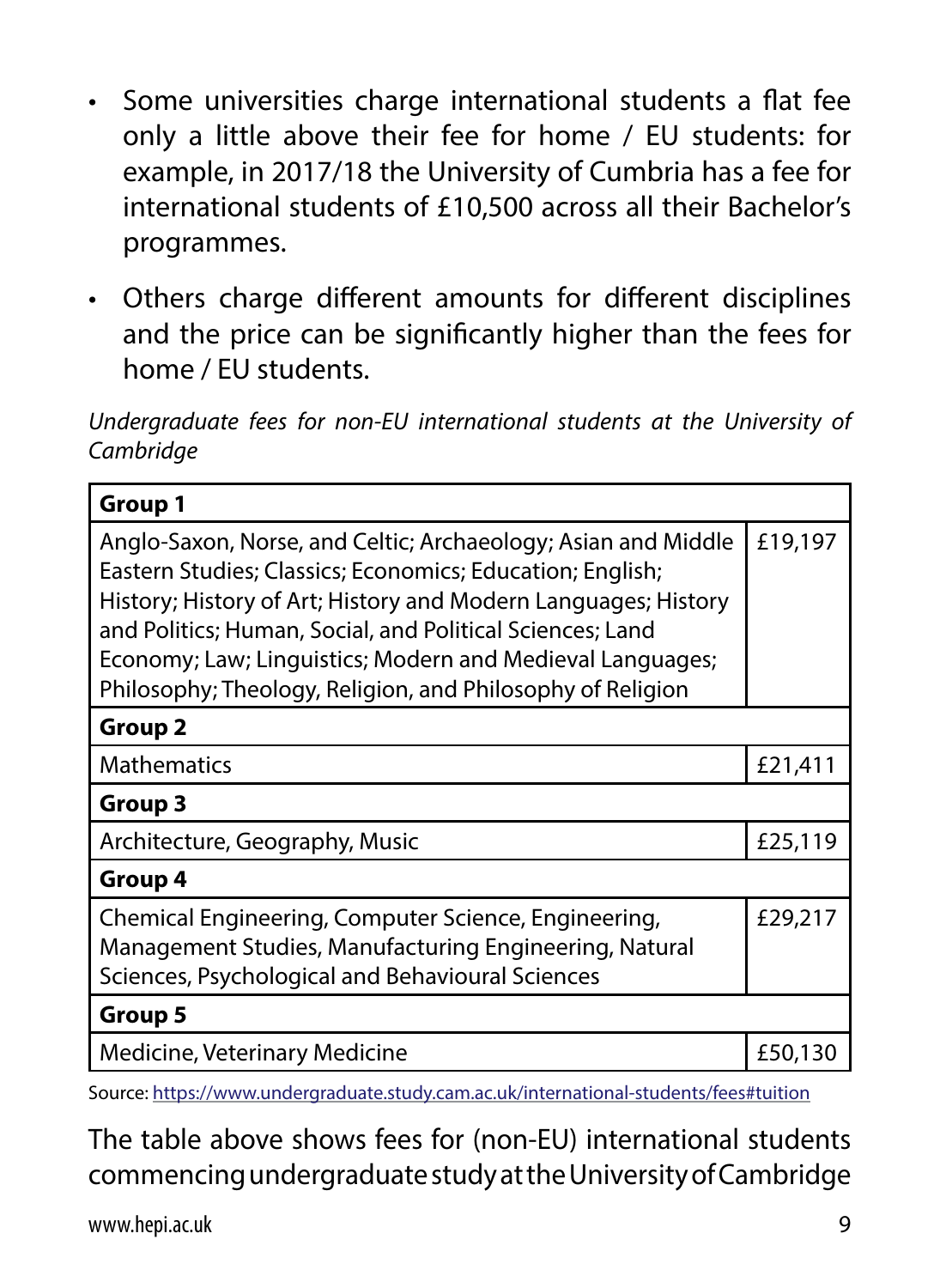in 2018. The cheapest fee is more than double the rate for home / EU students and the most expensive (excluding Medicine and Veterinary Science) is more than three times as much.

Conversely, UK students who opt to study abroad can sometimes face lower fees – or no fees – depending on where they choose to study. For example, a UK resident undertaking their undergraduate study in either Ireland or Germany would find there are no formal fees and more generous public subsidies, while any compulsory non-fee charges are comparatively low.<sup>8</sup>

## *Postgraduate students*

There is also a free market in fees for postgraduate students. The cost tends to vary by discipline within institutions and they are sometimes set at the same rate for home / EU students on the one hand and international students on the other, and sometimes at a higher rate for international students. Many taught Master's programmes are available for home / EU students at fee levels significantly below the £9,000 undergraduate fee cap.

Unlike with undergraduate courses, the introduction of statebacked loans for postgraduate students has not (yet) led to notable fee harmonisation. This is possibly because the loans are not closely linked to specific course costs. For example, loans for Master's courses in England and Wales are £10,280 in 2017/18. These are designed to help cover fees and maintenance costs and the loan is fixed irrespective of the length of the course.

The chart below, taken from the *Complete University Guide* website, lists the prices of taught Master's and MBA programmes at the 15 English universities at the top of the alphabet for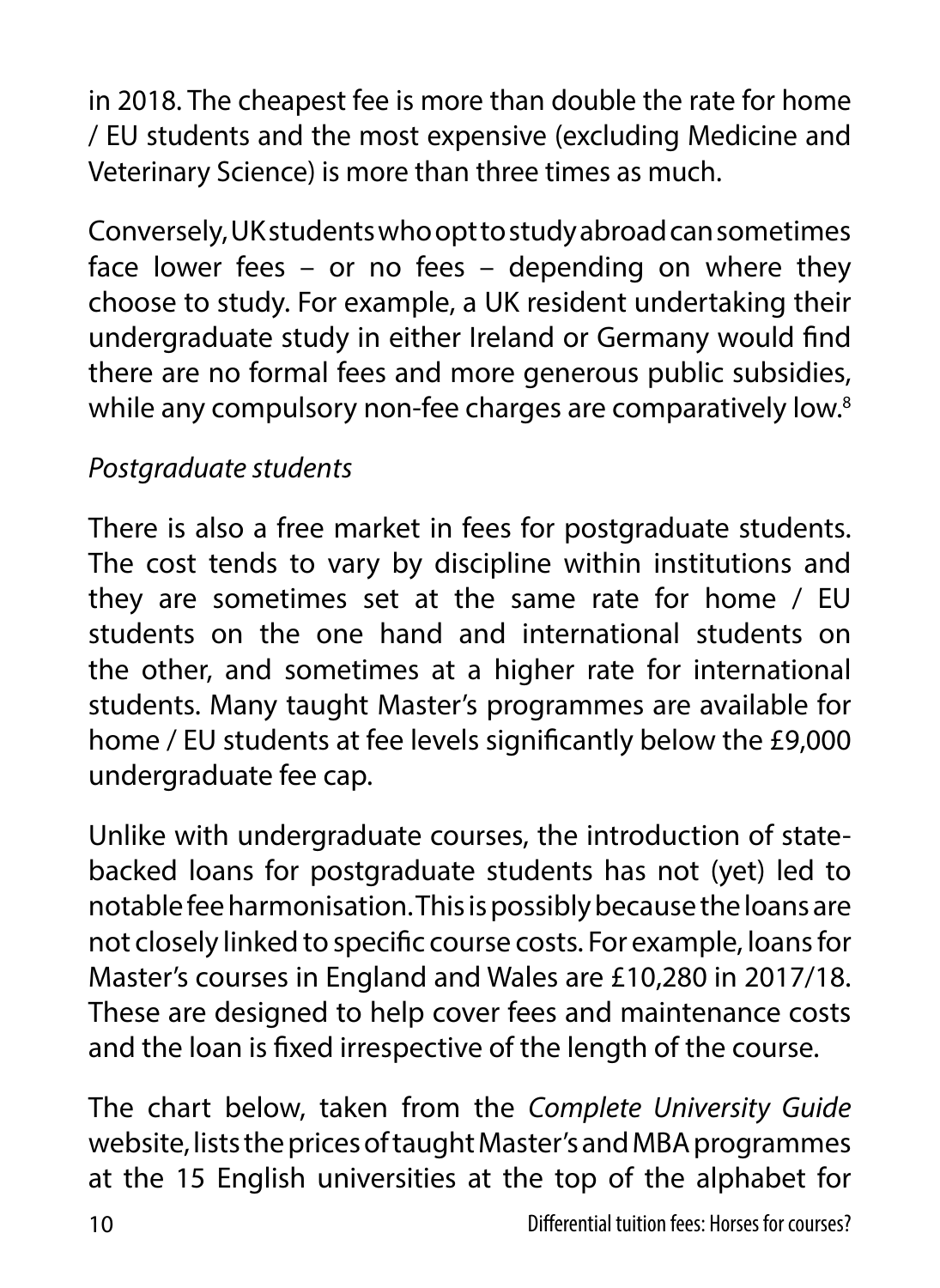non-EU international students. It shows the wide variety of fee-setting arrangements. Broadly speaking, however, there is more fee differentiation at older, more prestigious, more research-intensive institutions.

|  |  | Postgraduate taught fees for non-EU international students at 15 universities |
|--|--|-------------------------------------------------------------------------------|
|--|--|-------------------------------------------------------------------------------|

| <b>Institution</b>               | <b>PGT</b><br><b>Overseas</b><br><b>Classroom £</b> | <b>PGT</b><br><b>Overseas</b><br>Mixed £ | <b>PGT</b><br><b>Overseas</b><br><b>Laboratory £</b> | <b>PGT</b><br><b>Overseas</b><br><b>Clinical £</b> | <b>MBA</b><br><b>Overseas</b><br>£ |
|----------------------------------|-----------------------------------------------------|------------------------------------------|------------------------------------------------------|----------------------------------------------------|------------------------------------|
| <b>Anglia Ruskin</b>             | 11,900-12,400                                       | 11,900-12,400                            | 12,400-19,400                                        | 12,400-19,400                                      | 12,900                             |
| Arts<br><b>Bournemouth</b>       |                                                     | 15,000-18,000                            |                                                      |                                                    |                                    |
| <b>Aston</b>                     | 14,100                                              | 15,650                                   | 17,200                                               |                                                    | 25,550                             |
| Bath                             | 17,000                                              |                                          | 20,300                                               |                                                    | 33,000                             |
| <b>Bath Spa</b>                  | 12,500                                              | 13,500                                   | 13,500                                               |                                                    |                                    |
| <b>Bedfordshire</b>              | 12,000                                              |                                          |                                                      |                                                    | 12,500                             |
| <b>Birkbeck</b>                  | 14,450-17,950                                       | 14,450-17,950                            | 14,450-17,950                                        |                                                    | 27,000                             |
| <b>Birmingham</b>                | 15,660                                              | 17,820                                   | 19,890                                               |                                                    | 25,000                             |
| <b>Birmingham</b><br><b>City</b> | 12,000-14,500                                       |                                          |                                                      |                                                    | 14,500                             |
| <b>Bishop</b><br>Grosseteste     | 12,500                                              |                                          |                                                      |                                                    |                                    |
| <b>Bolton</b>                    | 11,250                                              | 11,250                                   | 11,250                                               | 11,250                                             | 12,500                             |
| <b>Bournemouth</b>               | 13,000-15,000                                       | 13,000-15,000                            | 13,000-15,000                                        |                                                    | 14,500                             |
| <b>Bradford</b>                  | 14,900                                              |                                          | 17,600                                               |                                                    | 27,500                             |
| <b>Brighton</b>                  | 14,490                                              |                                          | 15,570                                               | 14,490                                             | 18,180-21,060                      |
| <b>Bristol</b>                   | 16,300                                              |                                          | 20,200                                               | 24,400                                             |                                    |

Source: [https://www.thecompleteuniversityguide.co.uk/university-tuition-fees/reddin](https://www.thecompleteuniversityguide.co.uk/university-tuition-fees/reddin-survey-of-university-tuition-fees/postgraduate-taught-mba-tuition-fees-2017–18,-overseas/)[survey-of-university-tuition-fees/postgraduate-taught-mba-tuition-fees-2017–18,-overseas/](https://www.thecompleteuniversityguide.co.uk/university-tuition-fees/reddin-survey-of-university-tuition-fees/postgraduate-taught-mba-tuition-fees-2017–18,-overseas/)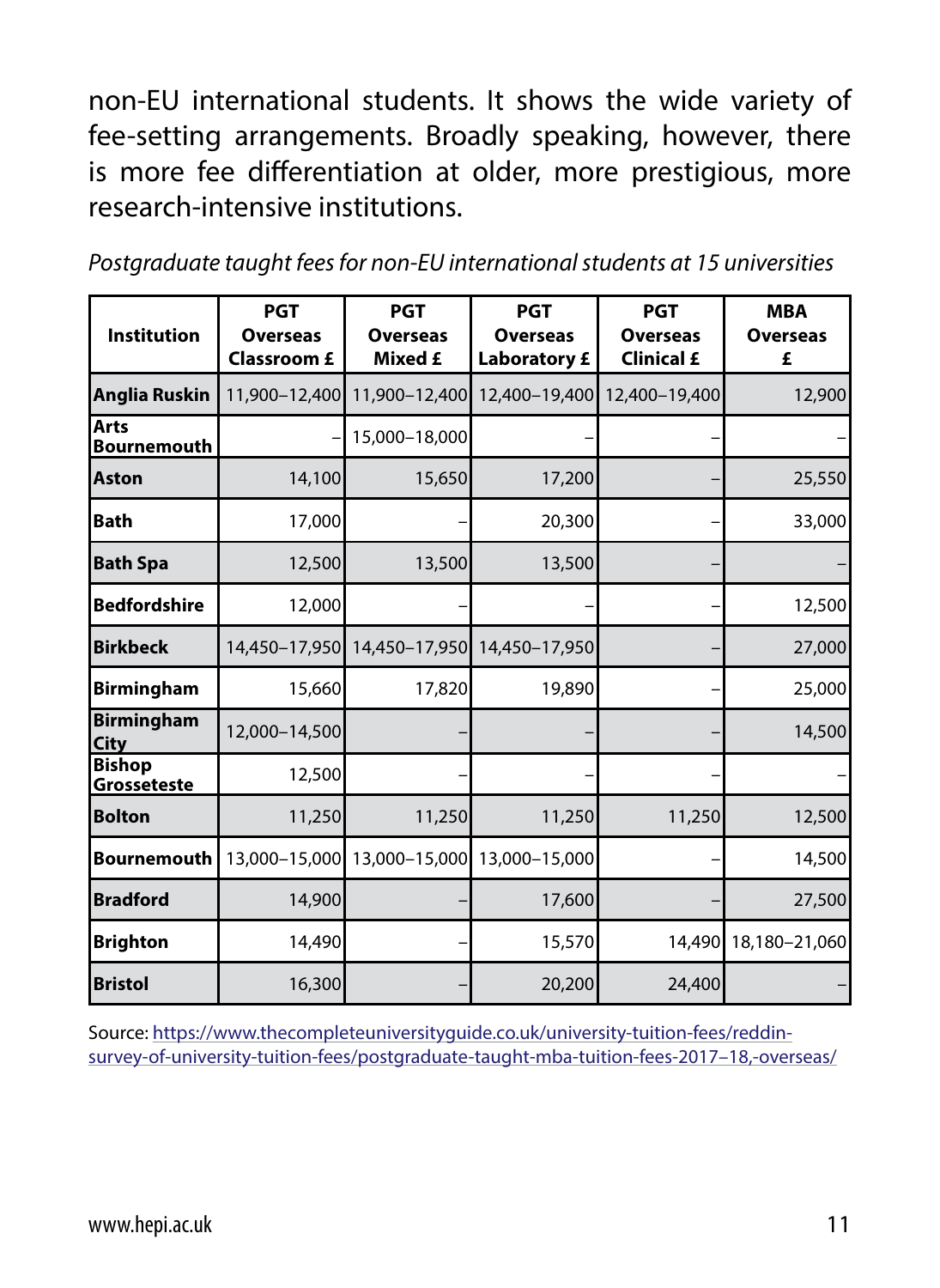At institutions not included in the table, the prices can range even more wildly: at Imperial College, for example, the cheapest taught Master's for an international student is £15,000 and an MBA is £47,000. At the same institution, home / EU postgraduate students face fees spread across an even wider range, between £9,250 and £47,000.9

#### *Income-contingent repayment*

The Government had hoped to introduce an element of price differentiation through the Teaching Excellence Framework, with better-performing institutions being allowed to raise their fees above those performing less well. However, the parliamentary arithmetic after the 2017 General Election makes this unlikely and the fee cap is currently frozen at the £9,250 rate announced prior to the Election.

This does not mean paying different amounts for higher education is going out of fashion. Perhaps the single most important reason why it is wrong to think the UK has rejected differential payments to cover the cost of higher education is that income-contingent loans ensure the amount you pay for your higher education depends upon your earnings. While there may be a standard level of tuition fee in each of England, Wales and Northern Ireland, the loan repayment terms mean graduates can pay at least the entire cost of their course or nothing, depending on how they do in terms of earnings afterwards.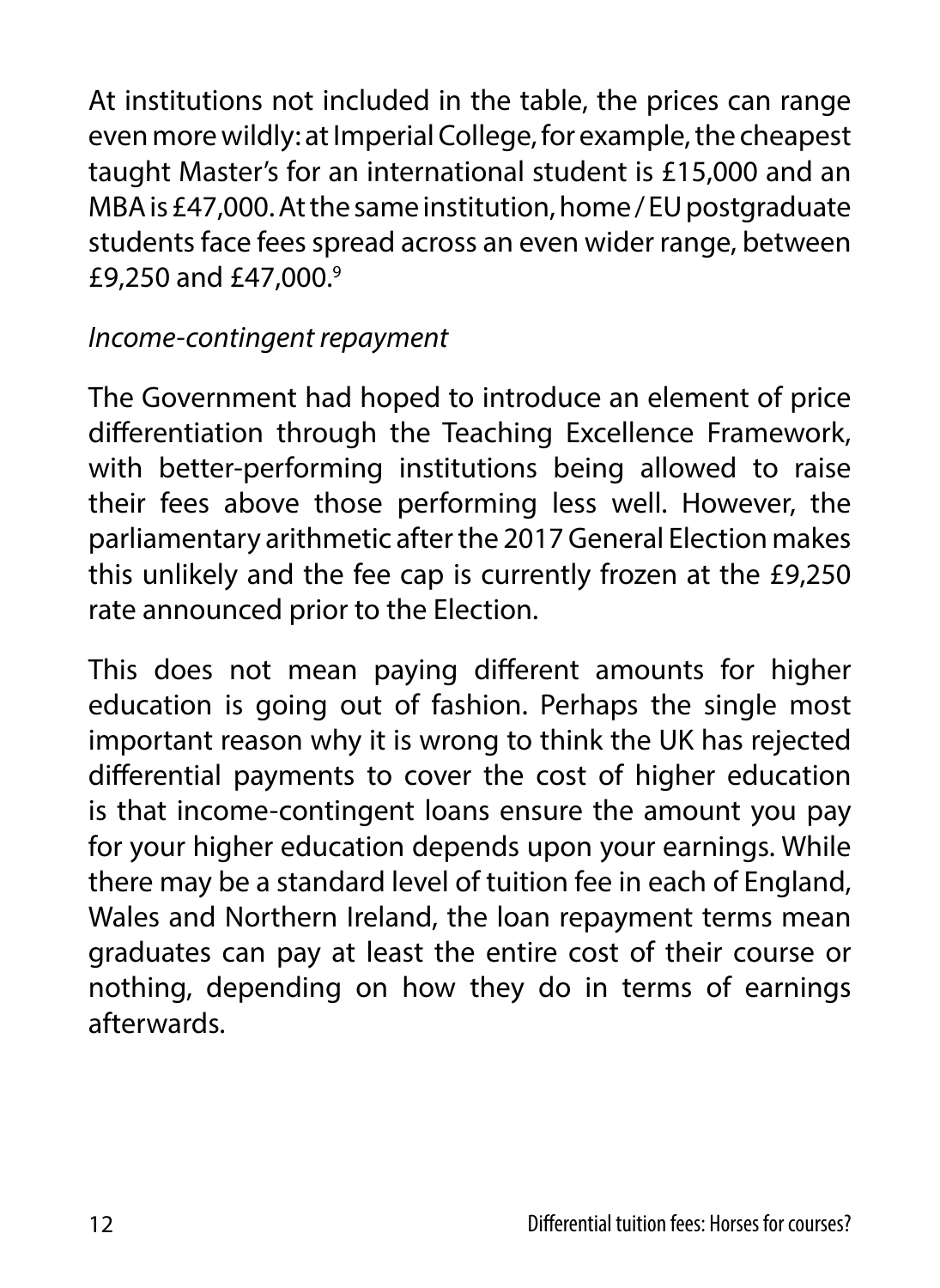# **2. The position in other countries**

Although, as shown in the previous chapter, price differentiation is more common within the UK than is often realised, price variability is an even bigger feature in other countries with tuition fees.

#### *European Union countries*

A European Commission study of the different fee and funding arrangements available in 2016/17 for full-time first-time students paints a complex picture. The report found that, as well as varying between countries, fees can differ markedly within countries according to the field of study, the intensity of the course and the personal characteristics of students:

> *Fees may also depend on the field of study (Bulgaria, Estonia, Spain, Portugal and Romania). In some countries, fees are linked to the real cost of the programme or the expected future personal income of graduates, making resource-intensive or high-prestige programmes more expensive for students and their families. In other countries, lower fees, state-subsidised places or specific grants … for certain study fields reflect national policies to attract more students to these programmes. In Belgium (Flemish Community), fees also reflect the number of ECTS [European Credit Transfer and Accumulation System] credits followed by the student. The socio-economic situation of students may also influence the amount of fees that they pay. In Bulgaria and Spain, students may be exempt from paying fees based on their poor socioeconomic background. In Belgium (Flemish Community),*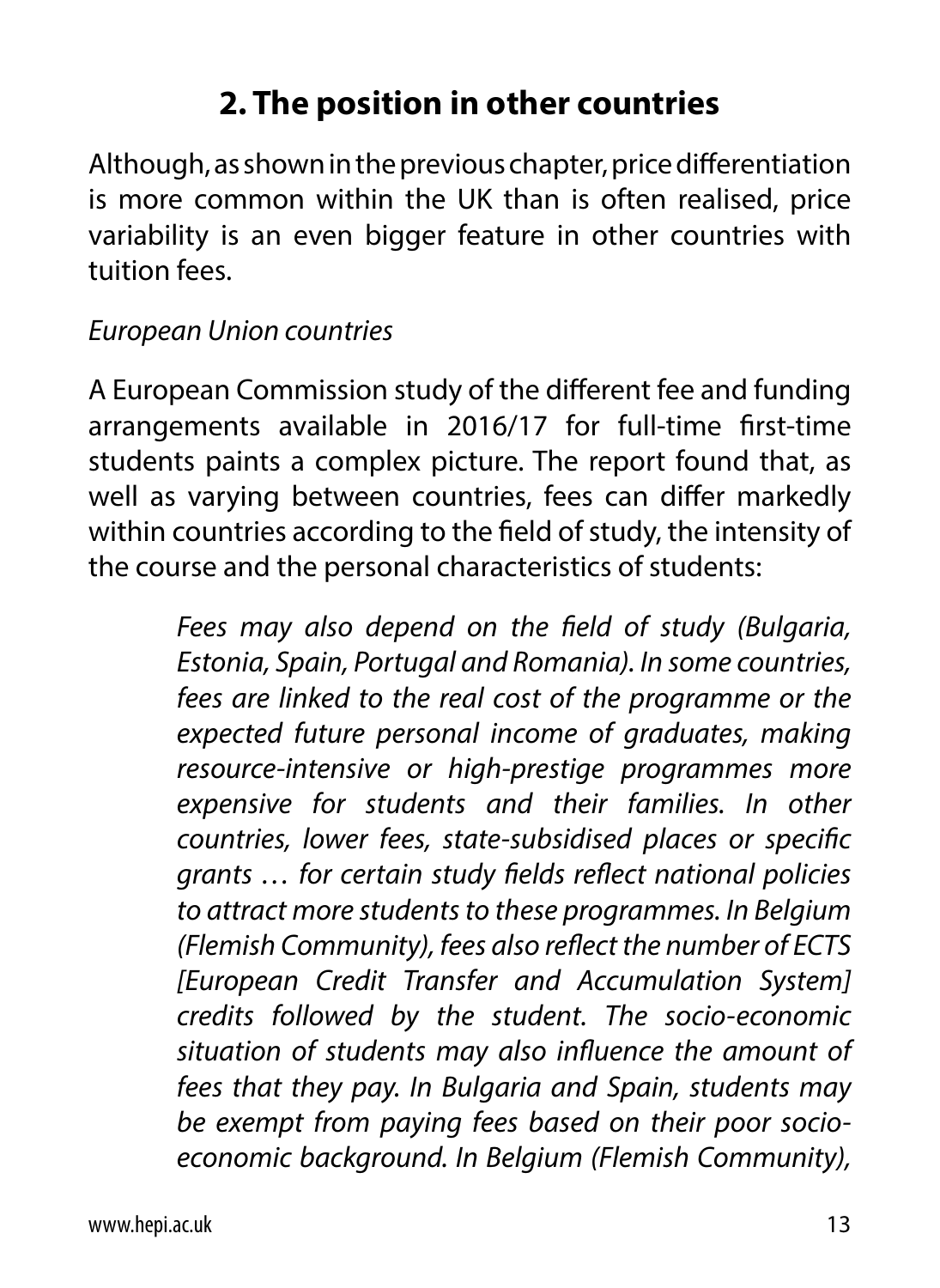*students who obtained need-based grants pay only the minimum annual fee amount of EUR 105. In Belgium (French Community), Spain, France and Italy, students who are awarded a need-based grant are exempt from fees.*<sup>10</sup>

## *Australia*

Arguably, Australia has the most comparable higher education funding regime to those in place in England, Wales and Northern Ireland, and the Australian student finance regime has long influenced UK policymakers. Fees in Australia were originally set at A\$1,800 when they began in 1989 but, in the mid-1990s, a three-tier system was introduced, which persists.<sup>11</sup>

Courses that are cheaper to teach (such as Humanities and Law) and courses that tend to produce lower graduate salaries (such as Nursing and Education) are in the lowest student contribution category. Courses that are more expensive to deliver (such as Medicine and Veterinary Science) and courses that are deemed to produce higher graduate salaries (like Law and Accounting) are in the highest student contribution category.

In addition to the three student contribution bands, the contribution from taxpayers (known as the 'Commonwealth contribution') also varies. There are eight different Commonwealth contribution levels, which – together with the three contribution bands – produce 11 different funding categories.12

This means the fee cap for any course reveals little about the total funding for each student. For example, Medicine and Law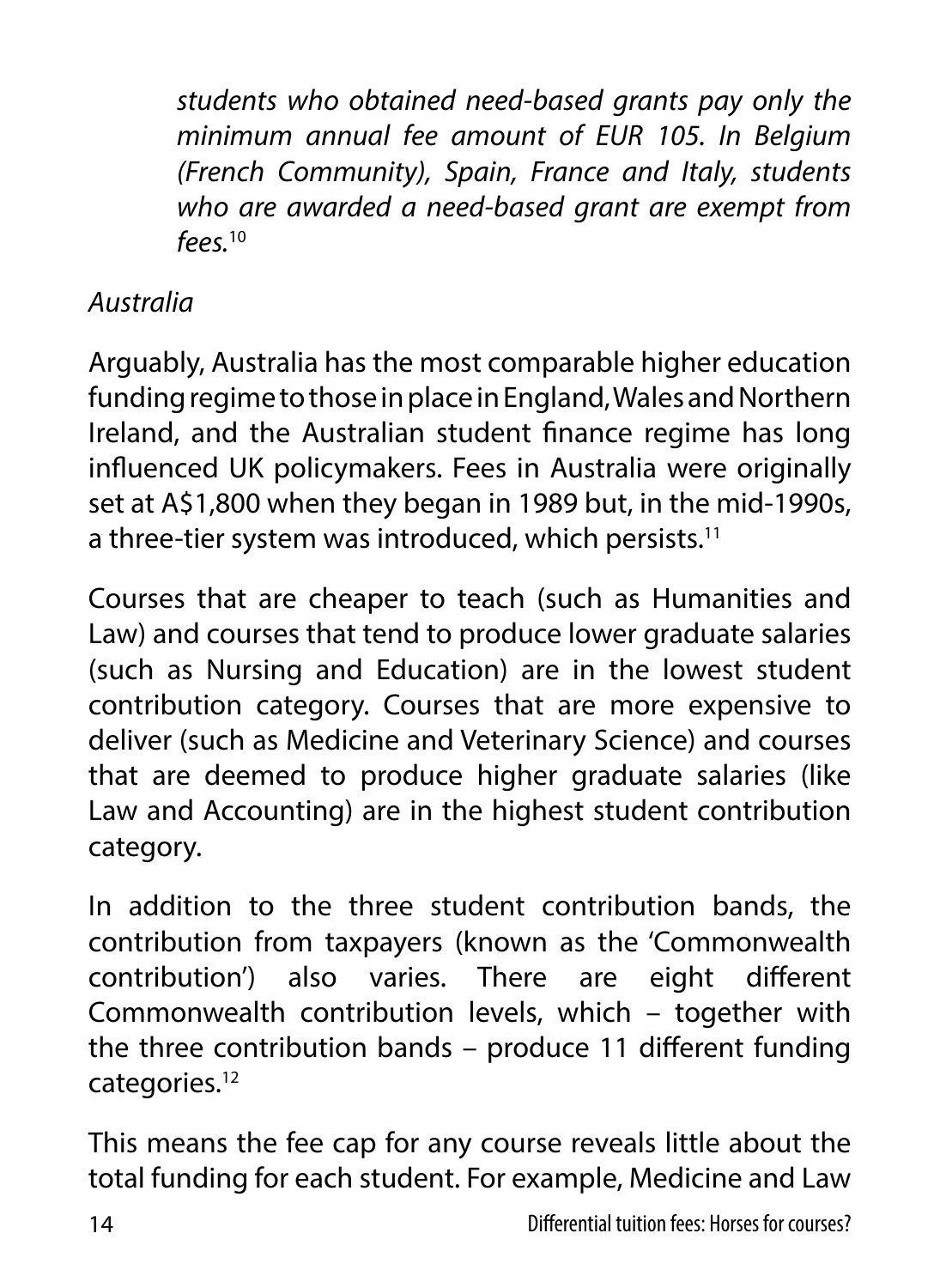are in the same fee band but the Government contribution for each Medicine place (\$22,809) is over ten times as much as for each Law place (\$2,089).

*Funding in Australia*

| <b>Commonwealth</b><br><b>Funding</b> | contribution<br>Student | Discipline                                                                            | Full fee \$ | Commonwealth<br>contribution \$ | contribution<br>Student |
|---------------------------------------|-------------------------|---------------------------------------------------------------------------------------|-------------|---------------------------------|-------------------------|
| <b>Cluster 1</b>                      | Band 3                  | Law, Accounting,<br>Commerce, Economics,<br>Administration                            | 12,685      | 2,089                           | 10,596                  |
| <b>Cluster 2</b>                      | Band 1                  | <b>Humanities</b>                                                                     | 12,158      | 5,809                           | 6,349                   |
| <b>Cluster 3</b>                      | Band 1                  | Behavioural Science or<br><b>Social Studies</b>                                       | 16,627      | 10,278                          | 6,349                   |
| <b>Cluster 3</b>                      | Band 2                  | Mathematics, Statistics,<br>Computing, Built<br><b>Environment or Other</b><br>Health | 19,328      | 10,278                          | 9,050                   |
| <b>Cluster 4</b>                      | Band 1                  | Education                                                                             | 17,044      | 10,695                          | 6,349                   |
| <b>Cluster 5</b>                      | Band 1                  | Clinical Psychology,<br>Foreign Languages, or<br><b>Visual and Performing Arts</b>    | 18,990      | 12,641                          | 6,349                   |
| <b>Cluster 5</b>                      | Band 2                  | <b>Allied Health</b>                                                                  | 21,691      | 12,641                          | 9,050                   |
| <b>Cluster 6</b>                      | Band 1                  | Nursing                                                                               | 20,462      | 14,113                          | 6,349                   |
| <b>Cluster 7</b>                      | Band 2                  | Engineering, Science,<br>Surveying Engineering,<br>Science, Surveying                 | 27,021      | 17,971                          | 9,050                   |
| <b>Cluster 8</b>                      | Band 2                  | Agriculture                                                                           | 31,859      | 22,809                          | 9,050                   |
| <b>Cluster 8</b>                      | Band 3                  | Dentistry, Medicine or<br><b>Veterinary Science</b>                                   | 33,405      | 22,809                          | 10,596                  |

Source: [https://en.wikipedia.org/wiki/Tertiary\\_education\\_fees\\_in\\_Australia#cite\\_ref](https://en.wikipedia.org/wiki/Tertiary_education_fees_in_Australia#cite_ref-goingtouni1_15-0)[goingtouni1\\_15-0](https://en.wikipedia.org/wiki/Tertiary_education_fees_in_Australia#cite_ref-goingtouni1_15-0)

www.hepi.ac.uk 15 There are concerns that this system, which was originally designed to reflect the value of different courses, has sometimes produced too big a gap between what individual students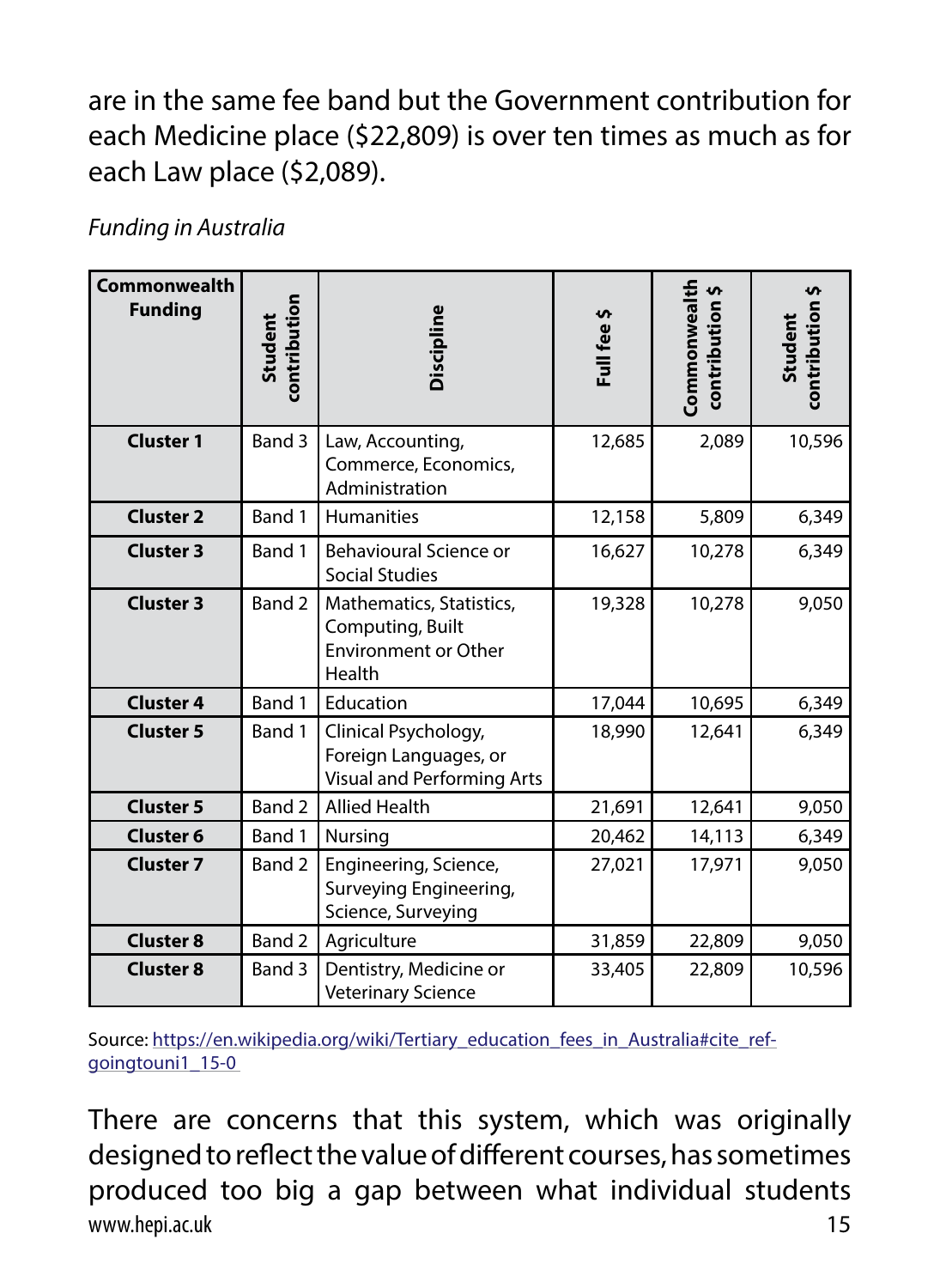contribute and the likely financial benefits of their courses. In 2011, an official review found:

> *Some students with little prospect of high graduate incomes pay 52 per cent of the base funding amount, while those in some high-cost disciplines with high potential graduate salaries pay 32 per cent. Other students in lower cost disciplines pay 84 per cent.*<sup>13</sup>

The review recommended a rebalancing so that students in all disciplines contributed 40 per cent of the costs and the Government contributed 60 per cent, in line with the apparent private and public benefits of higher education: 'the Panel believes that the 40:60 ratio should apply consistently across all disciplines.<sup>'14</sup> However, this proposal has not been implemented.

As a result, some people feel the Australian fee rates are too politicised and insufficiently reflect the costs of provision. Moreover, although differential fees are sometimes supported as a mechanism for increasing teaching funding, they have failed according to many of those working in the Australian higher education sector to provide sufficient income for teaching. Vicki Thomson of the Group of Eight research-intensive universities, has written: 'University teaching should truly reflect the costs of individual course offerings but currently doesn't.'15

Despite the recent attempts to change it, the current Australian funding system has proved sustainable through many changes of government. Some people with experience working in higher education in the UK and Australia believe it holds useful lessons for the UK. According to Ed Byrne, who led Monash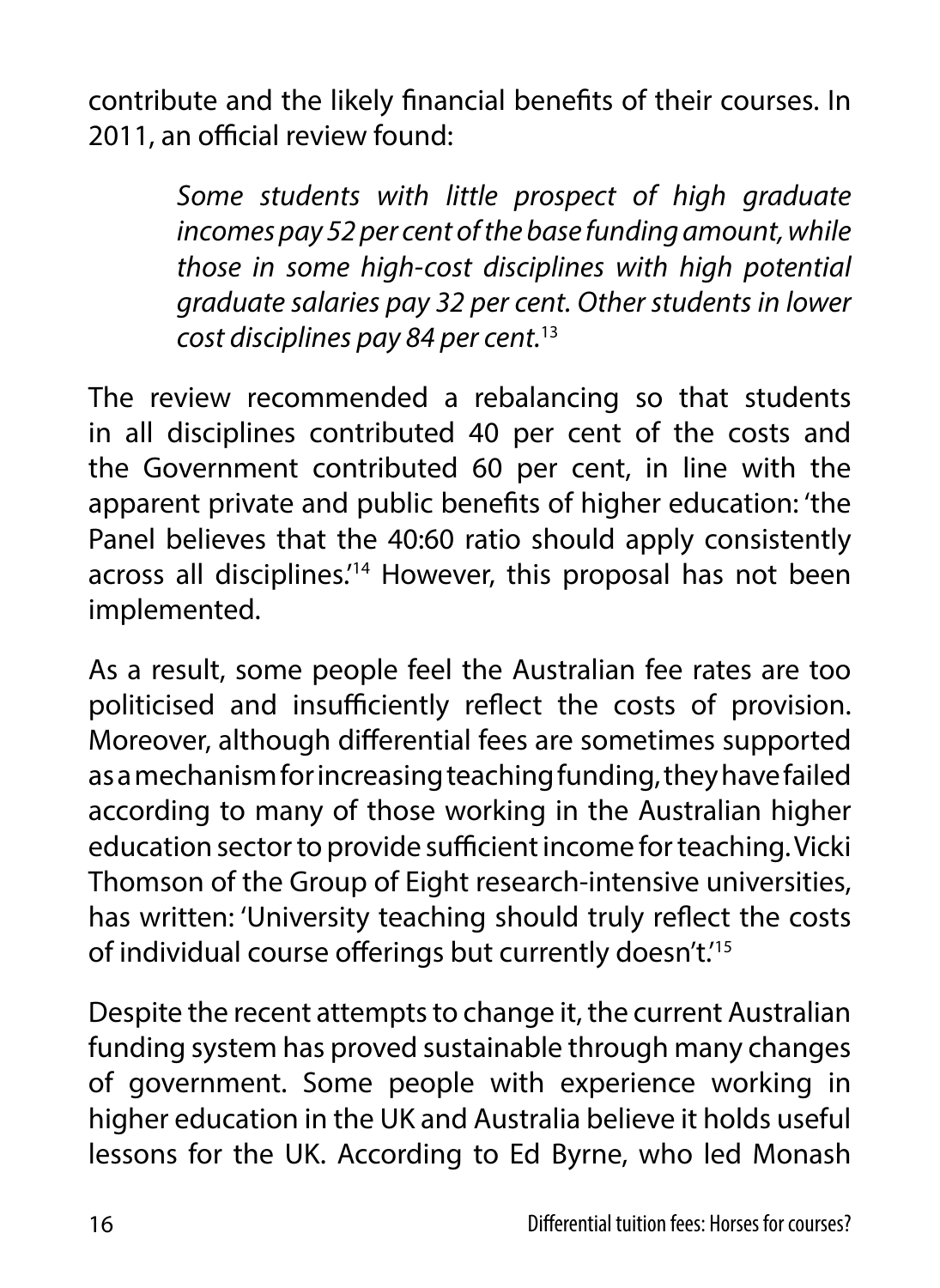University in Australia (2009-14) and is now Principal at King's College London:

> *Australia's shared contribution model of funding is very well understood and has endured and evolved remarkably well over the past three decades. It's not a source of anxiety for students or a flashpoint of major societal contention.*<sup>16</sup>

## *The United States*

It is sometimes said that the UK, especially England, has sought to copy higher education in the United States. The University and College Union, for example, have long complained about 'the Americanisation of UK higher education'.17

This is a relatively difficult argument to sustain for two reasons. First, higher education differs across and within the 50 states in the US. So straight comparisons are exceedingly hard. Roger Brown has written:

> *Rather than consisting of one market of like-minded consumers with similar access to identical goods, the US higher education system comprises of many markets, where very different colleges and universities produce and sell unique commodities to groups of consumers, who may or may not be competing for the same goods.*<sup>18</sup>

Secondly, where common features can be discerned, they are quite different from those that characterise UK higher education. For example, in the US, student support is less progressive, the undergraduate curriculum is more general and the non-retention rate is higher.<sup>19</sup>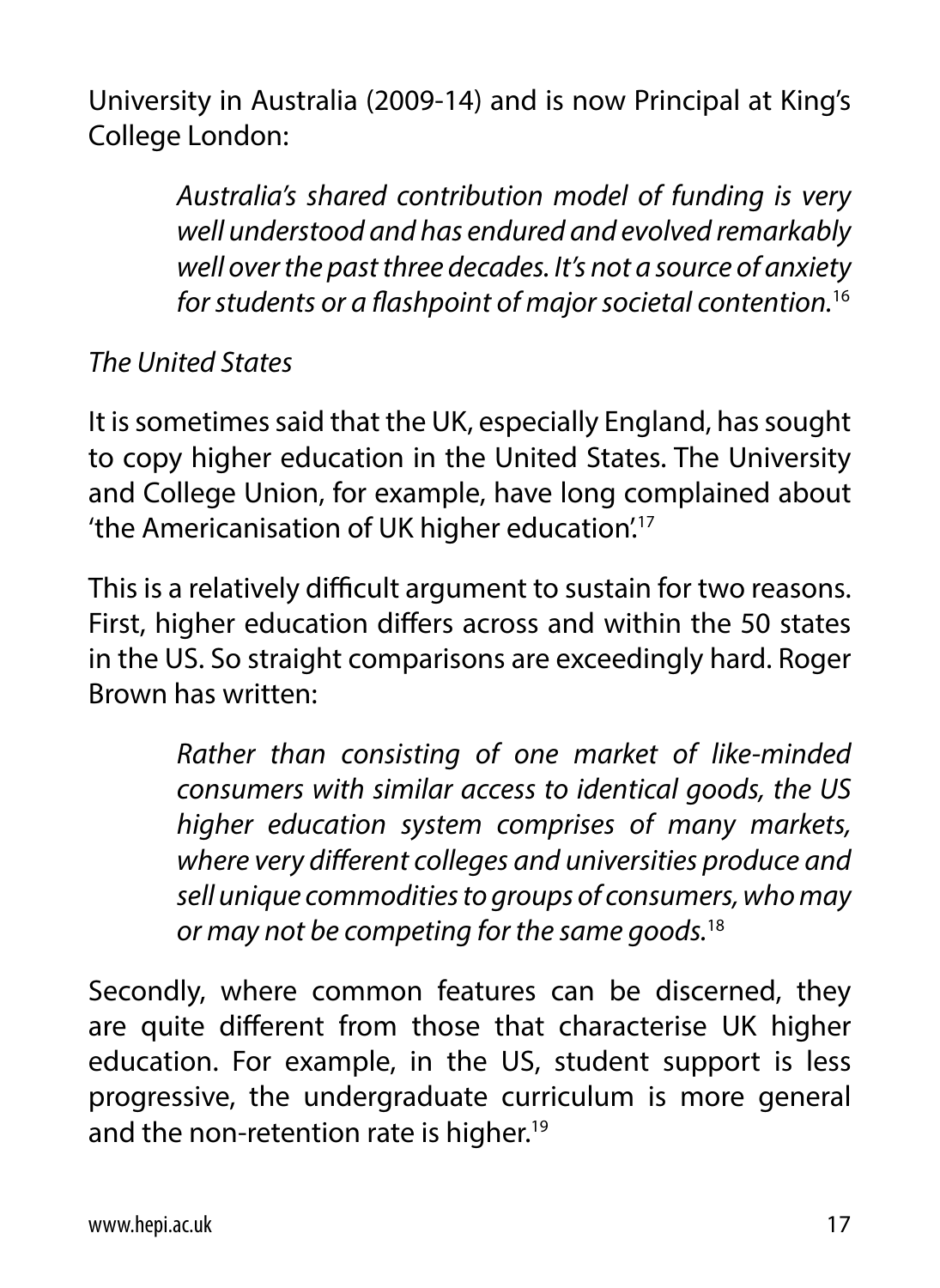The diversity of US higher education is reflected in their fees, which differ wildly according to factors such as: the type of institution (for example, whether it is a state university or private university); the type of course; the discipline; the background of the student; and whether they are from the local area ('instate') or from another part of the US.

The US College Board, which helps people prepare for higher education, has noted:

> *In 2017-18, while the median price for full-time students attending private nonprofit four-year institutions is \$35,260, 10% of full-time students attend institutions with prices below \$12,000 and 13% attend institutions charging \$51,000 or more.*<sup>20</sup>

While there are clusters of students at certain fee bands, there is also considerable variety, especially for four-year courses at not-for-profit institutions.

The picture is even more complicated when moving beyond published 'sticker prices' to the actual sums paid. According to one study, just 12 per cent of new students at private non-profit colleges pay the full quoted price and the average discount rate has risen to over 49 per cent.

It is an opaque system that is thought to hinder access and encourage headline fee increases. Yet it has proved remarkably sustainable. One recent analysis concluded with a question and an unsatisfyingly honest response:

> *So what should replace this system of college pricing? Unfortunately, no one seems to have a good answer.*21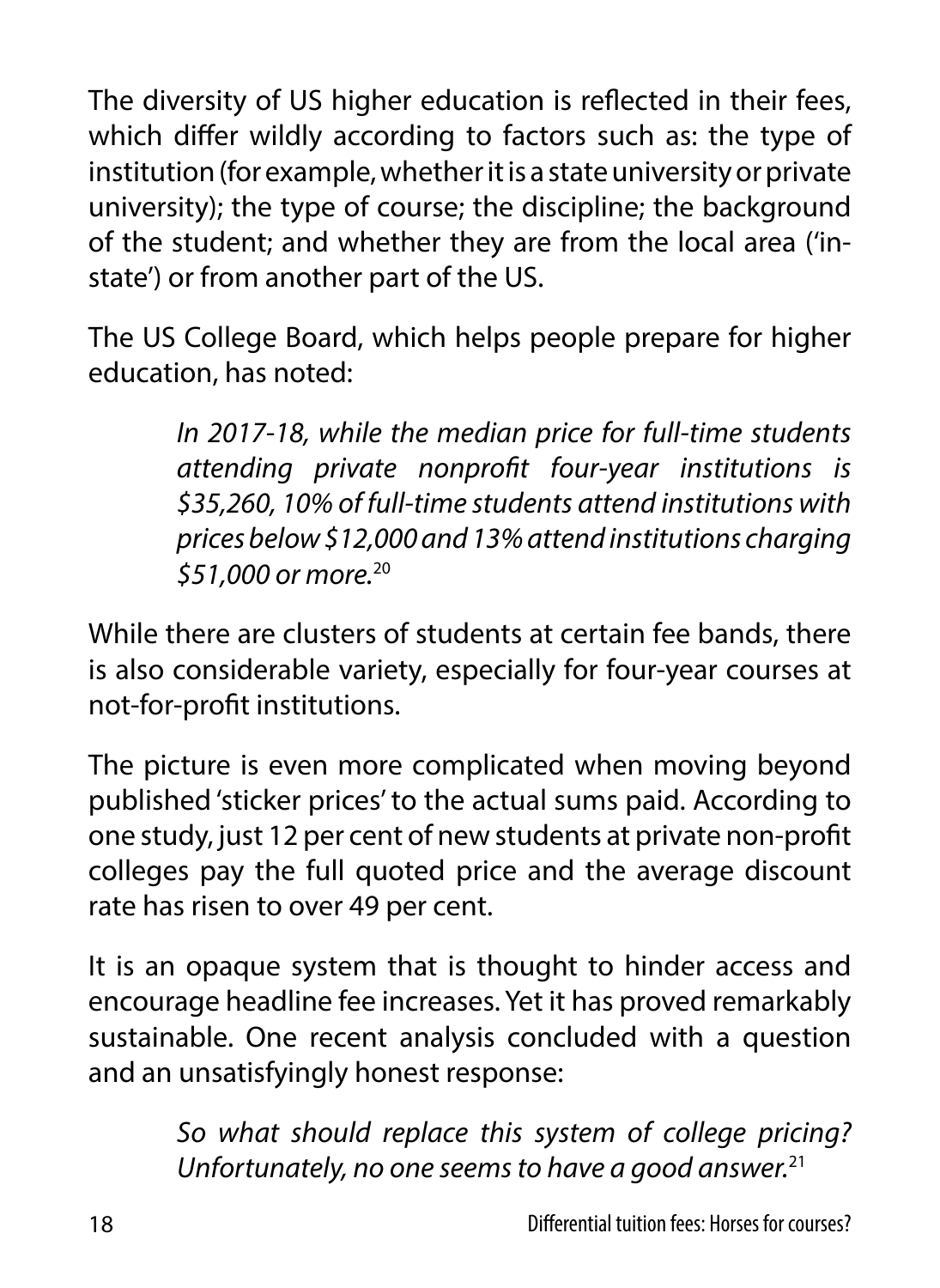# **3. How we got here**

The relative absence of variable undergraduate fees in the UK does not reflect the law. Legally, the English system, for example, is one that allows variable fees beneath a fee cap that is high by both historical and international standards.

#### *1998 to 2006*

The first modern fees for full-time undergraduate students were introduced in 1998 throughout the UK (before the reforms to devolve higher education policymaking) and were set at £1,000.<sup>22</sup> The level increased in line with inflation, rising to £1,225 for 'old regime' students graduating in 2007/08. These fees are generally regarded as having been fixed rather than variable, but they were more complicated than this implies.

The Dearing review of 1997 had backed a flat-rate tuition fee set at one-quarter of the average cost of higher education tuition, to be backed by an income-contingent loan. But, while the maximum fee was set at the £1,000 level recommended by Dearing, the fees were to be paid up front rather than backed by a student loan and the amount that was paid differed according to the wealth of each student's family.

Students from the poorest families did not pay anything and only a minority paid the full amount. In the first year, 1998/99, 45 per cent of new students were exempt from paying the means-tested fees, 20 per cent were eligible for a partial fee remission and 35 per cent were eligible for the full fee.<sup>23</sup>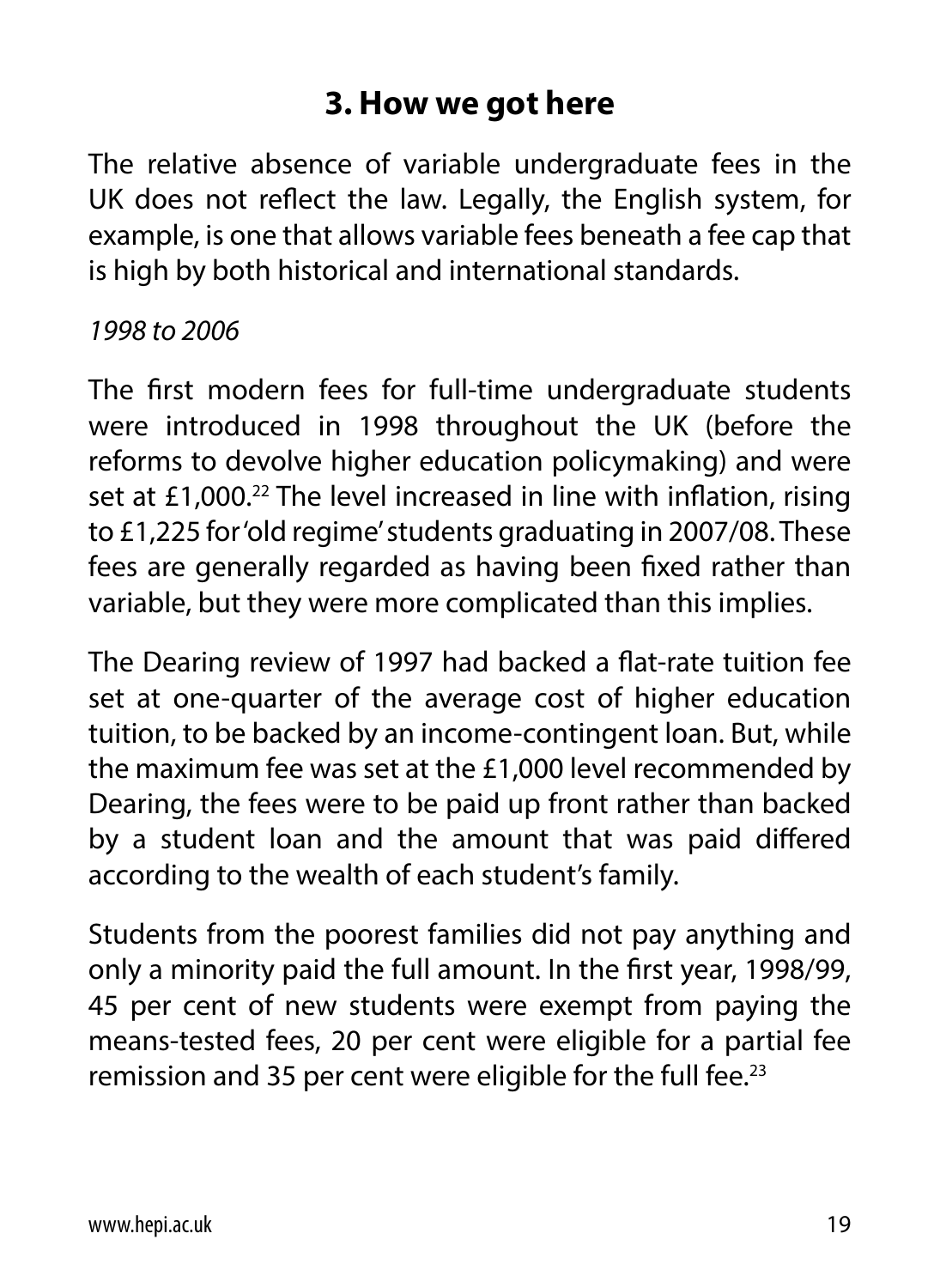The Dearing review had supported flat-rate fees backed by income-contingent loans in part because they found the arguments for differential fees unconvincing. They identified three particular problems.

- **They rejected the idea that a contribution towards the costs of a student's tuition should depend on the wealth of students' parents** because 'we feel this should be a responsibility of the graduate.'
- **They rejected the idea of different fees for different subjects** because 'students, particularly those from poorer families, would choose cheaper subjects, rather than those which met their, or the nation's needs.'
- **They also rejected the idea of different fees for diffe**r**ent periods of study** because 'we preferred the simplicity of a standard contribution for all years of study.'24

#### *2006 to 2012*

The Higher Education Act (2004) introduced a different sort of fee differentiation to the means-testing that had been in place since 1998. No longer would fees vary according to the household income for each student. Instead, higher education institutions would be allowed to set their own fees beneath an overarching cap of £3,000 from the 2006/07 academic year. (This was lower than a £5,000 cap that was also considered.) One objective of this price variability, as outlined in the 2003 white paper, was to ensure 'institutions will be able to reap rewards for offering courses that serve students well.'25

Before the legislation was passed, there had been demands for the right to set fees at a higher level than the new cap and a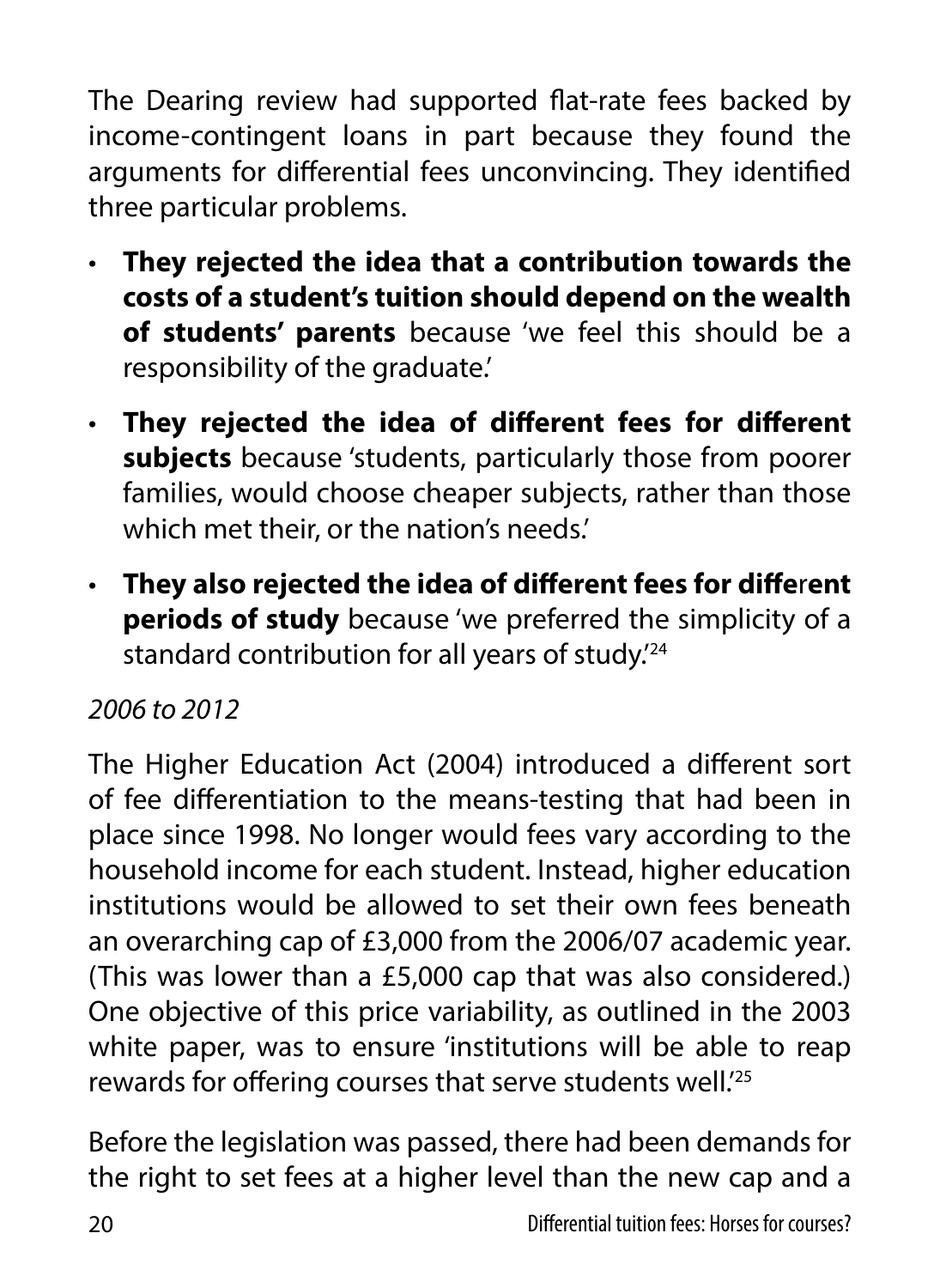number of experts warned that fees would bunch at £3,000.<sup>26</sup> According to Richard Sykes, then Rector of Imperial College:

> *I think if we had put the top level at £5,000 then ... there are institutions who may have charged nothing, there are institutions that may have charged one, two or five, but I think, with three, it is so close to what we do today that most universities will just go to £3,000 …* <sup>27</sup>

However, Charles Clarke, the Secretary of State for Education and Skills, rejected this idea:

> *Do I believe that all universities will simply whack up their fees to £3,000? Actually, I do not, and I have spoken to a large number of vice-chancellors about this and I know that there was a fair bit of what I would call sabre rattling in this area.*<sup>28</sup>

The ability to charge different amounts was, according to Philip Cowley, 'the most fundamental' of various objections to the legislation, which only just squeaked through the House of Commons.29 At the time, Robin Cook, the former Foreign Secretary, complained:

> *The central problem with variable fees is that they will have a variable effect on the distribution of revenue. The élite universities will be able to cash in on their status, and their largely public school student base, by exploiting their new freedom to charge commercial fees. Perversely, the new universities who are at the forefront of the Government's drive to widen access to working-class students will be inhibited from increasing revenue because they do not enjoy an élite status on which to trade, and in any case their student base does not have that kind of money.*30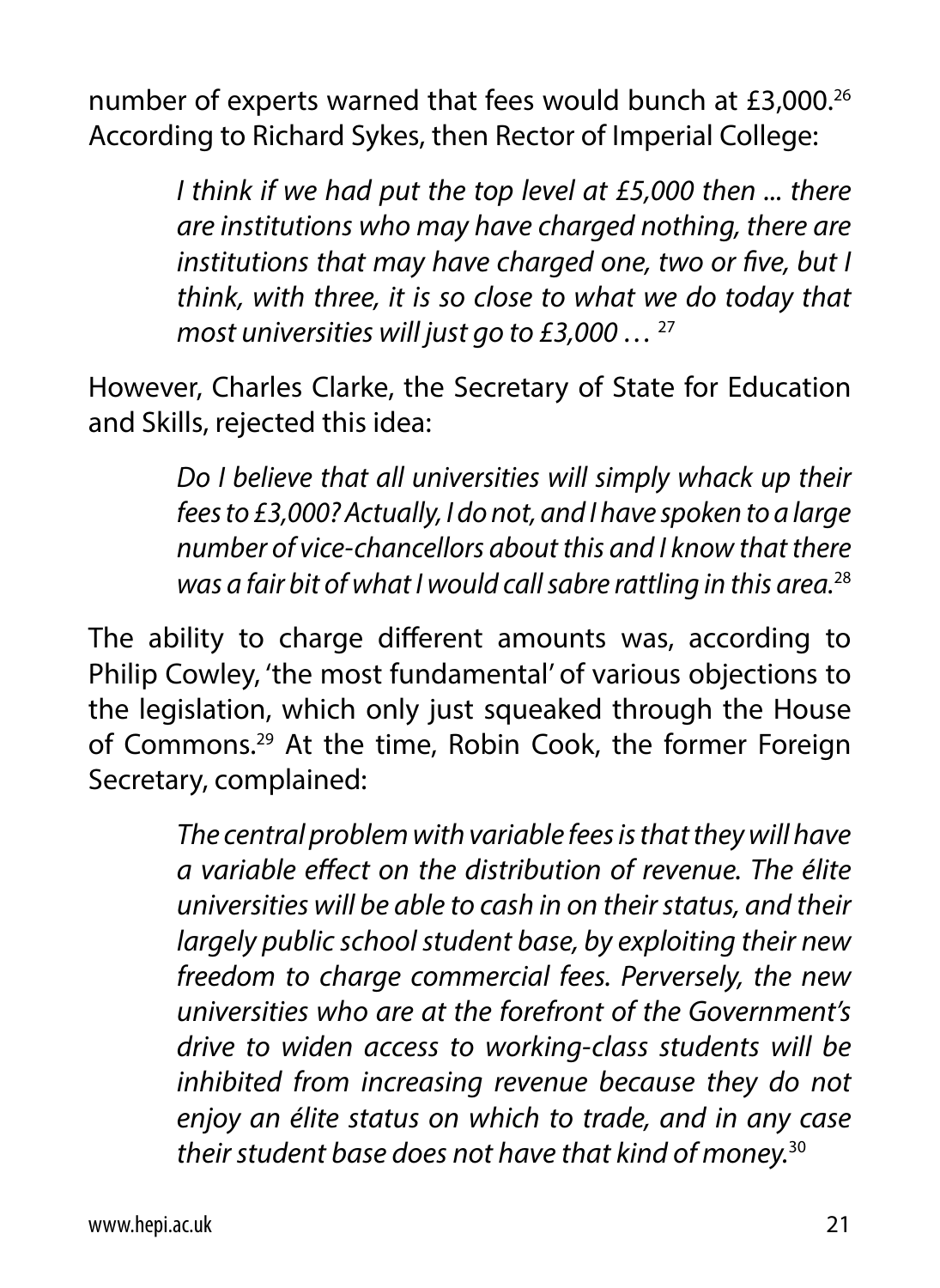But, in arguing for price variability, the Prime Minister, Tony Blair, turned the arguments of the Dearing report and other critics on their head. He argued that a higher flat-rate fee would be less equitable, less suited to the needs of the country and less beneficial for students than differential fees:

> *It would in effect ban a university from charging a lower fee than £2,500 or £3,000 for any course, regardless of whether, in response to student demand or for other reasons, it was prepared to settle for a lesser fee. And this despite the fact that most vice-chancellors, when consulted, have said that they believe their universities would charge less than £3,000 for at least some of their courses.*

> *They have particularly highlighted foundation degrees, sandwich courses, less popular but essential courses such as physics, and the development of new degree programmes in vocational and technical fields. These are among the highest priority areas for the development of our university system as it meets future economic needs – in new and old universities alike. It would be deeply damaging to force every university into a straight jacket which restricted their ability to meet student needs in this way.*

> *And this goes to the heart of the wider debate on public service reform. For those wishing to ban any variability in the fee can't realistically claim that it is fairer to students as consumers of higher education. On the contrary, students are the losers, because a lot of them will be forced to pay more. The real intention is to constrain so far as possible diversity within and between universities as suppliers – by treating them all as formally alike, and not allowing any one of them,*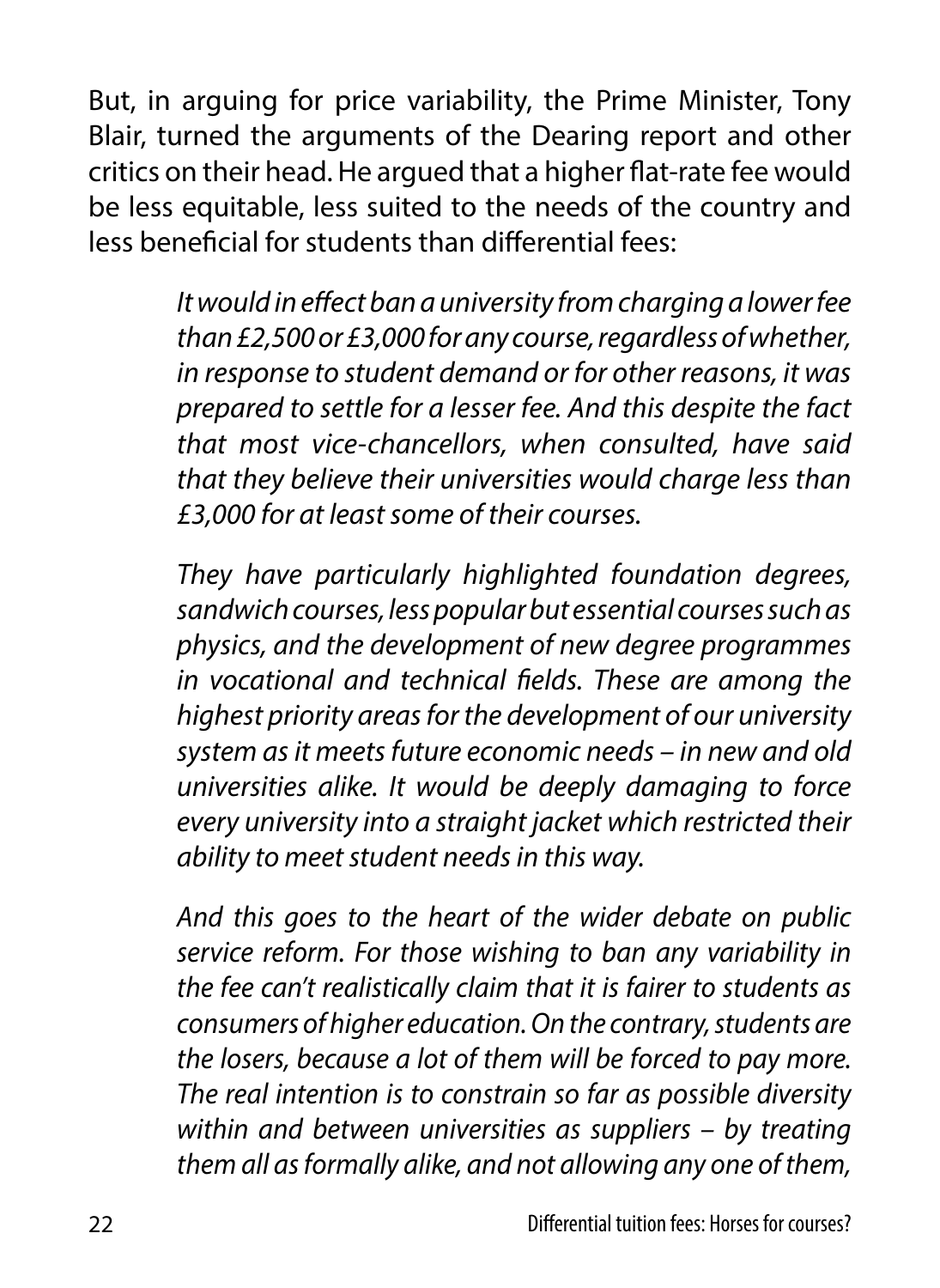*or any one part of a university, whatever its strengths, to charge a fee unless all others do precisely the same.*<sup>31</sup>

Among the politicians, both the proponents and the opponents of variable fees agreed that letting universities charge different amounts would lead to a range of course costs. But the row was not worth the effort that either side spent on it because so little price variability resulted. The Education Select Committee had predicted that 'the differentials in fees charged by universities and colleges will be small at best and possibly non-existent.<sup>132</sup> And so it proved. In the event, nearly all full-time undergraduate courses were immediately priced at £3,000 – although Leeds Metropolitan University (now Leeds Beckett University) initially set their fees at £2,000.<sup>33</sup> In 2009, Universities UK issued a report entitled *Changing Landscapes* that claimed 'a full market' depended on the fee cap being 'above £10,000.'

## *2012 onwards*

The Browne review, which was established in 2009 to review the fee system, differed from the Dearing report in providing clear support for fee differentials. The Browne report argued that the clustering of fees at the level of the fee cap was distorting. They recommended instead that the fee cap introduced by Tony Blair should be replaced with a new system based around a levy paid by universities to the Government. This would cover the costs of the student finance system.

There would be no levy on the first £6,000 of each course fee, but a rising levy thereafter (charged at a marginal rate of 40 per cent between £6,000 and £7,000 and 75 per cent between £11,000 and £12,000):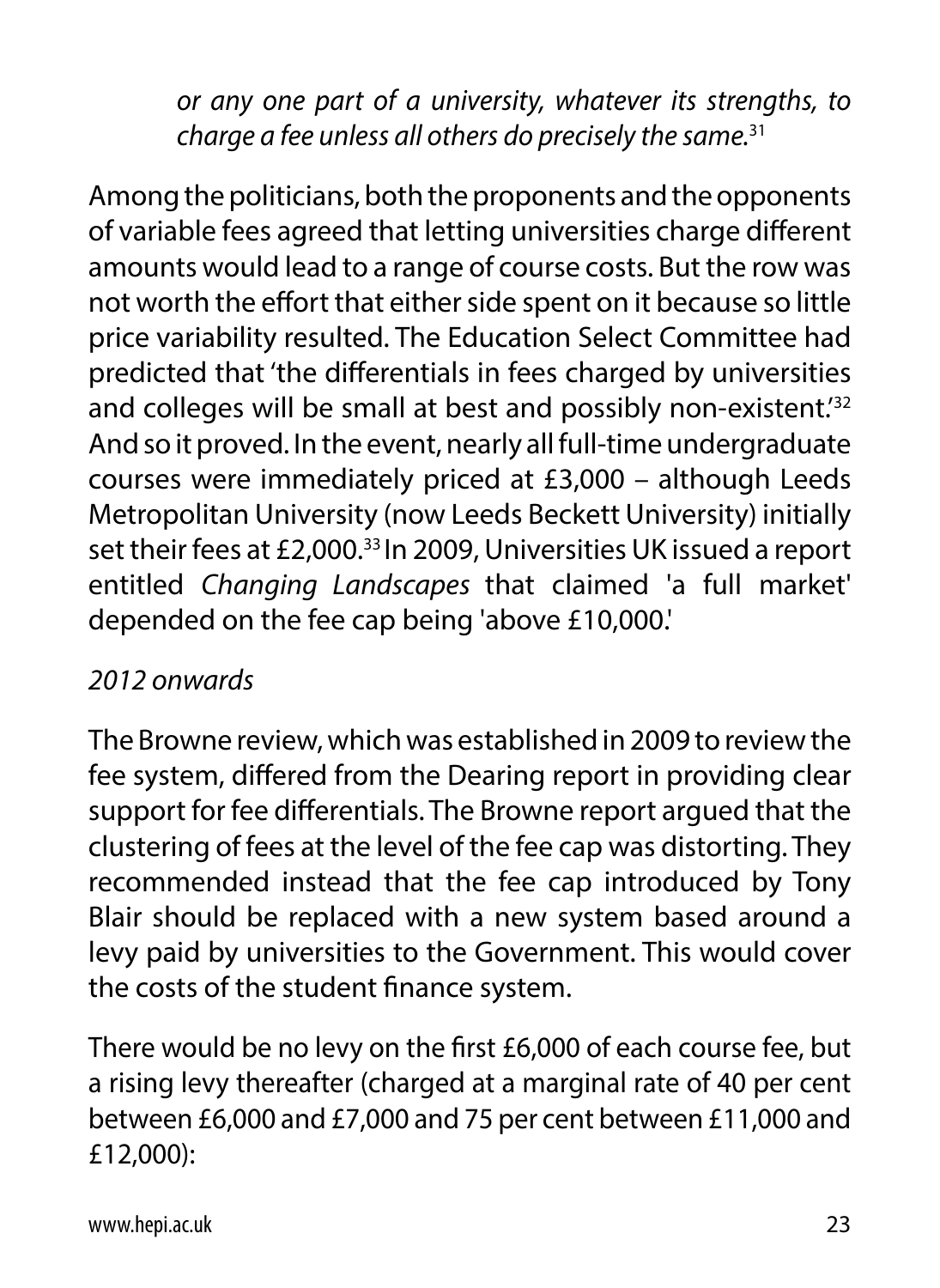*We do not in our proposals include a cap on what institutions can charge for the costs of learning. There is no robust way of identifying the right maximum level of investment that there should be in higher education. A cap also distorts charging by institutions. In the current system, all institutions charge the maximum amount for all courses – so the cap has become a standard price for higher education rather than a means of control to prevent unfair charges. In our proposals, we envisage that the levy will regulate the prices set by institutions so that they do not rise above the level that can be sustainably financed through future loan repayments; and the payment system will protect students by making the loan completely risk free for them.34*

The Coalition Government in office from 2010 rejected the levy as insufficiently sensitive to the outcomes of different courses, as it would have been set according to the headline fee of each course. It was to be unrelated to the average earnings or loan repayment rates of graduates from different courses. At least one prestigious university with excellent graduate outcomes privately complained it would therefore feel like a tax on their success and would lead them to consider 'going private'.<sup>35</sup>

Even if the levy had found widespread support, it would have been very difficult to implement politically, given the internal dynamics and parliamentary arithmetic of the Coalition Government and the scale of the change in legislative terms. Instead, Ministers set about the easier task of increasing the fee cap from £3,375 for 2011/12 to £9,000 for 2012/13.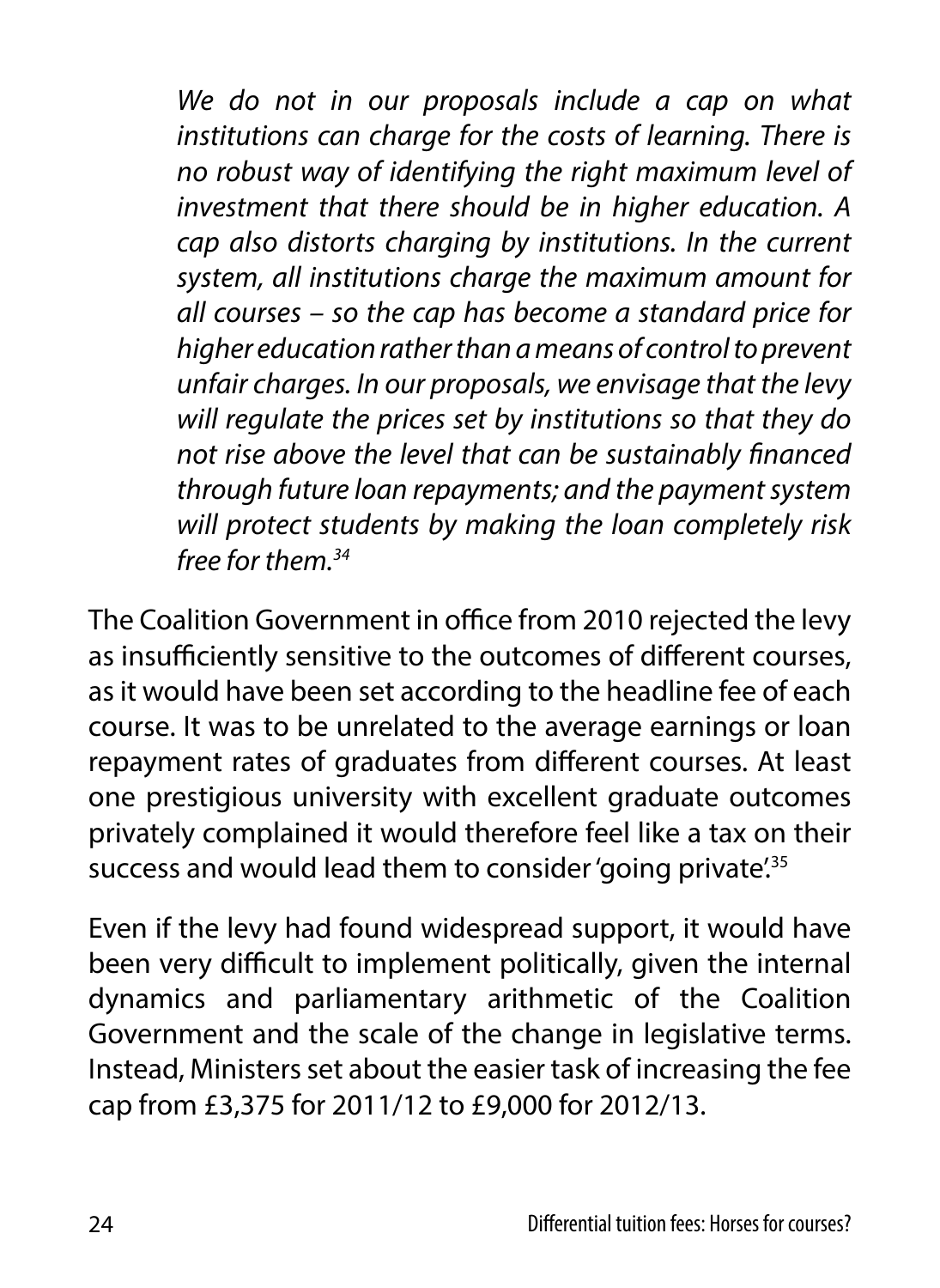While deeply controversial, especially for the Liberal Democrats, this was achievable using the underlying primary legislation that had been forced through by Tony Blair. So it entailed one gruelling afternoon in the House of Commons and another in the House of Lords, rather than the months of debate and uncertain success associated with a new Act of Parliament.

There was, at the time, considerable discussion about, and expectation of, different fees for different courses and different institutions. Famously, the Government claimed fees above £6,000 would be out of the ordinary:

> *Any university or college will be able to charge a graduate contribution of up to £6,000. In exceptional cases, universities will be able to charge higher contributions [than £6,000], up to a limit of £9,000, subject to meeting much tougher conditions on widening participation and fair access. It will be up to the university or college to decide what it charges, including whether it charges at different levels for different courses.*<sup>36</sup>

There was a little more price differentiation in 2012 than in 2006:

- a number of institutions initially priced all of their fulltime undergraduates courses at a single price beneath the maximum, including Anglia Ruskin University, the London School of Economics and Southampton Solent University;
- others, such as Derby, London Metropolitan and Hertfordshire introduced different fees for different courses<sup>37</sup>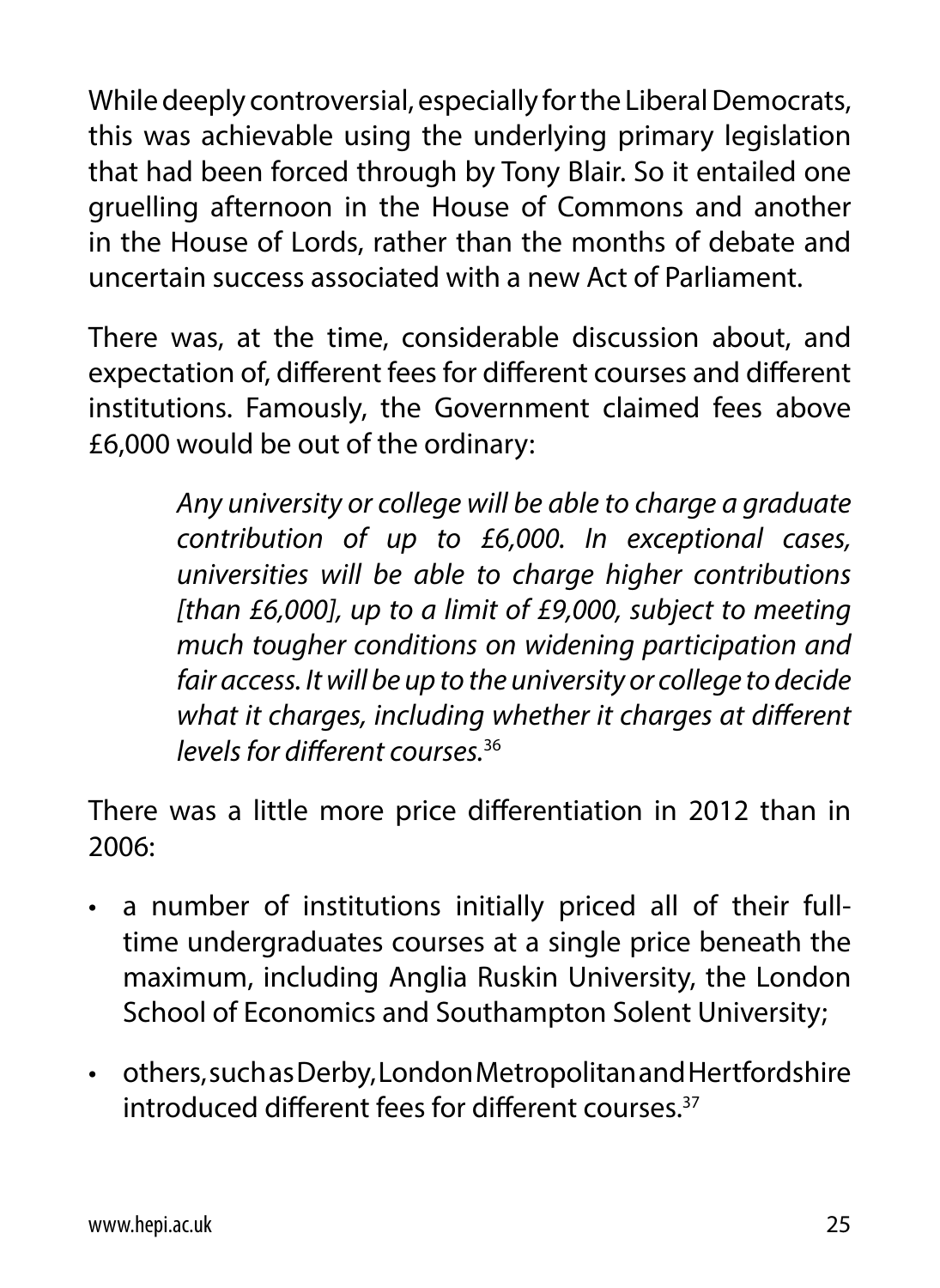But such practices were atypical and short lived. According to the Institute for Fiscal Studies, by 2016, 'all but three of the top 90 institutions charged fees of £9,000 per year for all of their courses'.<sup>38</sup>

Given that the underlying legislation governing fees was not changing and given that fees had rushed up to the maximum £3,000 a few years beforehand, any expectation of widespread price variability was badly mistaken.<sup>39</sup>

The error had three causes:

- **1. A misunderstanding of the powers held by the Office for Fair Access (Offa):** Either an institution's Access Agreement was sufficient to let them charge up to £9,000 or it was insufficient and they would be limited to a maximum of  $£6,000 -$  the so-called 'nuclear option'.<sup>40</sup> In early 2011, Martin Harris, the Director of Fair Access, said policymakers 'thought that Offa was going to be in a position to have legal powers to impose certain fee levels. How they came to that view I cannot say because it was obvious to me from Day One that (Offa) didn't (have such authority).<sup>'41</sup>
- **2. A lack of institutional memory:** Before the Coalition came to office, higher education policy had bounced around Whitehall, then austerity-related reorganisations and reductions in staff meant a high turnover of civil servants. In the three months during which the Browne review completed its work, submitted it to Government and published its findings (August to October 2010), the Department for Business, Innovation and Skills had three different people in the Permanent Secretary role.<sup>42</sup>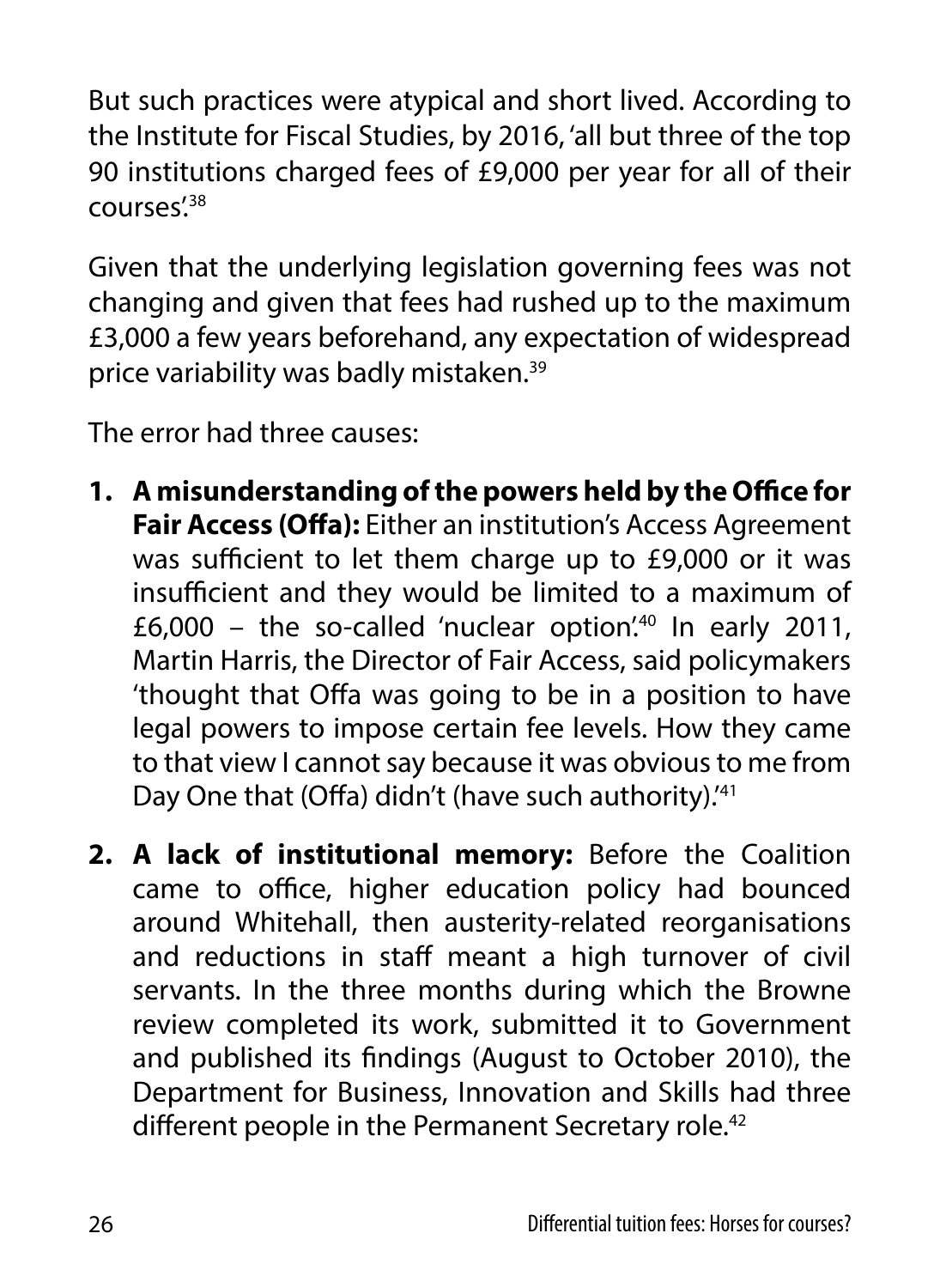**3. Rushed policymaking:** The increase in the fee cap to £9,000 had to be delivered between the end of the 2010 autumn political party conferences (to avoid, for example, the Liberal Democrat Conference voting against a fee increase) and the Chancellor's Autumn Statement on the economy in late November. Otherwise, there would not have been time to deliver higher fees for the 2012 academic year, given the time needed to inform applicants of the fees they would face and for the Student Loans Company to implement the changes. (This is a timescale about which Nick Clegg has since complained bitterly.43)

Initially, Ministers responded to the rush to £9,000 by threatening to enforce price variability. A letter to the Director of Fair Access from Vince Cable and David Willetts in February  $2011$  said:

> *if the sector as a whole appeared to be clustering their charges at the upper end of what is legally possible, and thereby increasing the pressure on public funds, we will have to reconsider what powers are available, including changes to legislation, to ensure that there is differentiation in charges. We intend to keep this under very close review for 2012/13.*<sup>44</sup>

Subsequently, however, the lack of price variability was accepted as a feature of the system and the focus shifted to the amount that would be *borrowed* rather than the amount that would be *charged* – features such as fee waivers, which were initially encouraged (for example, as part of the shortlived National Scholarship Programme), meant the two were not always the same. In an interview with the *Guardian*, David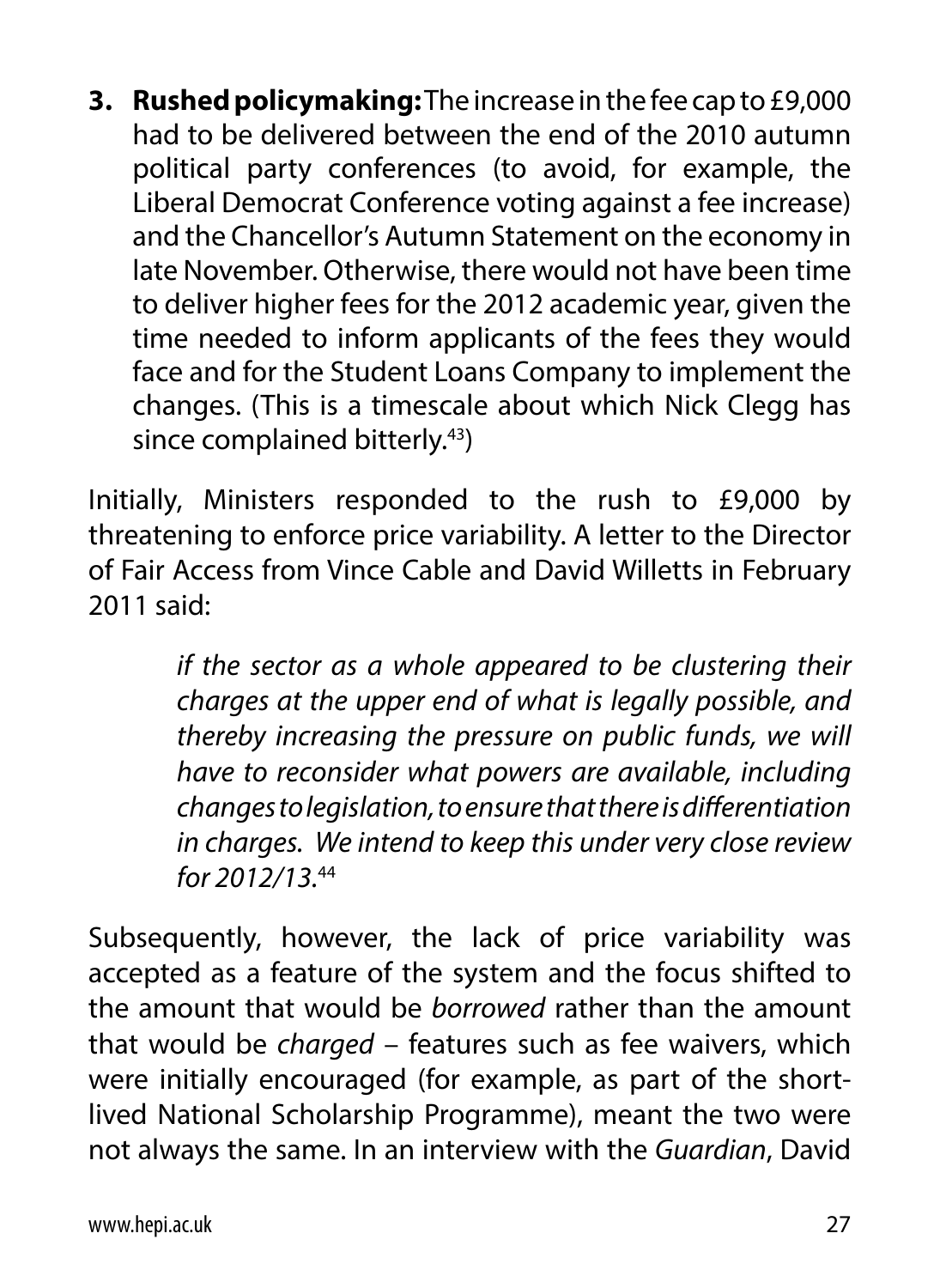Willetts explained: 'there's no rule that says you have to borrow the exact amount of the fee.<sup>'45</sup>

Out of office, David Willetts was even clearer. In his book *A University Education*, he says: 'I claimed that fees of £9,000 would be "exceptional". That was a mistake — a wrong forecast based on a false analysis.' Indeed, he has come to see the perceived weakness of scant price variability as one of the strengths of the system: 'A student who had said, "I am going to Leeds because its fee is £7,750 and I can afford it more easily than York at £8,750" would not understand the basic features of the scheme<sup>'46</sup>

## *Is there a cartel?*

For some critics, however, the fact that nearly all full-time higher education courses rushed to, and stayed at, the maximum fee cap of £9,000 (or £9,250 from 2017) is evidence of a 'cartel'.

- **Andrew Adonis**, who is widely regarded as the architect of the £3,000 fee regime during his time as Head of the Number 10 Policy Unit, has written: 'The vice-chancellors formed a cartel and charged £3,000 for almost every course. … the vice-chancellors maintained their cartel and increased fees to £9,000 for virtually every course.<sup>'47</sup>
- **uk2020**, a right-wing think tank, published a report in 2017 entitled *Timebomb: How the university cartel is failing Britain's students* as well as a follow-up report that claimed: 'Students are increasingly unhappy with the value for money their education gives them and established institutions have behaved like a cartel, all charging the same and stifling new competitors.'48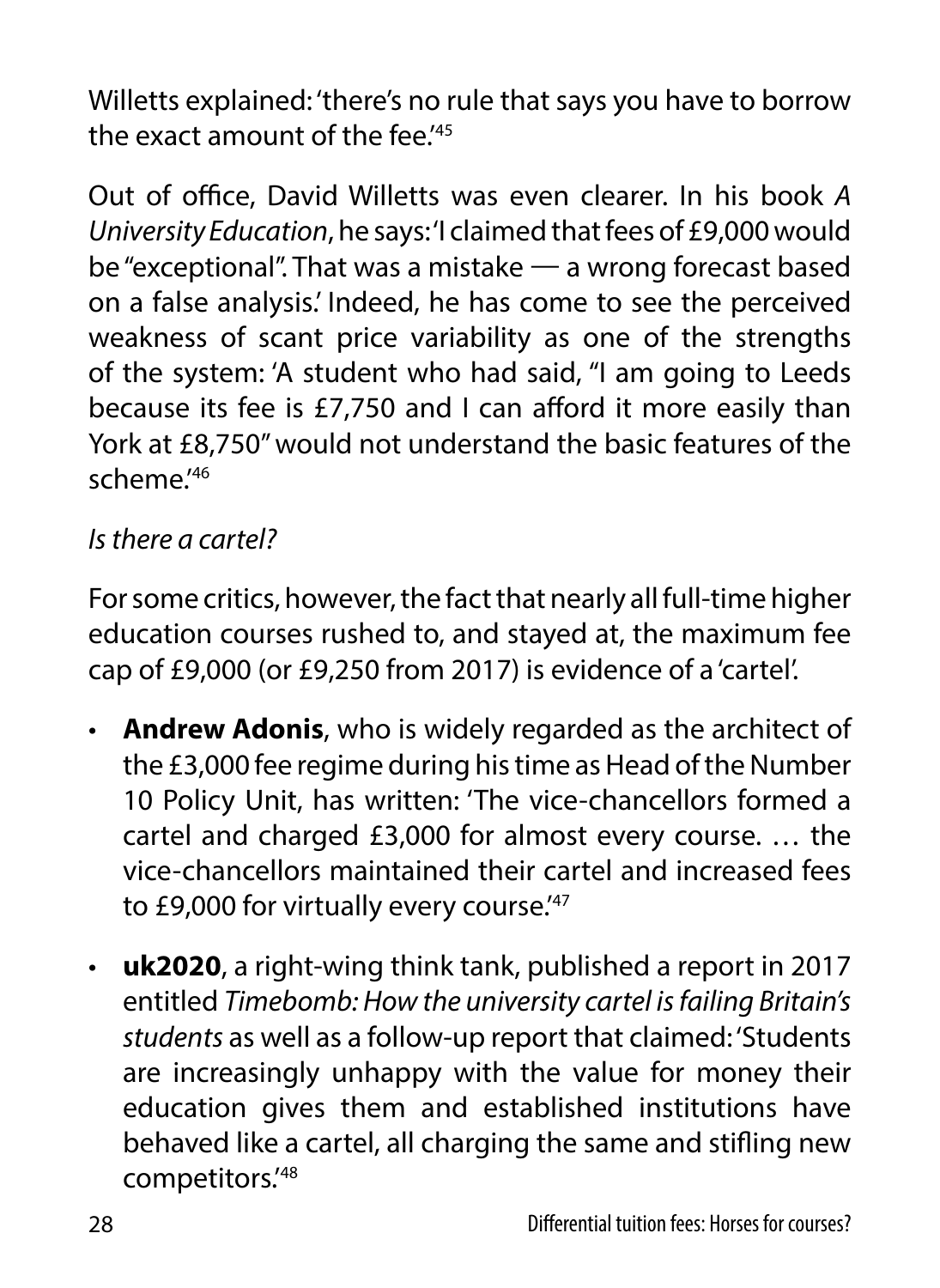• **Theresa May** has complained about the lack of price variability. After an interview with Andrew Marr, the BBC website reported: 'She said that when the government increased student fees it had been expected that there would be a "diversity in the system," with some universities offering shorter and cheaper courses, rather than always charging the maximum amount. "That hasn't happened. We've got to look at it again," she told Marr.<sup>'49</sup>

However, universities individually worked out it is rational to charge the maximum fee and there is no evidence of a cartel. When questioned by the House of Lords Economic Committee, both Andrew McGettigan (a freelance researcher on higher education policy) and Dr Gavan Conlon (a Partner at London Economics) firmly rejected the idea.

**Lord Burns:** *Does this mean that Lord Adonis is wrong to say that the fact that everybody charges the same is evidence that there is a cartel among major universities?*

**Dr Andrew McGettigan:** *Yes.*

**Dr Gavan Conlon:** *There is no cartel. It is economically rational.*

**Dr Andrew McGettigan:** *It is not a cartel.*

**Baroness Kingsmill:** *Why is it not a cartel? It may be the most rational behaviour and they may not have colluded with each other, but it can still be a cartel.*

**Dr Gavan Conlon:** *If they have not colluded with each other it is not a cartel. There is a strict definition. It is an egregious breach of competition law to engage in cartel activity.*50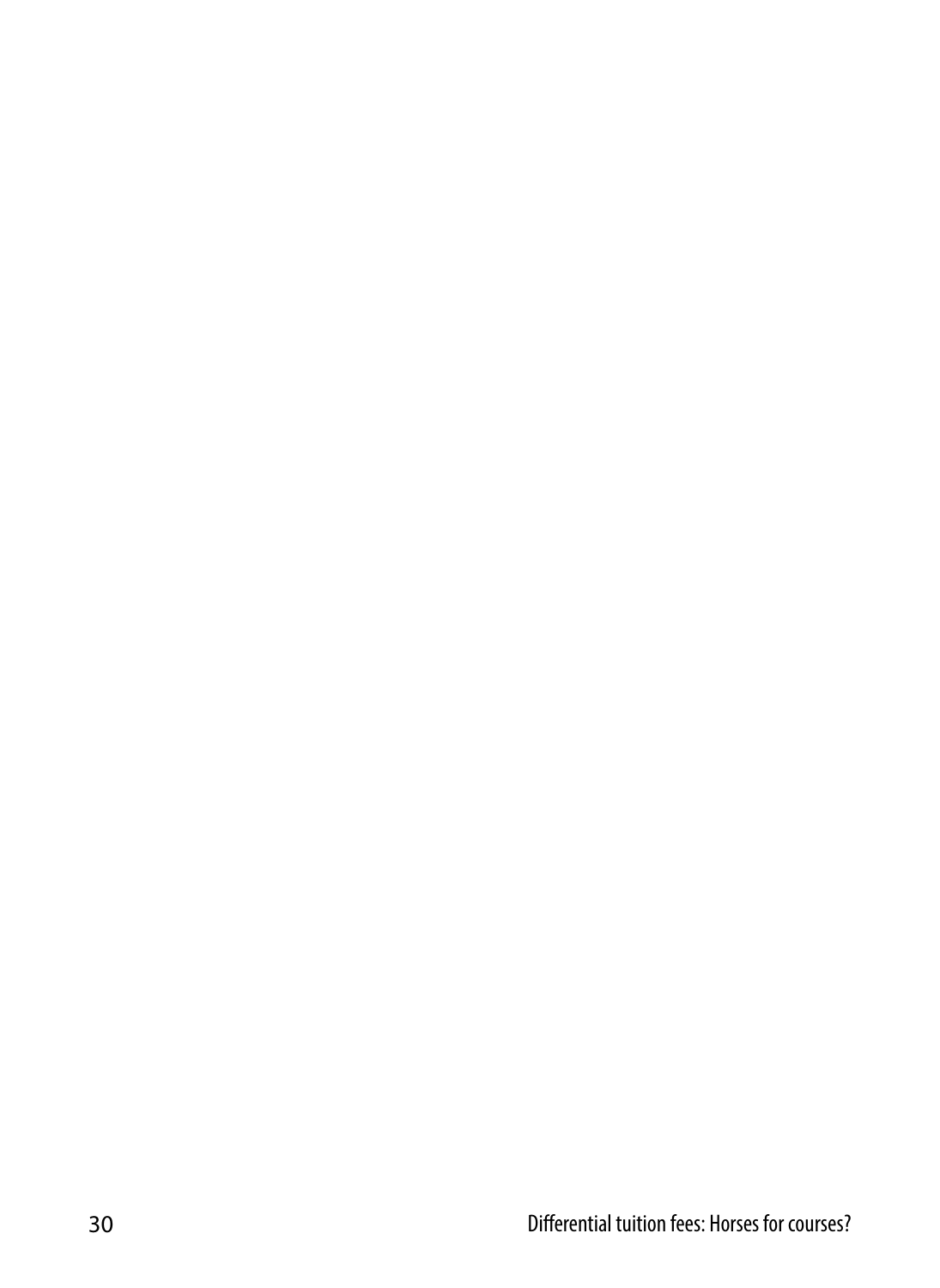# **4. Is it time for another look at differential fees?**

It can sometimes feel as if there is a broad consensus in favour of differential fees encompassing people across the political spectrum. However, the differential fees question is not a binary one. Once you have decided to adopt differential fees, you then need to explain which courses should attract lower fees and / or which should attract higher fees.

For example, it could be argued that higher fees should be applied to:

- courses that are more expensive to teach, such as Engineering or Medicine;
- courses that tend to provide higher lifetimes incomes, like Economics and Law; and / or
- courses at older, more selective and more research-intensive universities.

It could also be argued that such courses should have lower fees, perhaps because:

- courses that are more expensive to teach are often particularly valued by society;
- many courses with higher lifetime incomes are relatively cheap to teach; and
- courses at selective universities tend to have fewer students from deprived backgrounds.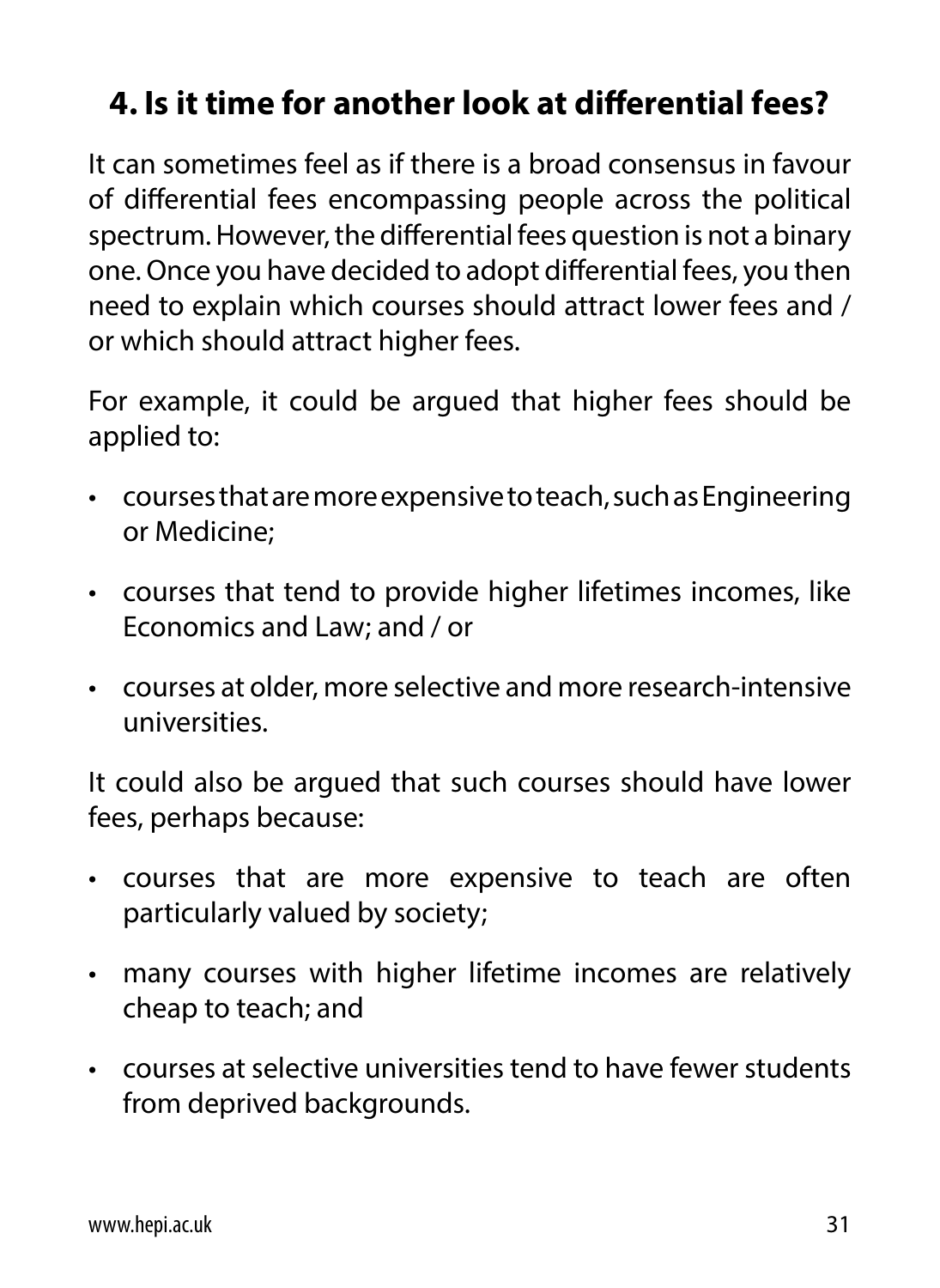Alternatively, fee differentials could be applied according to the personal characteristics of each student, or there could be a free-for-all with no fee cap and each course finding its own place in a free market.

On close inspection, it is clear that many of those calling for differential fees actually have starkly different goals or different groups of students in mind. Some of the options that have been proposed are discussed below, along with some of the apparent limitations.

*i) Lower fees for STEM* (*Science, Technology, Engineering, Mathematics*)

Some people think lower fees should be offered to those taking so-called 'hard sciences' as the country could supposedly benefit if more people took these disciplines. This was proposed by Theresa May in 2013 in a speech during her time as Home Secretary, when she said Government 'could fund deep discounts in tuition fees for students who want to study degrees like engineering, where we have a shortage of skilled workers.'51 Lower fees for STEM courses were also rumoured to be under consideration by the Labour Party before the 2015 General Election.<sup>52</sup>

Yet the case for introducing a lower fee cap for these sorts of courses is far from watertight. There are a number of unresolved questions that need clear answers before such a change could be reasonably justified.

a) Many (not all) STEM graduates end up on relatively high wages. So why should subsidising their courses to deliver lower tuition fees be a priority for public spending?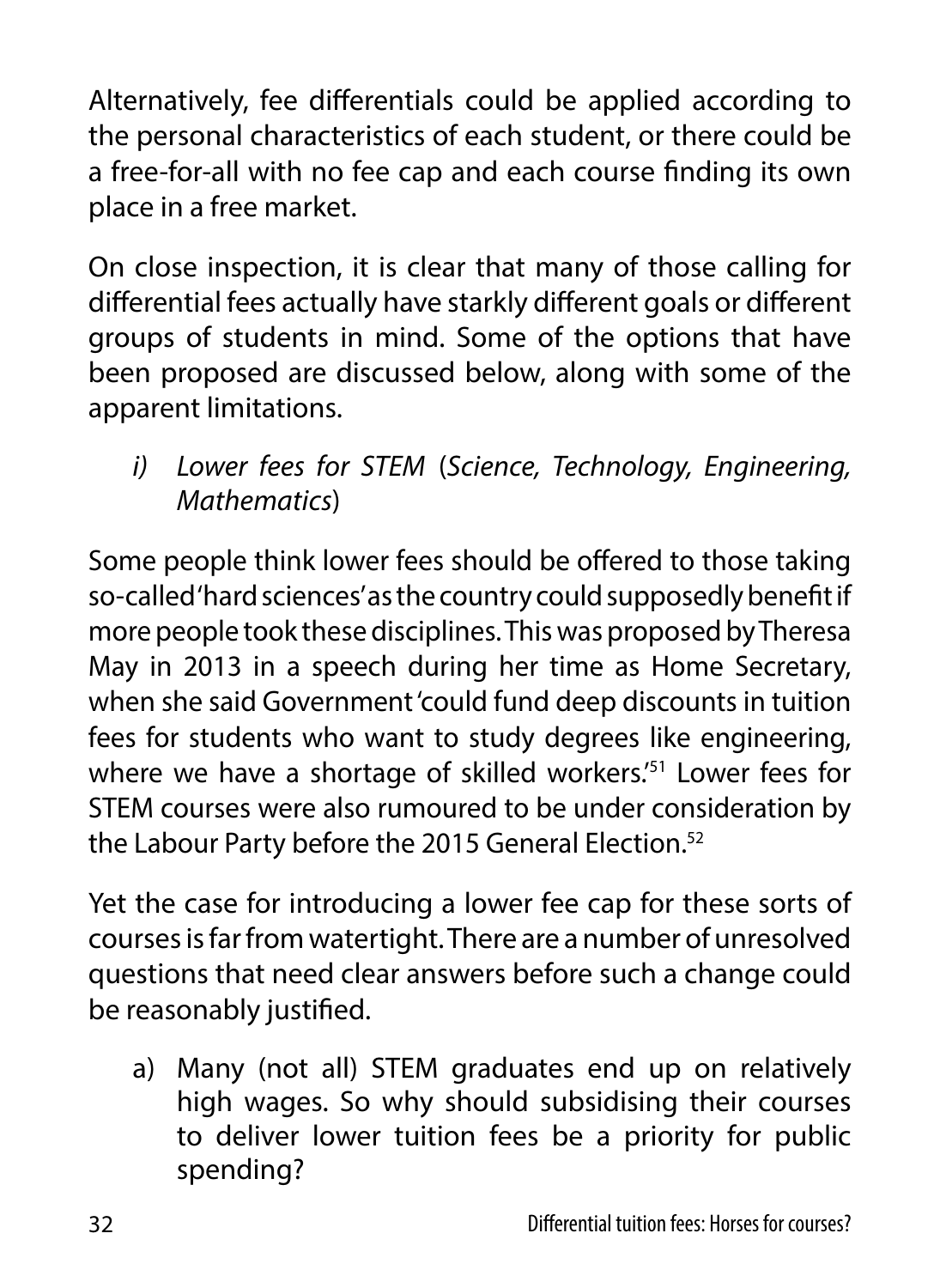- b) Additional taxpayer support is already provided for higher-cost subjects, including many STEM areas, through the residual teaching grant. So why should extra subsidy be provided through a new mechanism of differential fees?
- c) The best way to secure more STEM students may be to fix the 'pipeline' by having more people continue STEM subjects in schools and colleges. So would earlier initiatives be more cost effective?<sup>53</sup>

Moreover, for many people working in the higher education sector, the main question prompted by lower fees for some disciplines but not all would be: 'why does the Government seem to care less about my discipline than about STEM?' Pitting some disciplines against others can be an uncomfortable place for policymakers. Just ask Charles Clarke.<sup>54</sup>

## *ii) Lower fees for disadvantaged students*

The Sutton Trust, an influential charity that seeks to raise educational standards and promote social mobility, has called for means-tested tuition fees. According to Sir Peter Lampl, the Sutton Trust's Founder and Executive Chairman:

> *It's an absolute scandal that someone from a council estate graduates with higher debt than someone who has been to a top boarding school.*<sup>55</sup>

The current system of fees in England does include a limited cross-subsidy from richer students towards poorer students through the requirements of the Office for Fair Access. But the Sutton Trust have published worked-up models of differential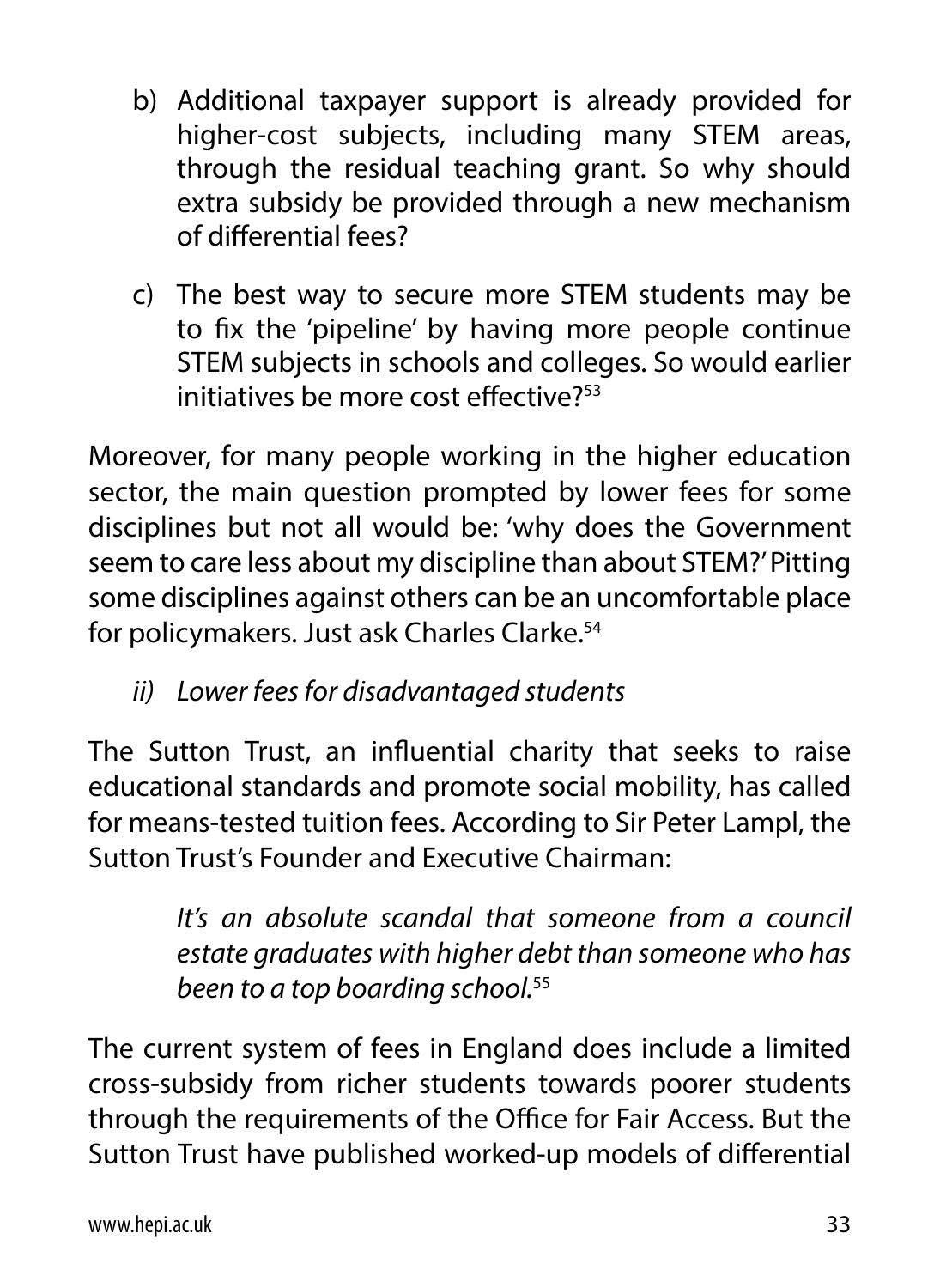fees that are designed to ensure those from lower-income households pay significantly less or nothing at all.

> *Means-testing was a feature of tuition fees in England from 1998 to 2006 but has become an unfashionable term of late. However, in an environment of limited resources, particularly in the context of the economic uncertainty surrounding Brexit, it remains a powerful way of balancing the cost of services in a progressive manner according to ability to pay.*<sup>56</sup>

The objective is to ensure school leavers are not deterred from higher education by the prospect of large student loans. But differential fee models based on some people paying less tend to come with a hefty bill. The Sutton Trust's work, which assumes fees are abolished for students from the poorest households but are £12,250 for the richest, would come at 'an additional cost of up to £2.5bn for the duration of the current cohort.'57 Moreover, given that school leavers do not generally seem to have been put off from higher education by large fees and loans, lower fees for disadvantaged students could be said to be a policy solution in search of a problem.

Lower fees for poorer students could also have some unfortunate long-term consequences. The current funding system assumes the amount someone pays for their tuition depends on how well they do financially after graduation. In contrast, the Sutton Trust's model would mean 'those from the poorest backgrounds emerged with two-thirds less debt than their better-off counterparts' irrespective of their performance in the labour market after graduation. A poor person who ends up rich after graduating would owe much less than someone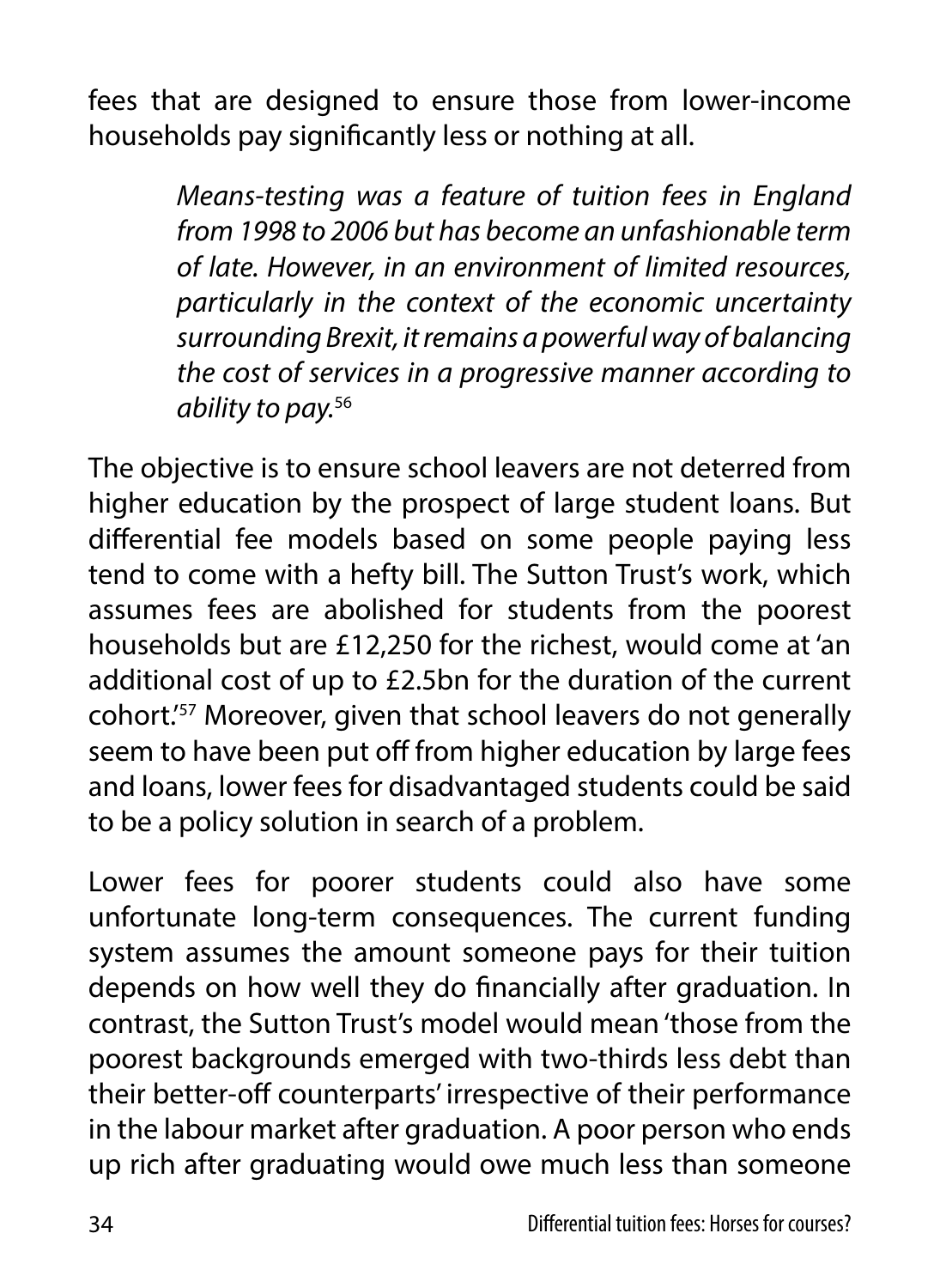who starts off rich and ends up relatively poor. It is hard to argue this would be a fair use of today's scarce resources unless, perhaps, it were to lead to a dramatic increase in students from under-represented groups.58

### *iii) Lower fees for less prestigious universities*

Some leaders of research-intensive universities are thought to favour differential fees as a way of delivering greater resources to their institutions. An article in the *Guardian* in October 2017 reported:

> *The head of one Russell Group university, who asked to remain anonymous, says: 'Ministers never intended all the new universities to charge the maximum amount. There are some stark surpluses in post-1992 universities, as their costs are much lower. The elephant in the room is whether all institutions should charge the same fees.' …*

> *A second vice-chancellor from the Russell Group agrees: 'At my university with fees at £9,250 we just break even for home students. But some vice-chancellors have admitted to me that teaching a student only costs them £5,000. At Oxford that is probably closer to £15,000. So you can't generalise and say the whole sector should be getting less.'*

> *He adds: 'Just capping fees at £9,250 is costing us tens of millions over the next five years. I really hope the government is thinking of a way of varying fees, because at the moment the harm is being done to the researchintensives.'*59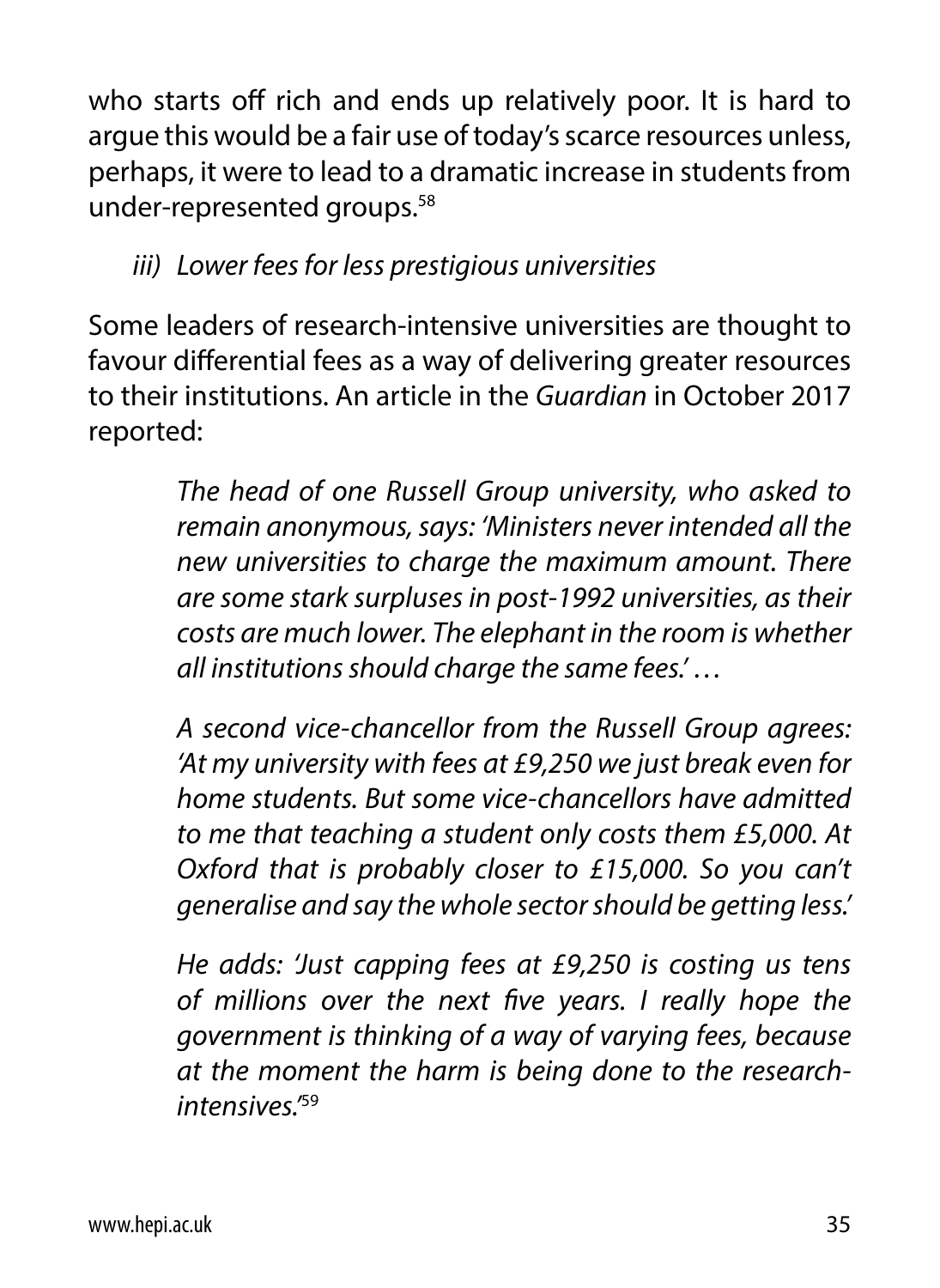However, it is difficult to sustain the argument that less prestigious universities are generally more financially secure and need less money for teaching. For example, many have been adversely affected by changes such as the sharp fall in part-time student numbers and they can find it harder to borrow money at competitive rates or raise large private donations. Moreover, it is not clear whether they do need less funding to teach each student, when a higher proportion of their students tend to come from disadvantaged backgrounds and may face a number of obstacles to learning.

*iv) Lower fees for courses with poorer outcomes*

The 2003 higher education white paper, which announced the Government's intention to introduce variable tuition fees, noted graduates from some disciplines tended to have higher earnings than others. It argued:

> *We believe that a revised contribution system should recognise these differences properly, and not ask students who can't expect such good prospects in the labour market to subsidise those that can, through a flat fee.*<sup>60</sup>

More recently, others have sought to give traction to the idea that courses with higher graduate earnings should cost more. Dr Dean Machin, for example, has argued on Wonkhe that course fees should be set at a fixed proportion of the economic benefits after costs: 'fee caps should differ by course and institution to the extent that graduates' economic returns differ.'61 (The opposite idea has been proposed by Robert Halfon MP, the Chair of the House of Commons Education Committee and a former Minister for Skills (2016-17), who wants courses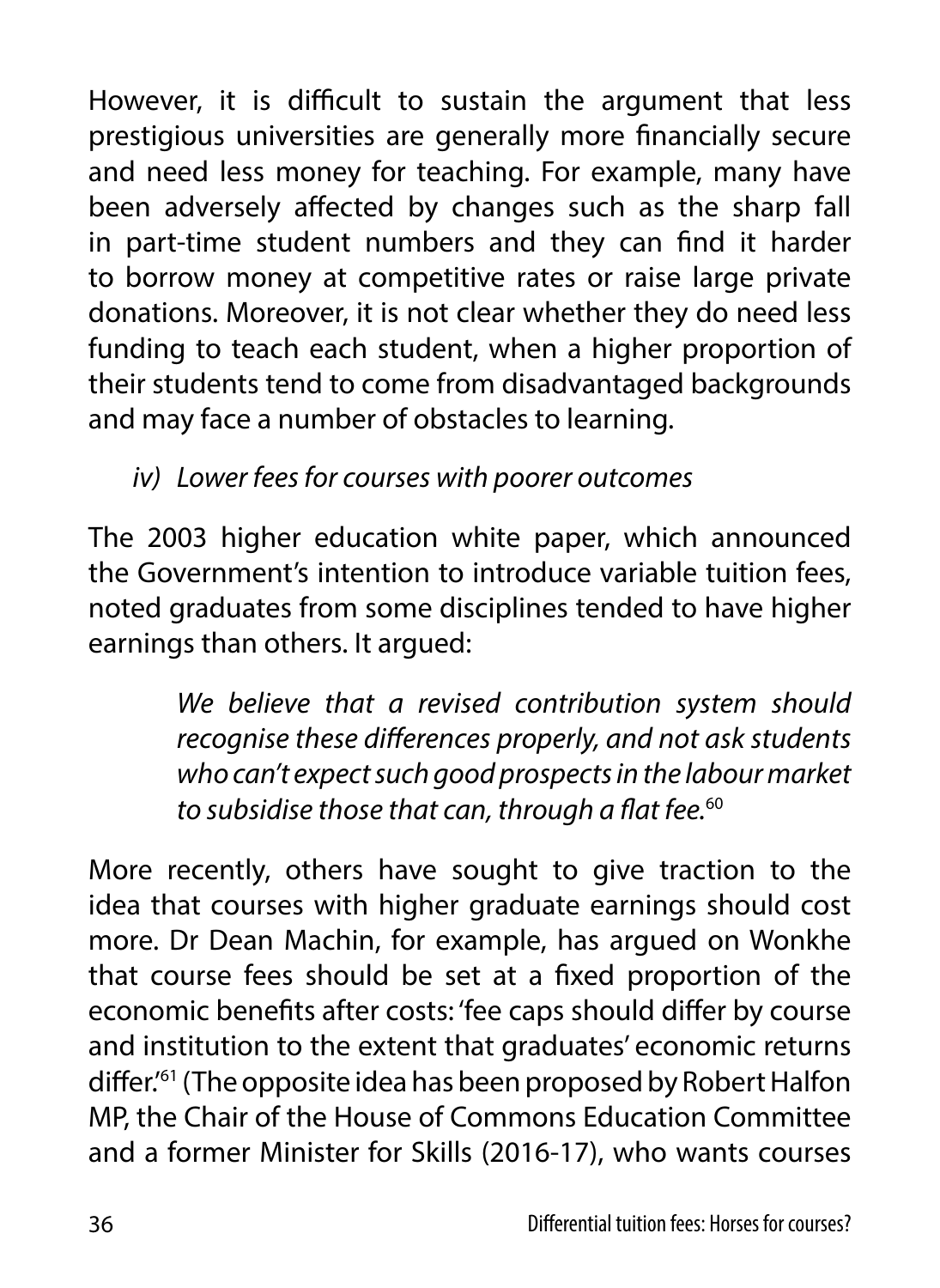with better labour market outcomes to cost less: 'People who take employability modules, wherever it's identified we have a skills deficit, should get discounts — we need people in healthcare, coding, construction, engineering, digital. Areas where we are way behind.<sup>'62</sup>)

One of the reasons that the Coalition ruled out the Browne review's levy, which was designed to recoup the additional costs of lending more money to students on some courses, was its relative lack of sensitivity. The levy was designed to be applied at a single rate throughout the higher education sector.

However, since the Browne report, progress has been made in producing data that provide information on the different graduate outcomes of different courses. A detailed study by the Institute for Fiscal Studies (IFS) used tax records to show:

> *subjects like Medicine, Economics, Law, Maths and Business deliver substantial premiums over typical graduates, while disappointingly, Creative Arts delivers earnings which are roughly typical of non-graduates.*<sup>63</sup>

It might therefore seem obvious that disciplines which produce lower financial outcomes should also receive lower subsidies. But that could be interpreted as sending an unfairly negative signal about courses with relatively low private returns but relatively high public returns (Nursing, say). Clearly, the creative arts have a value beyond that reflected in graduate salaries.<sup>64</sup>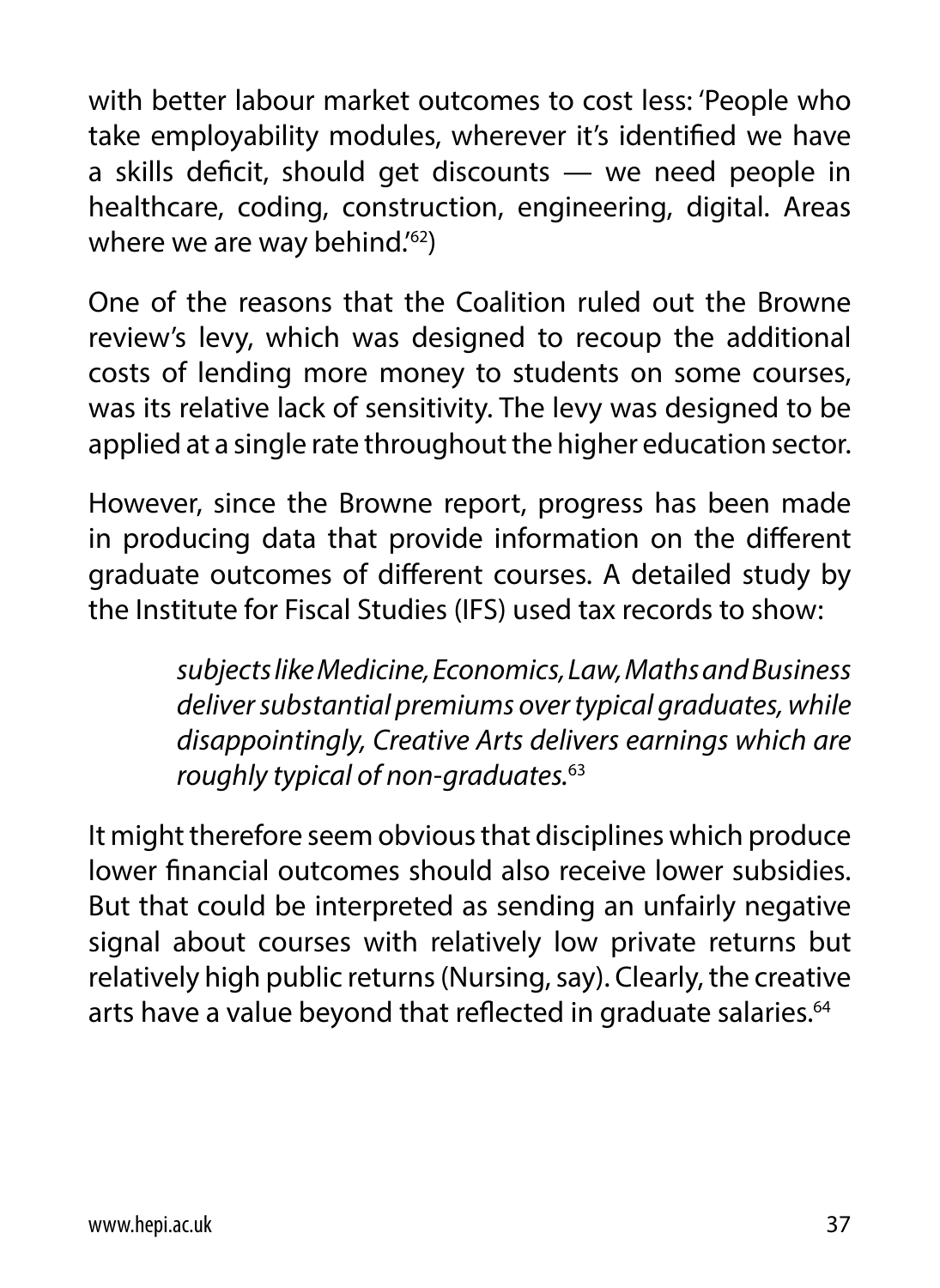#### *Which graduates earn the most? Median annual earnings by subject, five years after graduating*



Source: Based on data from the Institute for Fiscal Studies at https://www.ifs.org.uk/ publications/10177

Moreover, it is difficult to isolate differences in earnings arising from higher education choices from other factors, such as background and local labour market conditions. The IFS's research found 'students from higher income families' go on to enjoy 10 per cent higher median earnings than others, even after controlling for the institution attended and the subject chosen: in other words, a poor student and a rich student who take the same degree at the same institution do not have the same chances of high earnings afterwards.

### *v) Lower fees for part-time courses*

When the full-time undergraduate fee cap was increased to £9,000 in England in 2012, the fee cap for part-time courses increased too but Ministers extended fee loans to part-time students on the same basis as for full-time students for the first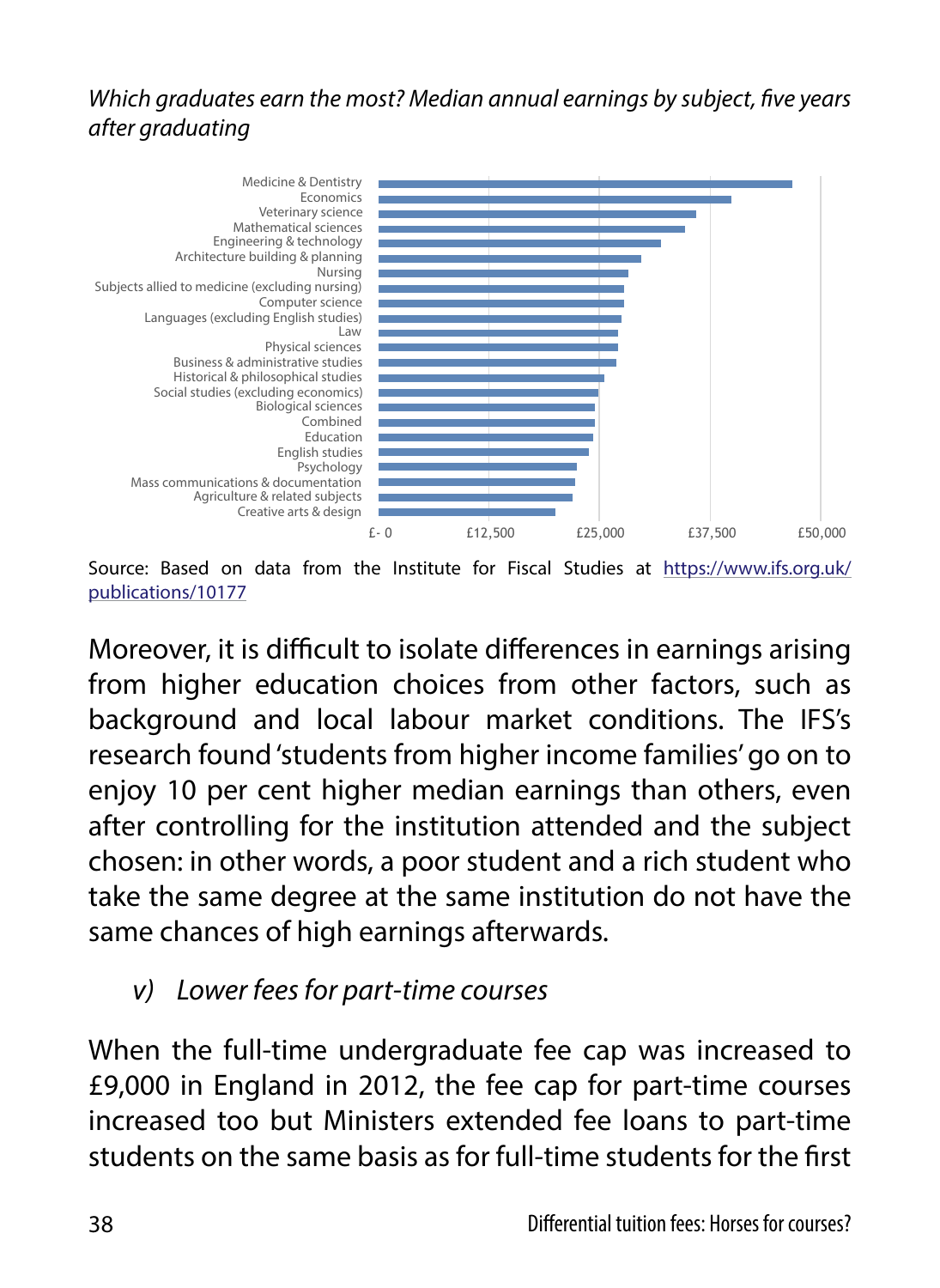time. Whitehall briefly worried there could be such an increase in part-time students that their numbers would need to be capped.65 But eligibility was limited by various exemptions and, since then, the number of part-time students in England has more than halved. It is clear that many part-time students are price sensitive, and not just because they are less likely to be entitled to a tuition fee loan. They are typically older and more debt averse. One study even found, 'Many part-time learners did not identify themselves as "students".<sup>66</sup>

Some people have responded to this policy challenge by proposing the reintroduction of larger public subsidies, combined with lower fees, for students on part-time courses.<sup>67</sup> This follows the logic of the Diamond review of student finance in Wales:

> *The more moderate fee for part-time students should be topped-up with institutional learning and teaching grants for universities and higher education providers, based upon the lower costs to the public purse of fee loans to these students overall given that most are already working.*<sup>68</sup>

Peter Horrocks, the Vice-Chancellor of the Open University, has floated this approach as an appropriate policy solution in England: 'The most direct way in which the crisis in learning and earning could be addressed is through tuition fee top-ups for part-time students.'69

*vi) Lower fees for less intensive courses*

Analysis suggests that there is no material cross-subsidy from home and EU student fees to research, but there is a significant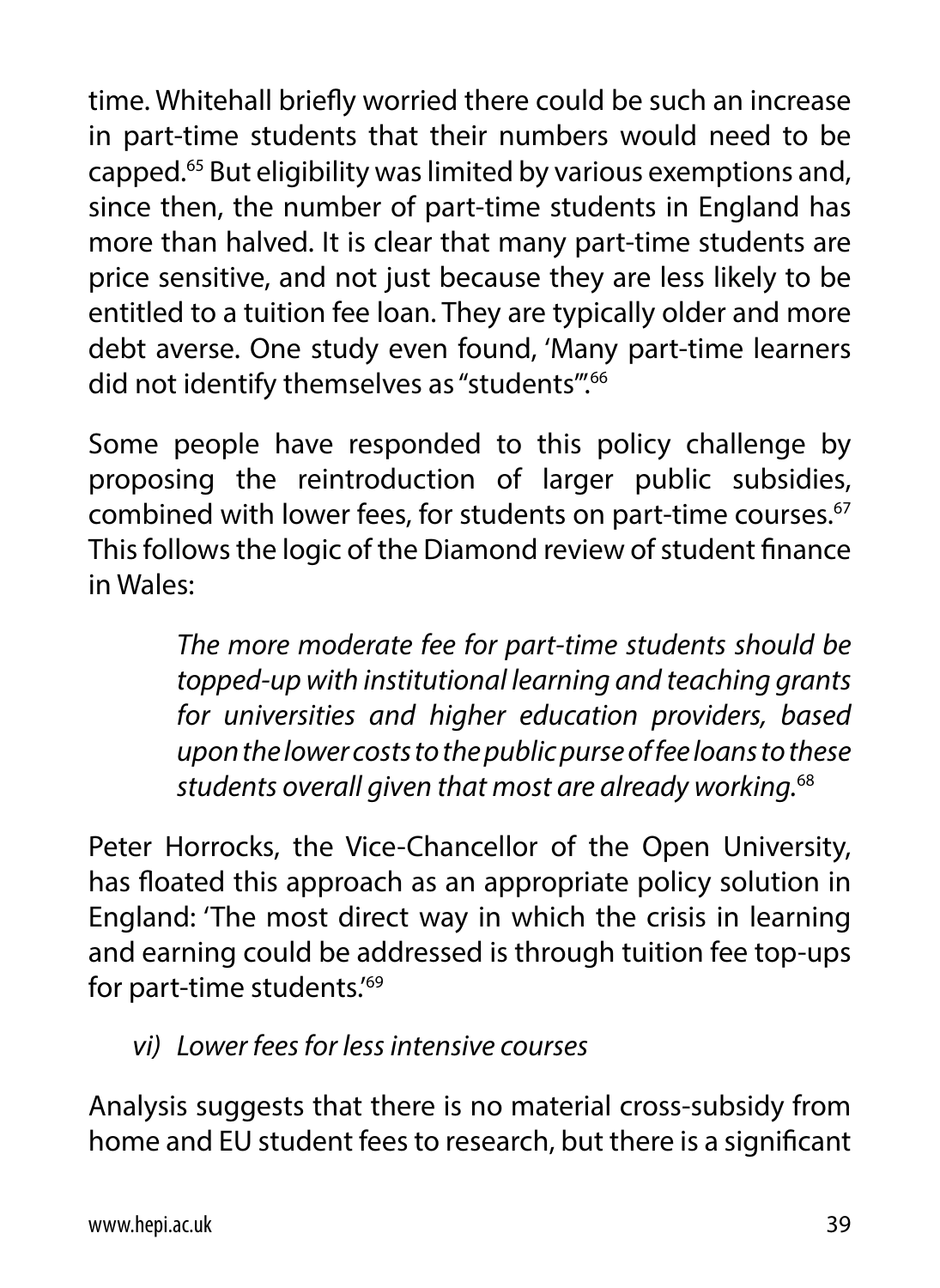cross-subsidy from fees for students on some courses to the costs of teaching students on other courses.70 An investigation of institutional spending by *Times Higher Education* concluded: 'there does appear to be a big transfer of funding from students studying classroom subjects to others'.<sup>71</sup>

During his time as the Minister for Universities and Science, Jo Johnson expressed support 'for greater transparency from providers about what they spend fee income on.'72 He also challenged the acceptability of cross-subsidies from students on some courses to those on other courses: 'I'm keen to see cross subsidy between lower-cost courses and higher-cost courses reduced.'73 He did not pursue this argument to one possible logical conclusion of backing differential fees. However, there has been speculation in the media that Philip Hammond, the Chancellor of the Exchequer, is interested in ensuring a link between fee levels and 'teaching hours.'74

In 2016, Jo Johnson asked HEFCE to consider 'teaching intensity / weighted contact hours' and later announced the incorporation of teaching intensity in the subject-level Teaching Excellence Framework pilots.75 This whole area had been heavily influenced by the work of two academics, Gervas Huxley and Mike Peacey:

> *In a rough and ready fashion, the [teaching intensity] metric can ... be used to estimate the cost of tuition something wholly missing in the current system,' said the authors. 'We believe that widespread adoption of our metric would help to create a more competitive environment for both students and universities and a more effectively functioning market for higher education.'*76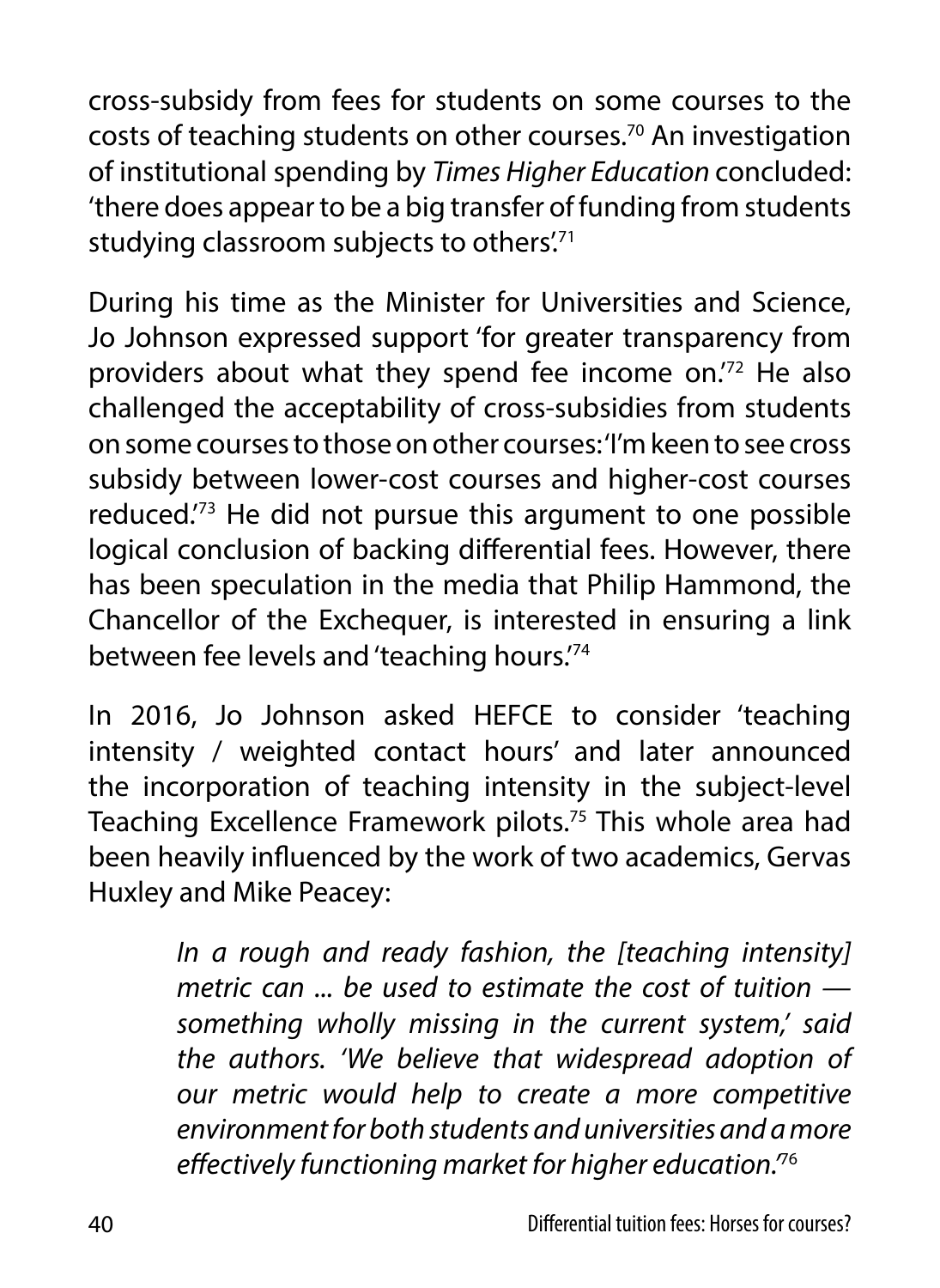Pricing courses according to the intensity of their teaching would undeniably provide a firmer link between the sticker price and the teaching experienced by each individual student, meeting the growing concerns over whether students are receiving 'value for money'.<sup>77</sup>

However, those running universities tend to feel it misunderstands the complex nature of running a multi-faculty institution that undertakes both teaching and research. As one senior academic put it in an email to me: 'What University Boards actually do, is get in as much money as they can, and then use it to fund the activities that the University values and which in their judgement will make it thrive.' This is known colloquially as the 'reservoir model' because income is pooled.

Moreover, a teaching intensity metric could not on its own address all of the concerns of those who have advocated differential fees. For example, linking the price of courses to contact time would ignore graduate outcomes, could be gamed and would fail to recognise sufficiently how students learn. According to MillionPlus:

> *It is highly misleading to suggest that tuition fees should, or could, only take account of the costs of teaching a particular course and/or be linked with narrow constructs such as contact hours. Such a simplistic approach ignores the wide range of education and associated activities in which universities engage and the impact on university business models of the significant changes in teaching funding and student support regimes introduced since 2012.*78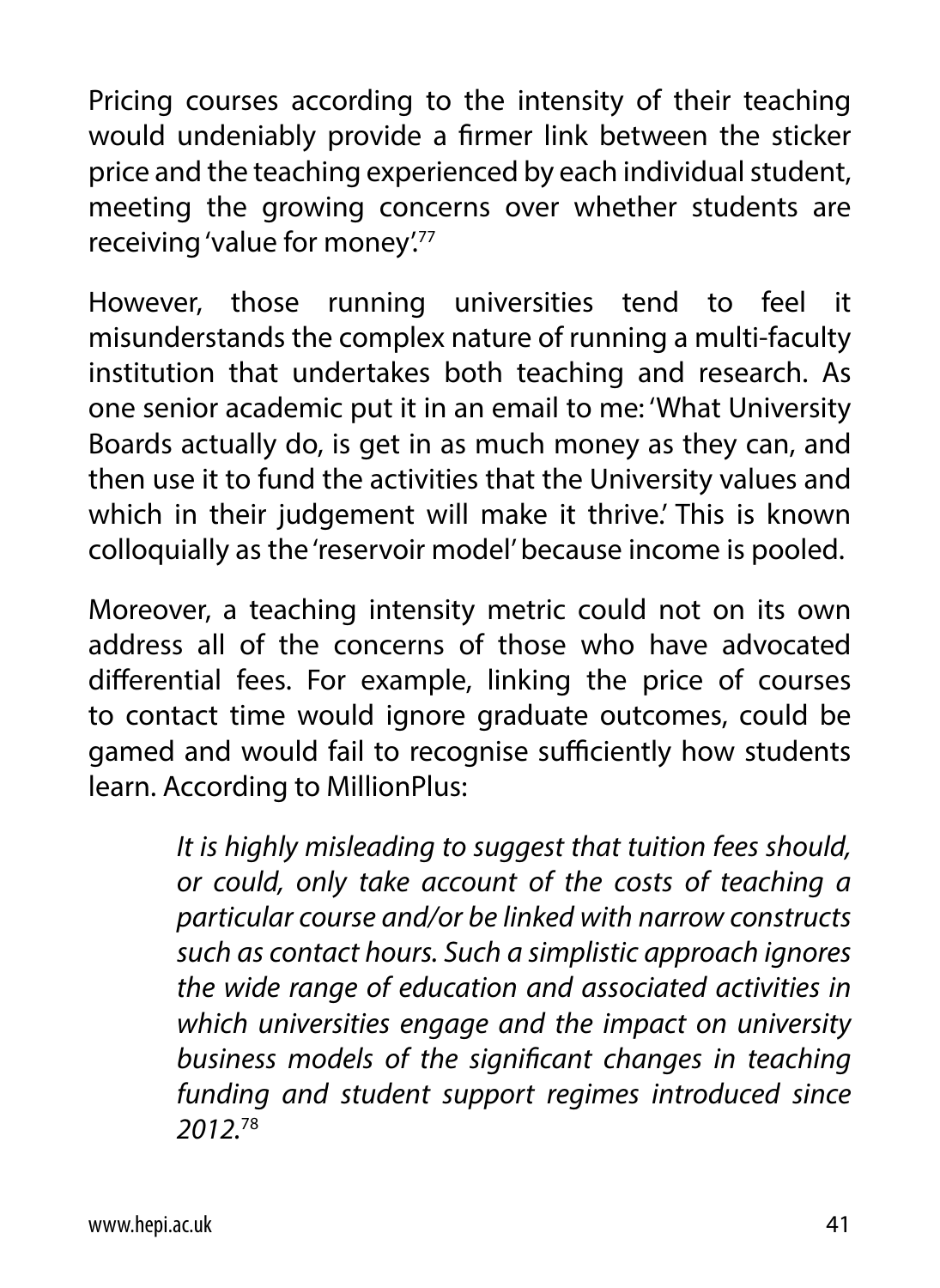Regression analysis on the results of the HEPI / HEA *2017 Student Academic Experience Survey* suggests students self-perceived learning gain is linked to factors such as access to high-quality teaching, levels of independent study and avoiding high levels of paid work but not to the level of contact hours.<sup>79</sup>

*vii) A free for all?*

It has been suggested that fees should be unregulated, with no fee caps for any subjects, as a way of producing a more diverse higher education sector. For example, Sir John Chisholm, the Chairman of both QinetiQ and the Medical Research Council, recommended this in a paper commissioned by the Labour Government and published in 2008, which said:

> *It is not difficult to imagine that the UK university sector could respond energetically and creatively once artificial*  restrictions on student fees were lifted<sup>80</sup>

Elaborating on his ideas to the *Daily Telegraph*, he said:

*If universities were able to charge fees on an open market basis, they would be allowed to follow their own strategies to becoming experts in their chosen fields and students would be able to follow the best route for their education.*<sup>81</sup>

In 2014, the Australian Government unleashed a lively debate about the merits of deregulating fees. Opponents raised the spectre of degrees costing A\$100,000, although the University of Western Australia said it planned to charge A\$16,000 a year for full-time domestic undergraduates.<sup>82</sup> However, the plan was blocked by the Australian Senate. It is hard to believe a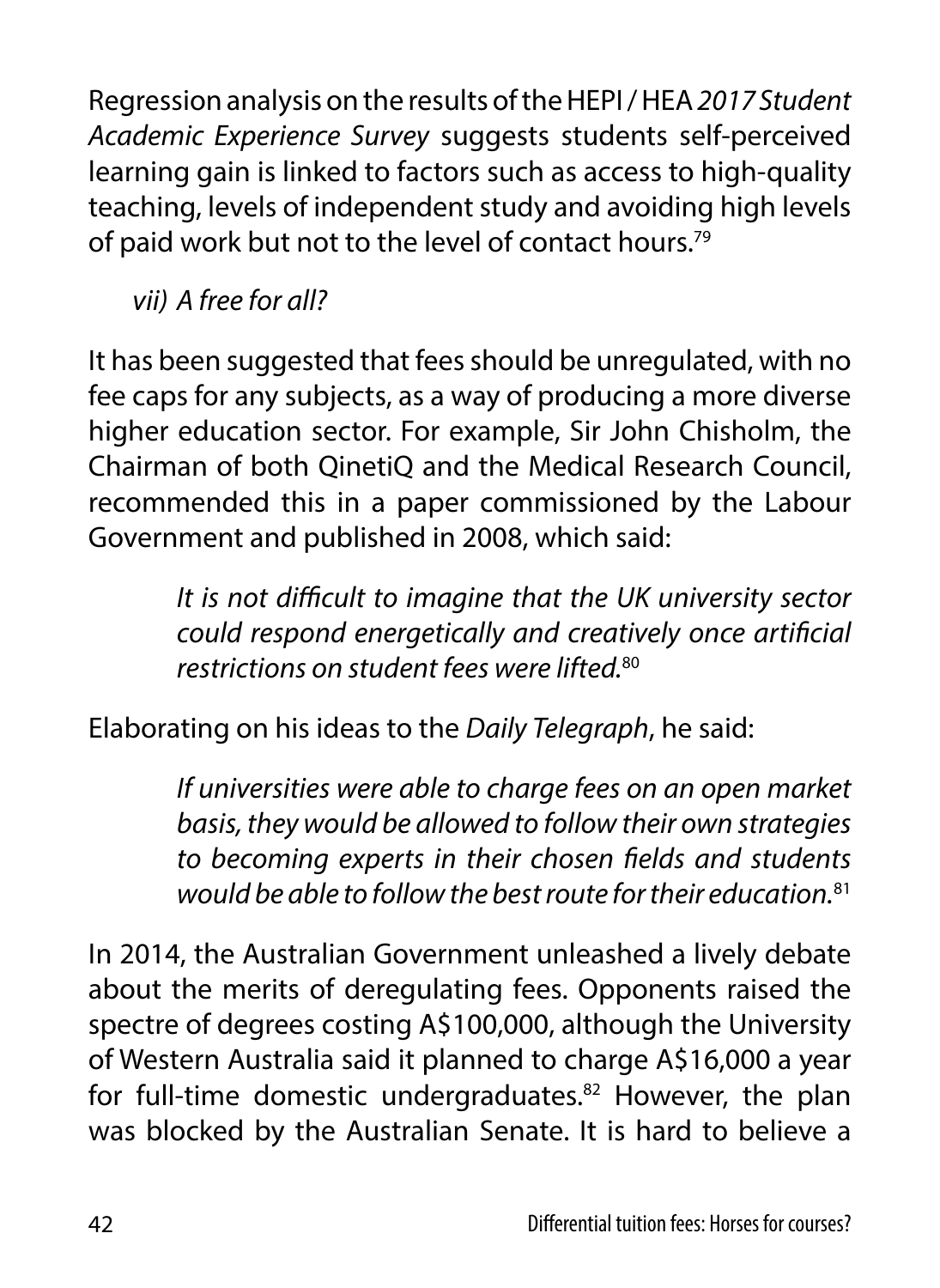free-for-all would improve the standing of higher education institutions. It could lead to fierce price inflation as well as uncapped costs for taxpayers in larger loan write-offs.

This chapter began with the thought that it sometimes seems as if there is a consensus in favour of differential fees. But the proponents of price variability mean different – sometimes flatly contradictory – things by it. Moreover, none of the main representative bodies or mission groups formally support differential fees.

In a short position paper on the issue released in late 2017, MillionPlus said:

> *It is highly misleading to suggest that tuition fees should, or could, only take account of the costs of teaching a particular course and/or be linked with narrow constructs such as contact hours. … Differential fees linked with graduate salaries would not only be unfair but would also remove investment from many universities in regions where economic growth has been lower than that in London and the South-East. Imposing differential and lower institutional fees on the basis of graduate earnings would reduce funding and the unit of resource in those universities with the most socially inclusive student cohorts. … the imposition of differential fees would damage not only the standing of universities at home and overseas but also be entirely unhelpful to the students and graduates of these institutions in terms of their future employment and career prospects. … Differential fees would undermine social mobility, unjustifiably reduce*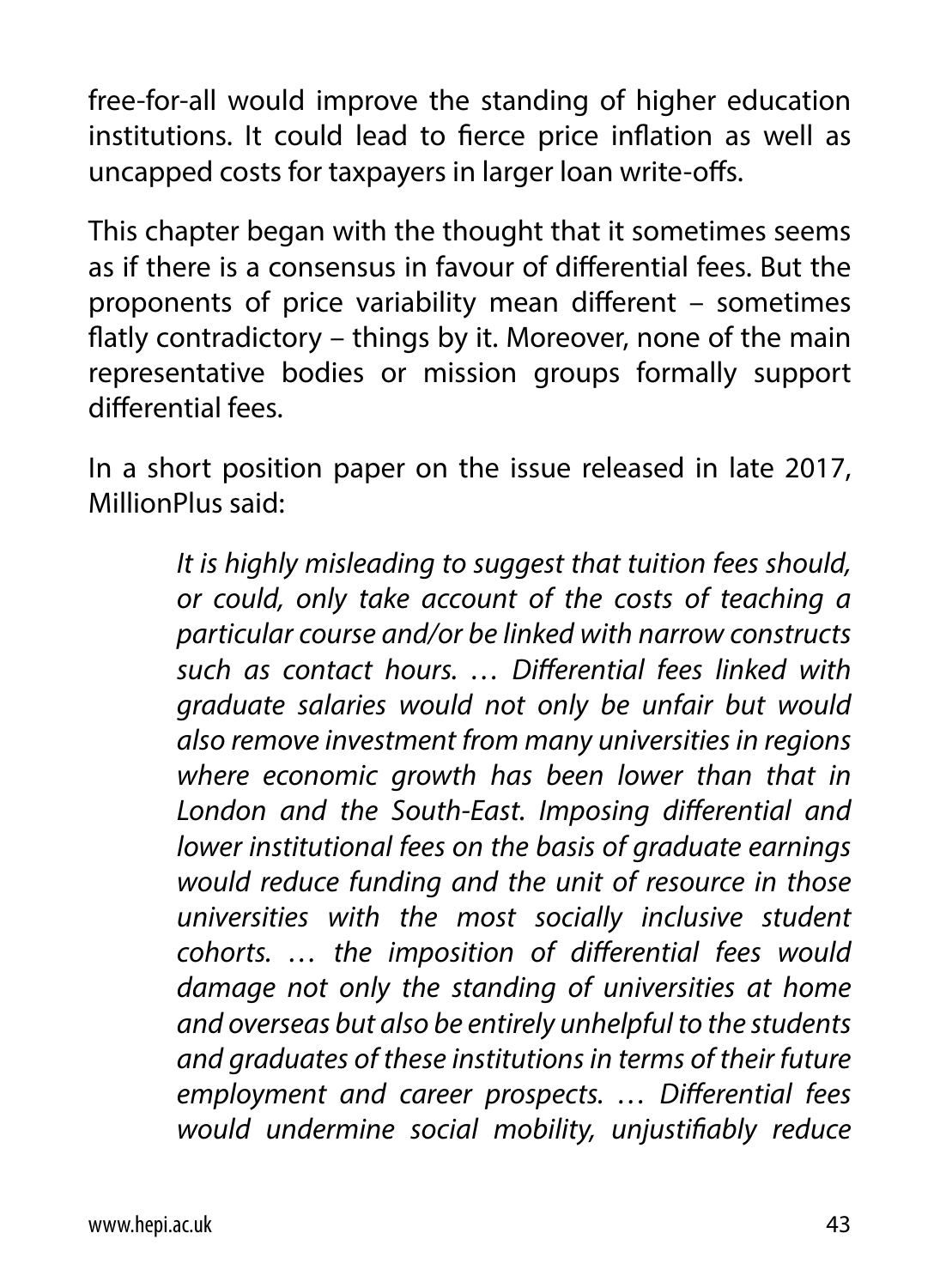*the unit of resource in some universities, undermine the capacity of UK universities to trade internationally and should be ruled out as a future policy objective by the UK government.*<sup>83</sup>

If there is a consensus in the sector, it is a consensus of scepticism about different prices for different undergraduate courses rather than a consensus in favour of different horses for different courses.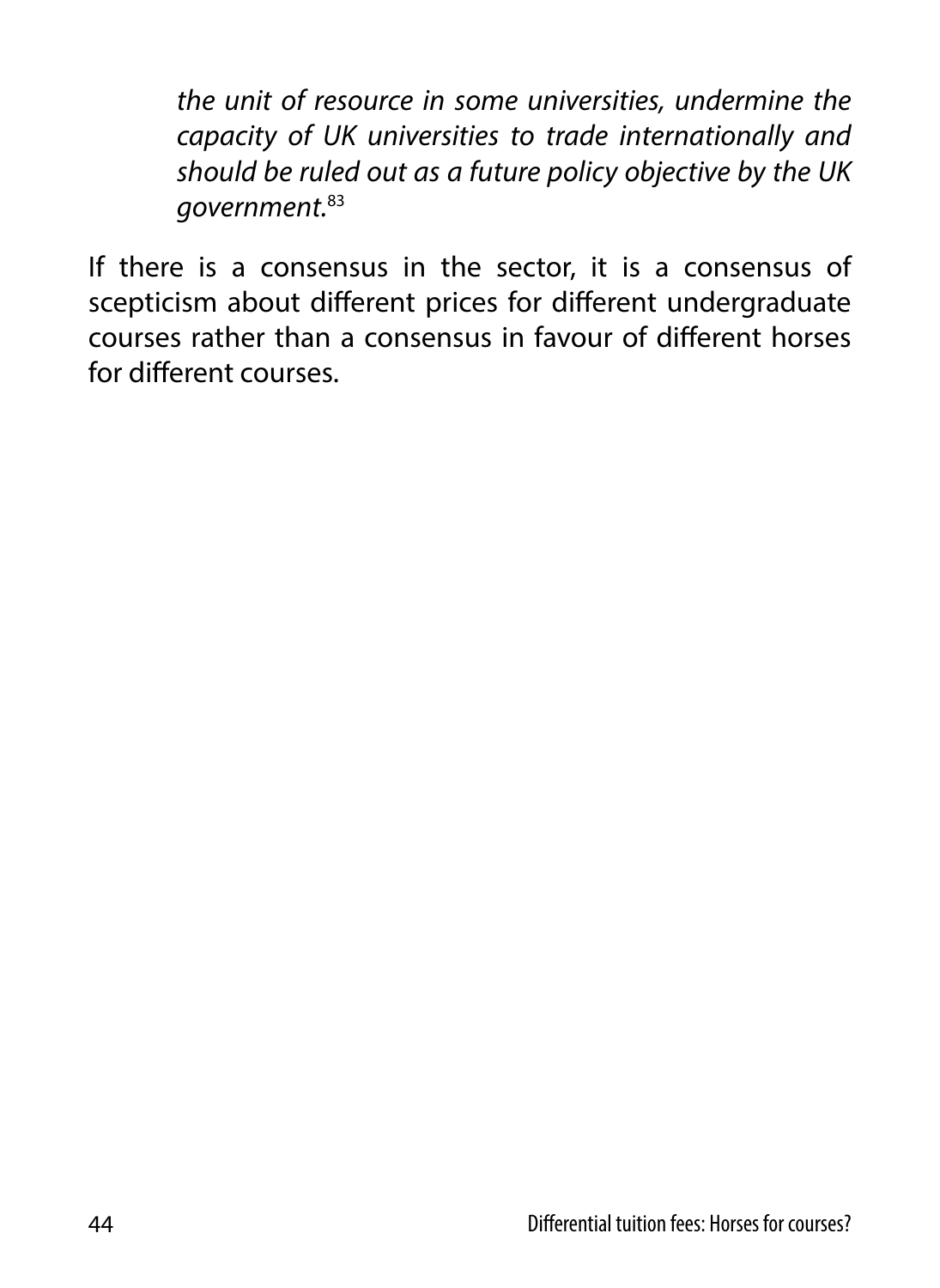## **5. What do students want?**

One voice that has been missing from the debates on whether or not to introduce differential fees is that of students. The opposition of the National Union of Students, as well as the Labour Party (which most students support $84$ ), to the current system of undergraduate tuition fees has dampened the chances of a debate on whether greater fee differentiation should be introduced. Instead, there has been a debate about the very existence of fees. Moreover, some differential fee models assume at least some future students will pay more than the current fee cap so are doubly unpalatable to those who think fees should not exist.  $\alpha$  not exist.

Do you think all full-time undergraduate courses should have the same fees?



Yet we know rather little about what the mass of students think of differential fees relative to flat-rate fees (or relative to capped fees that have tended to bunch at the same level). We set out to improve our knowledge of students' opinions by asking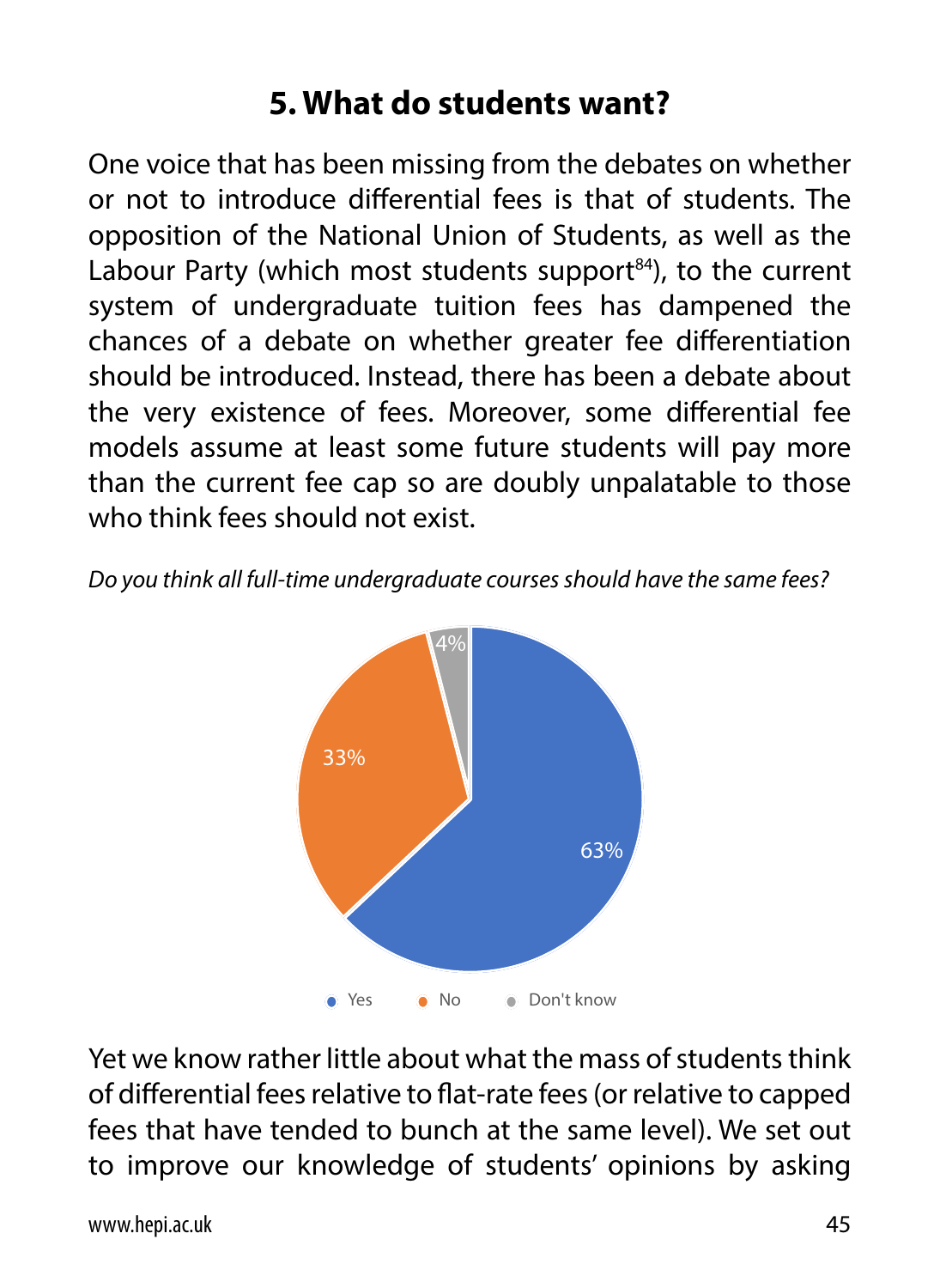questions on price differentiation via the YouthSight Omnibus Survey.<sup>85</sup>

Two-thirds of students think all full-time undergraduate courses should have the same fee levels while one-third disagree.

However, when asked to rank their preferences about three sorts of differential fees, only one-in-six students (17 per cent) chose 'None of the above' and just one-in-50 opted for 'Don't know'. The rest preferred higher prices for 'courses that cost more to teach' over higher fees for 'courses that lead to higher earnings', with less support for 'courses at more famous universities'.

*If different fees for different courses were ever introduced, what would be your preference?*



for many classroom-based and creative subjects.<br>46 Differential tuition fees: Horses for courses?<br>?Differential tuition fees: Horses for courses When asked to express a view on a (non-exhaustive) list of for many classroom-based and creative subjects. deal to teach or thought to offer high graduate salaries but not fees were more justified for some courses known to cost a great said they would never countenance differential fees and 6 per disciplines where higher fees could be introduced, 22 per cent cent plumped for 'Don't know'. Beyond this, it was felt higher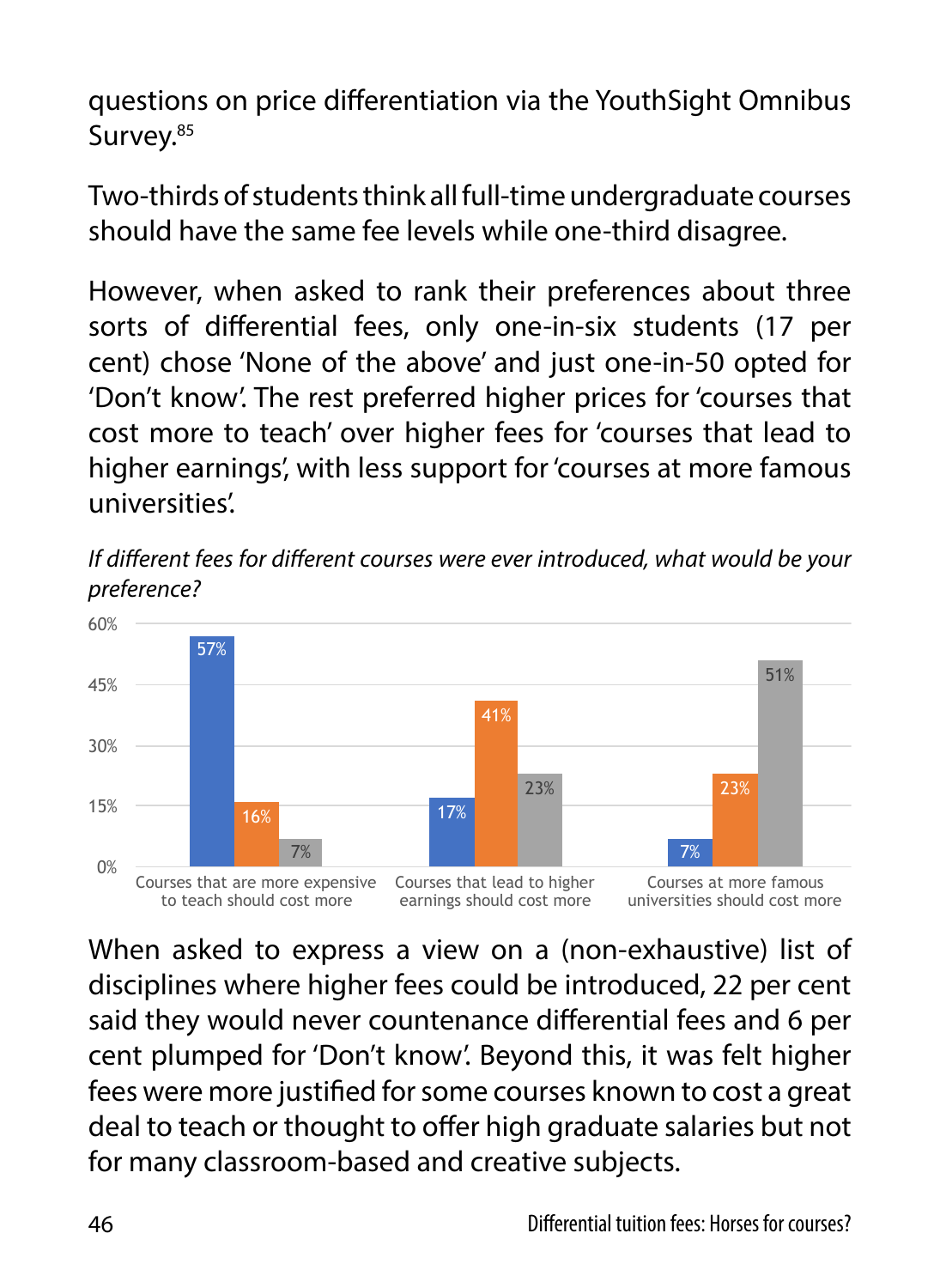Over half (52 per cent) of respondents were prepared to think higher fees might be justified for Medicine, but just 6 per cent thought they could be justified for Modern Languages. Given that some supporters of differential fees favour lower fees for STEM subjects, it is striking that students are more accepting of higher fees for disciplines like Engineering (39 per cent) and Physics (29 per cent) than 'Creative Arts (such as Drama)' management (20 per cent), man extends on a gradition of contact of the cent). Arguably, these results map the Australian system rather well. 7% 7% 41%  $\sim$ 57%

Imagine that different fees were being introduced. In your opinion, which, if any, of the following subjects would justify: Higher tuition fees



When the question was put the other way around, to reveal which disciplines might reasonably charge lower fees, 'Arts (such as History or English)' came top (39 per cent) followed by 'Creative Arts (such as Drama)' at 37 per cent, while Engineering (10 per cent), Law (9 per cent) and Physics (8 per cent) were at the bottom of the pack.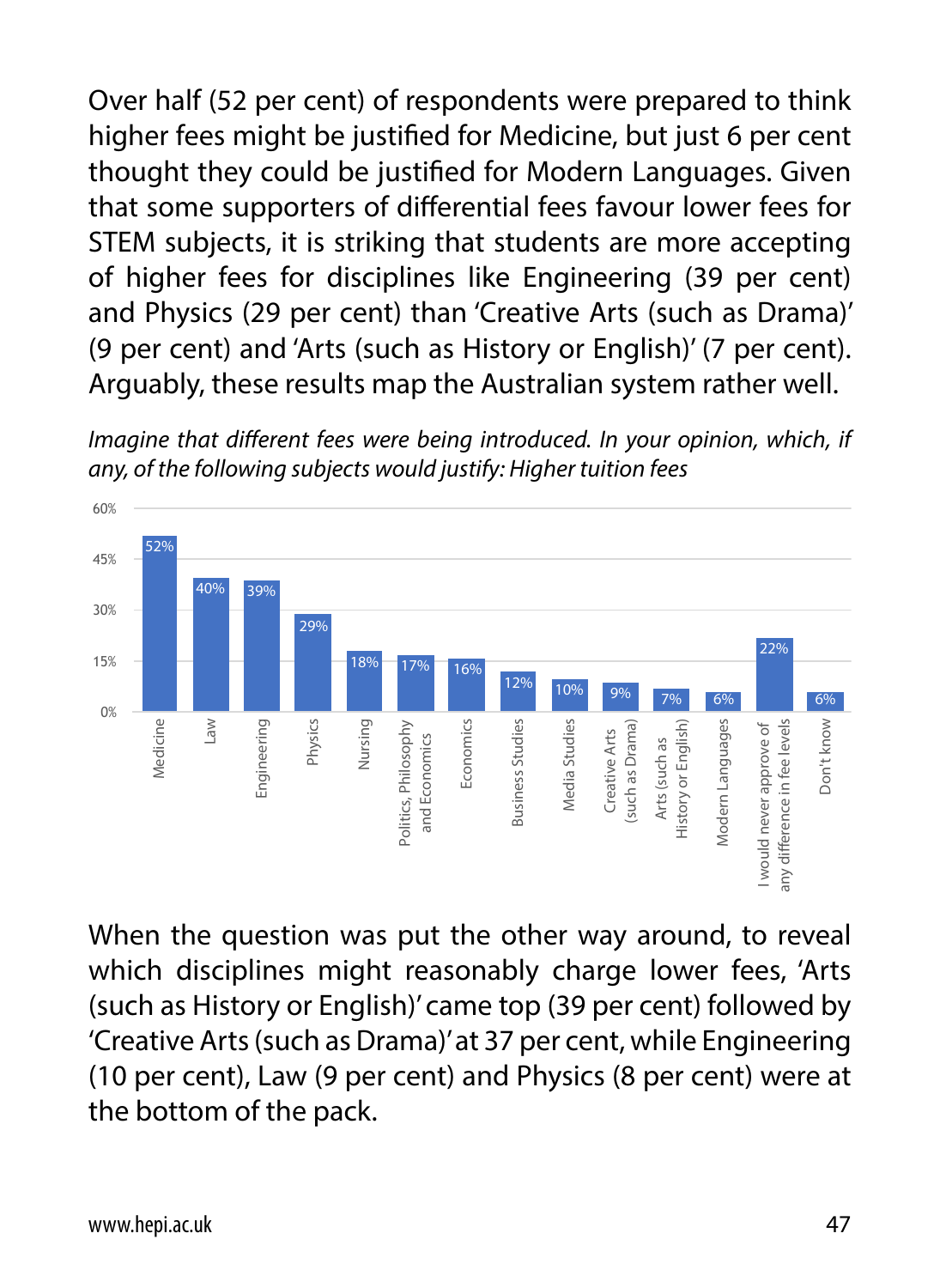*Imagine that different fees were being introduced. In your opinion, which, if any, of the following subjects would justify: Lower tuition fees*



On being asked to express a view on how big any fee differential should be, students opted in larger numbers for the smallest one on offer. While 30 per cent refused to countenance any differential, 46 per cent said, 'The most expensive courses should never be more than one-and-a-half times the cost of the cheapest courses'. Much lower proportions were prepared to accept bigger price differentials: a mere 3 per cent thought the highest fee should be as high as three times the cost of the cheapest.

Respondents were also asked about the idea of students from poorer backgrounds paying lower fees (as part of which they were reminded 'you only pay back your student loan if you earn more than £21,000 a year after graduation'). Most students (59 per cent) did not feel lower fees for poorer students would be appropriate, though a substantial minority (38 per cent) backed the idea.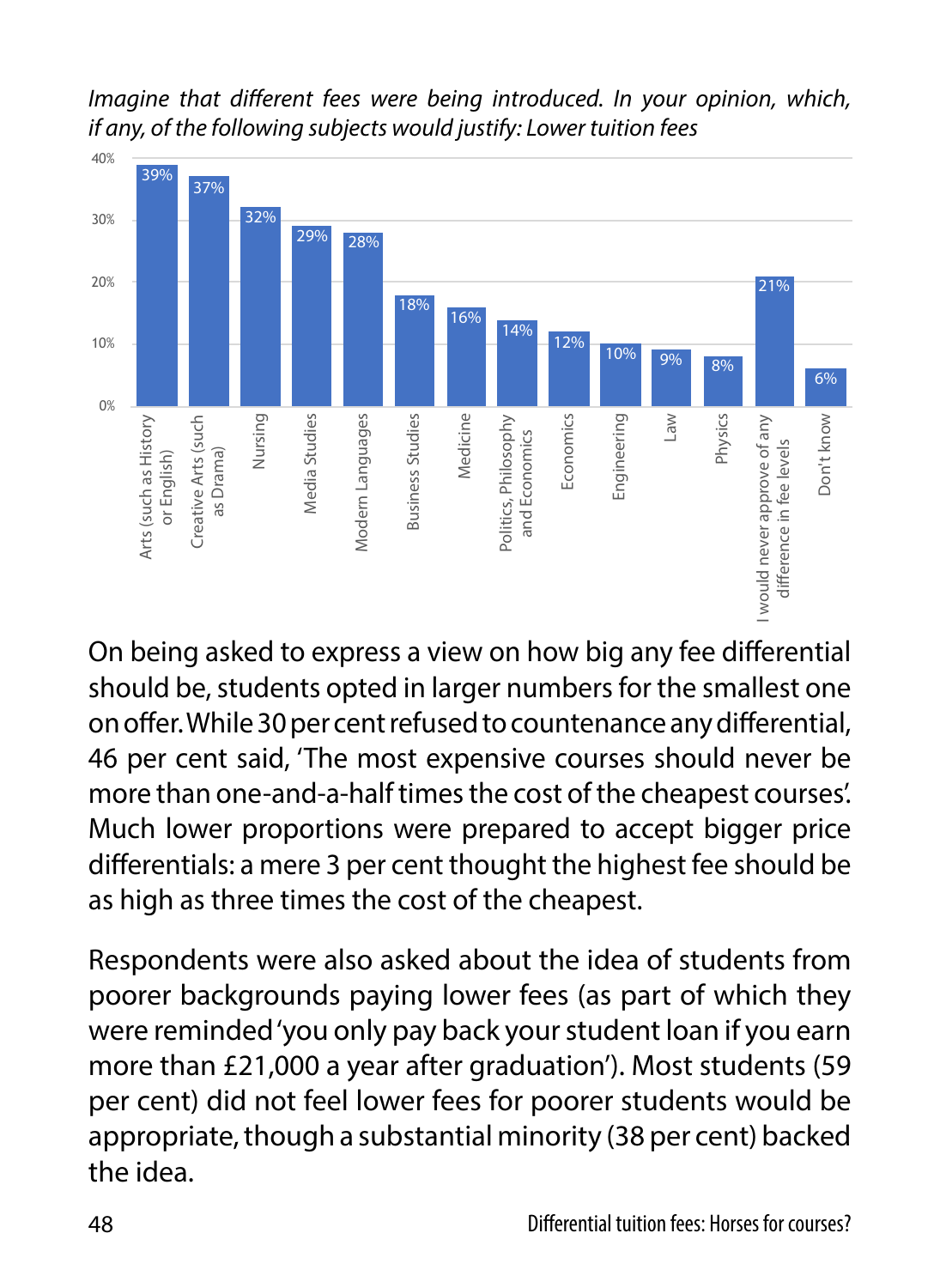*If different fees for different courses were introduced, how big a price difference do you think would be acceptable between the cheapest courses and the most expensive courses?* 



- I would never approve of any difference in fee levels
- The most expensive courses should never be more than one-and-a-half times the cost of the cheapest courses
- The most expensive courses should never be more than twice the cost of the cheapest courses
- The most expensive courses should never be more than triple the cost of the cheapest courses
- Don't know

Some people have argued that students from poorer backgrounds should pay lower fees. Others say this is not necessary because you only pay back your student loan if you earn more than £21,000 a year after graduation. Do you think: The most expensive courses showled never be more than triple than triple than triple the cost of the cheapest courses  $\mathcal{L}$ 

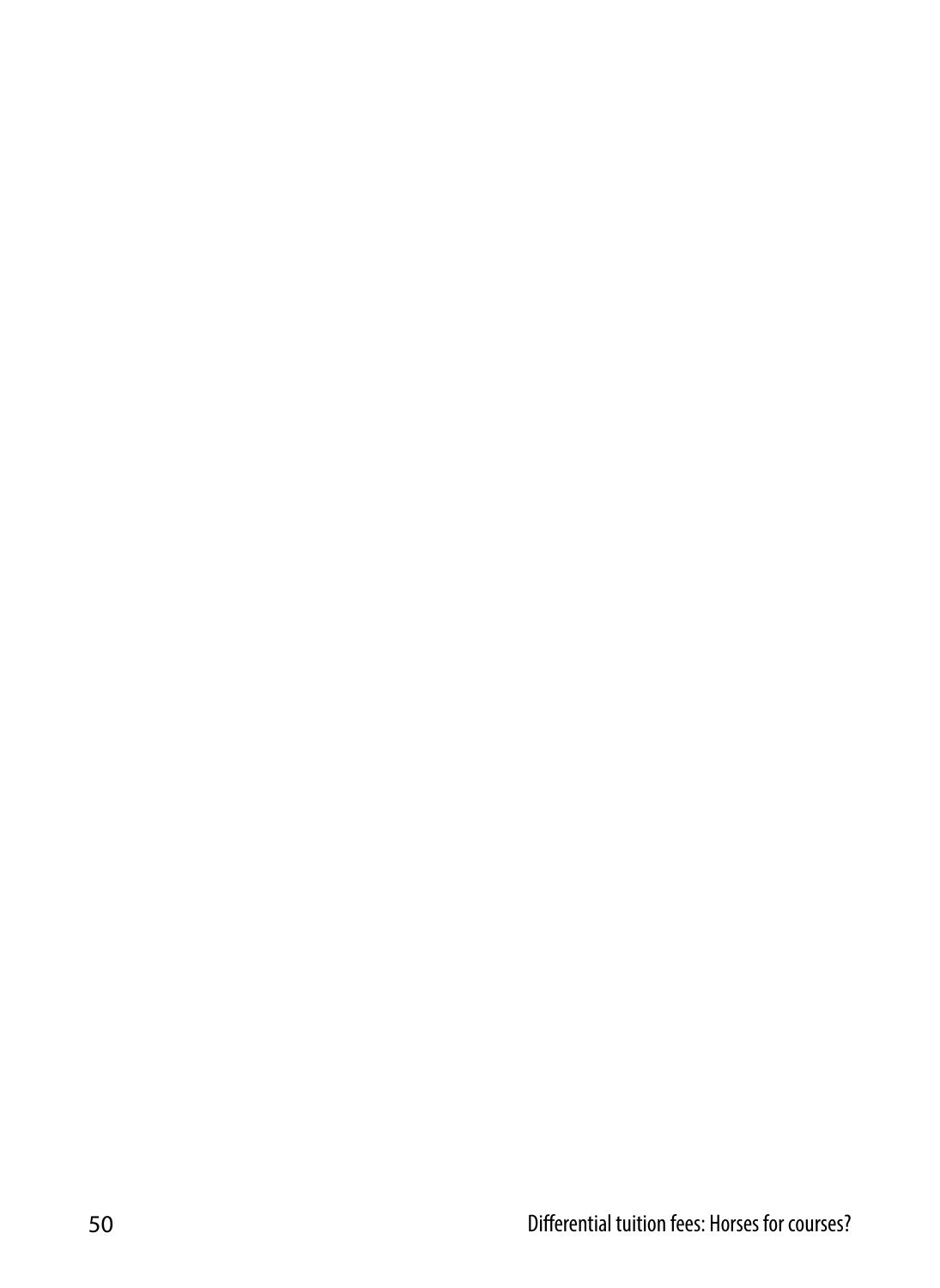# **6. Differential costs rather than differential fees**

If the main underlying concern driving people to explore differential fees is the cost of delivering different courses, there is a clearer and simpler way to deliver the necessary resources: increasing the direct teaching grant so that it is not longer just a residual and nugatory part of the system.

The old HEFCE teaching grant system had four Bands. Subjects in the Band A, such as the clinical stages of Medicine or Dentistry, received a teaching grant four times larger than classroombased subjects, like History or Law, which were placed in Band D. Subjects in the two middle Bands received more than the minimum and less than the maximum.

*HEFCE teaching grant, 2009/10*<sup>86</sup>

Band A – £15,788 – clinical stages of Medicine and Dentistry courses and Veterinary Science

Band B – £6,710 – laboratory-based subjects

Band C – £5,131 – subjects with a studio, laboratory or fieldwork element

Band  $D - E3,947 - all other subjects$ 

The new system introduced in 2012 swept away some of the complexity, most notably abolishing all teaching grant for disciplines in Bands C and D. But courses in Band D were cheaper to deliver than subjects in Band C. In fact, the cheapest Band D courses are thought to have cost around £6,280 to deliver successfully, compared to £8,560 for the more expensive Band C courses.87 As a consequence, certain disciplines suddenly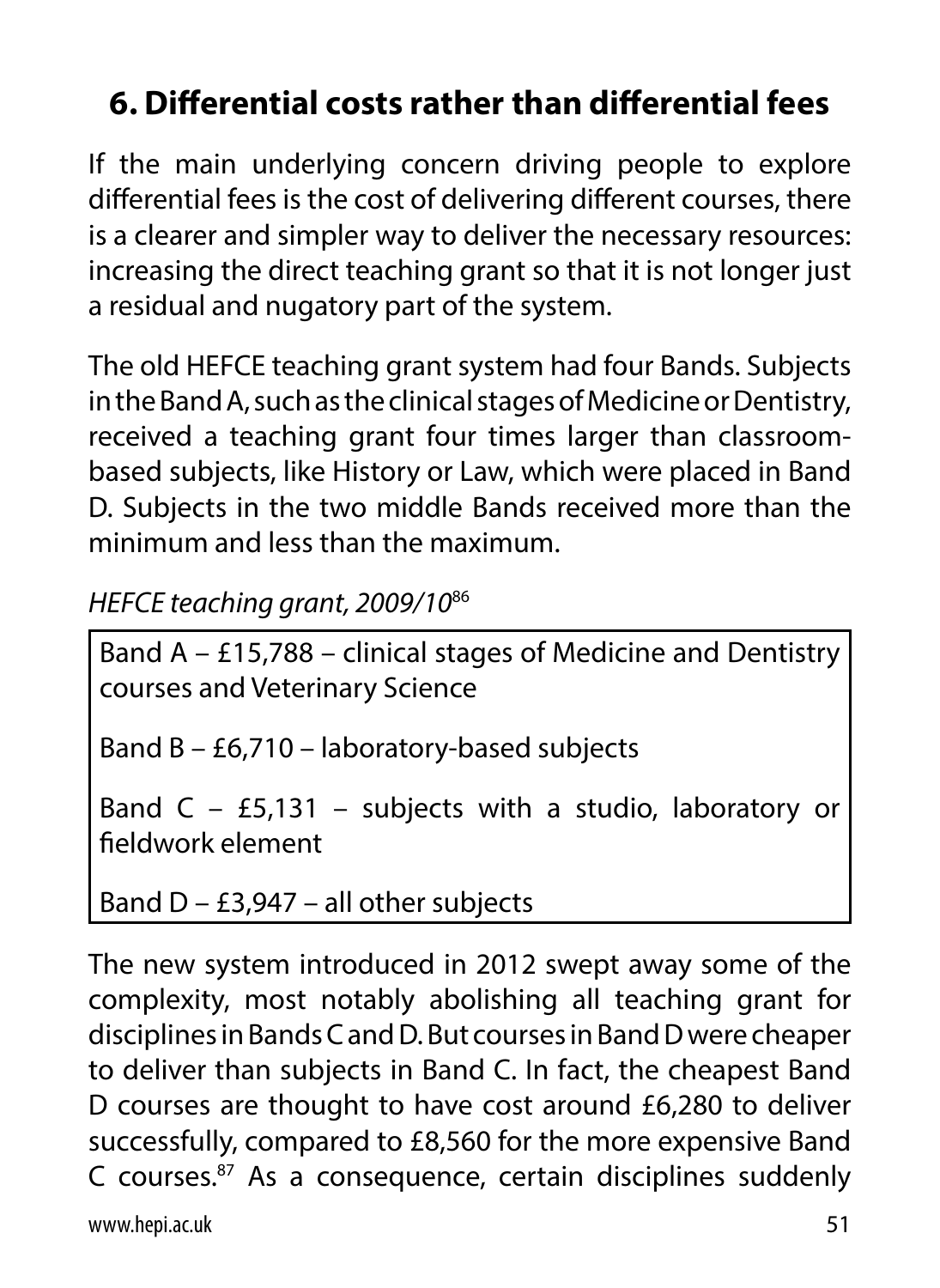felt significantly better resourced (even after accounting for changes like additional access work). According to the Institute for Fiscal Studies, 'The lowest-cost subjects attracted 47% more income per student in 2017 than in 2011 while the highest-cost subjects only attracted 6% more income.<sup>788</sup>





The scale of the change, combined with the replacement of the Higher Education Funding Council for England with the Office for Students, may have led some people to believe the era of generous teaching grants is over – at least in some parts of the UK, most notably England. But there are grounds for thinking that is not so. For example, the key drivers of the increase in the tuition fee cap from £3,375 in 2011/12 to £9,000 in 2012/13 was economic turmoil, an enormous deficit and a commitment among politicians in all the main political parties to reduce public spending. Such conditions are not permanent. Moreover, even during recent cash-strapped years, extra money has been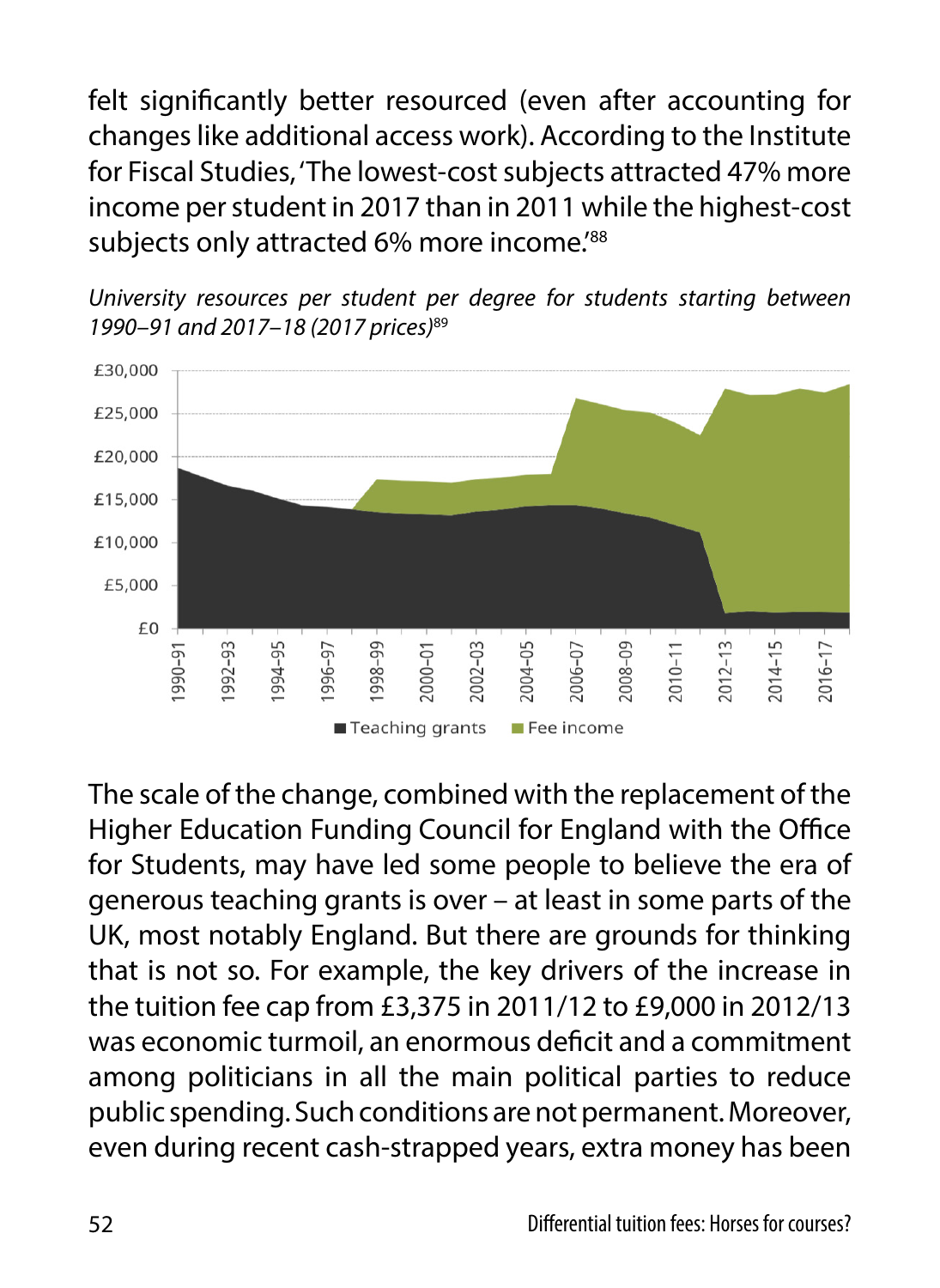found to boost the teaching grant in various areas when a really strong case has been made.<sup>90</sup>

Philip Hammond, the Chancellor of the Exchequer, has expressed concern that some courses currently seem underfunded through the residual teaching grants:

> *It is a matter of concern, which several vice-chancellors have drawn to my attention, that universities incur significantly higher costs in teaching some subjects compared with others, and the funding system does not reflect those higher costs in a way that necessarily incentivises universities to focus on increasing their STEM teaching.*<sup>91</sup>

He immediately went on to warn that 'some have argued that there is a perverse incentive in the system, in that they can generate surpluses in relation to some of the humanities subjects that are cheaper to teach.' But Madeleine Atkins, the Chief Executive of HEFCE, has denied this is still a major issue:

> *There is a sense sometimes in the media that classroombased subjects are overpriced at £9,250, and that a considerable surplus must be being made there, which is then directed to higher-cost courses. Our analysis suggests that that is not the case. Indeed, any surplus on classroombased courses is eroding fast, due to inflation and other things.*<sup>92</sup>

So one alternative to introducing differential fees is to make a persuasive case for more teaching grant for subjects that can be shown to be underfunded currently. Extra resources could also be sought for less traditional modes of delivery, such as part-time courses, or for places where delivery costs more.<sup>93</sup>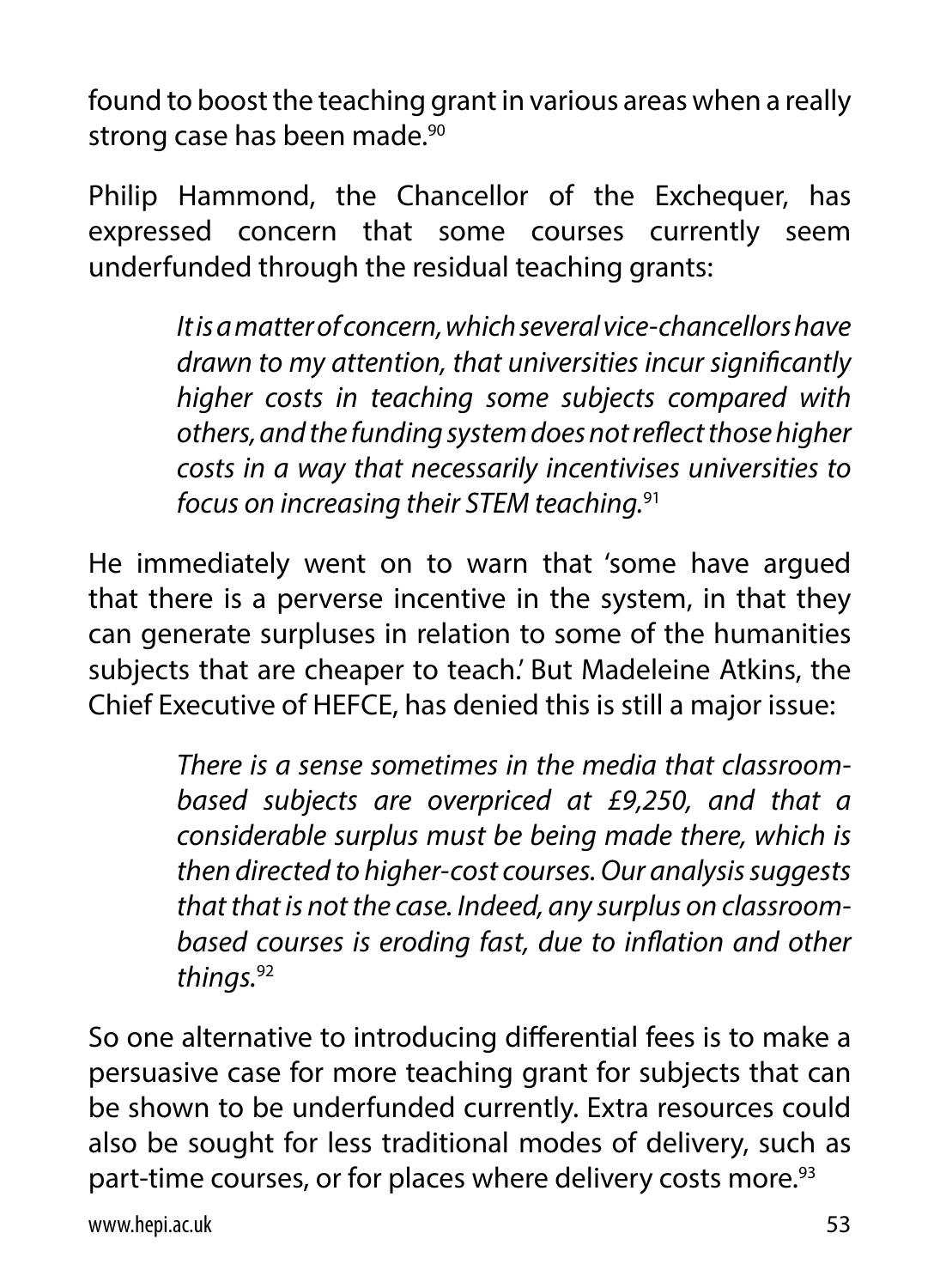The recent changes to the student loan repayment terms mean over 80 per cent of graduates will not repay the entirety of their loans.<sup>94</sup> So the question is not whether the Government or graduates should foot the bill for any increase in resources; it is whether the Government and taxpayers do so today or whether they do so tomorrow by writing off the loans later on.

Just as it is possible to provide extra teaching resources to institutions for the benefit of students by tweaking the current system rather than introducing differential fees, it is also possible to tweak the system to help particular groups of people deemed worthy of additional support. In April 2017, HEPI recommended forgivable fees over bursaries for trainee teachers.95 This idea was picked up in the Conservative Party manifesto for the 2017 General Election.<sup>96</sup> It is now being piloted.97

### *Conclusion*

It is possible, if the proponents of variable pricing are to be believed, that having different fees for different courses and / or different institutions could:

- send welcome signals about the value of different options;
- drive extra resources to urgent priority areas;
- support disadvantaged students;
- encourage people to enter certain professions; or
- protect the diversity of the higher education sector.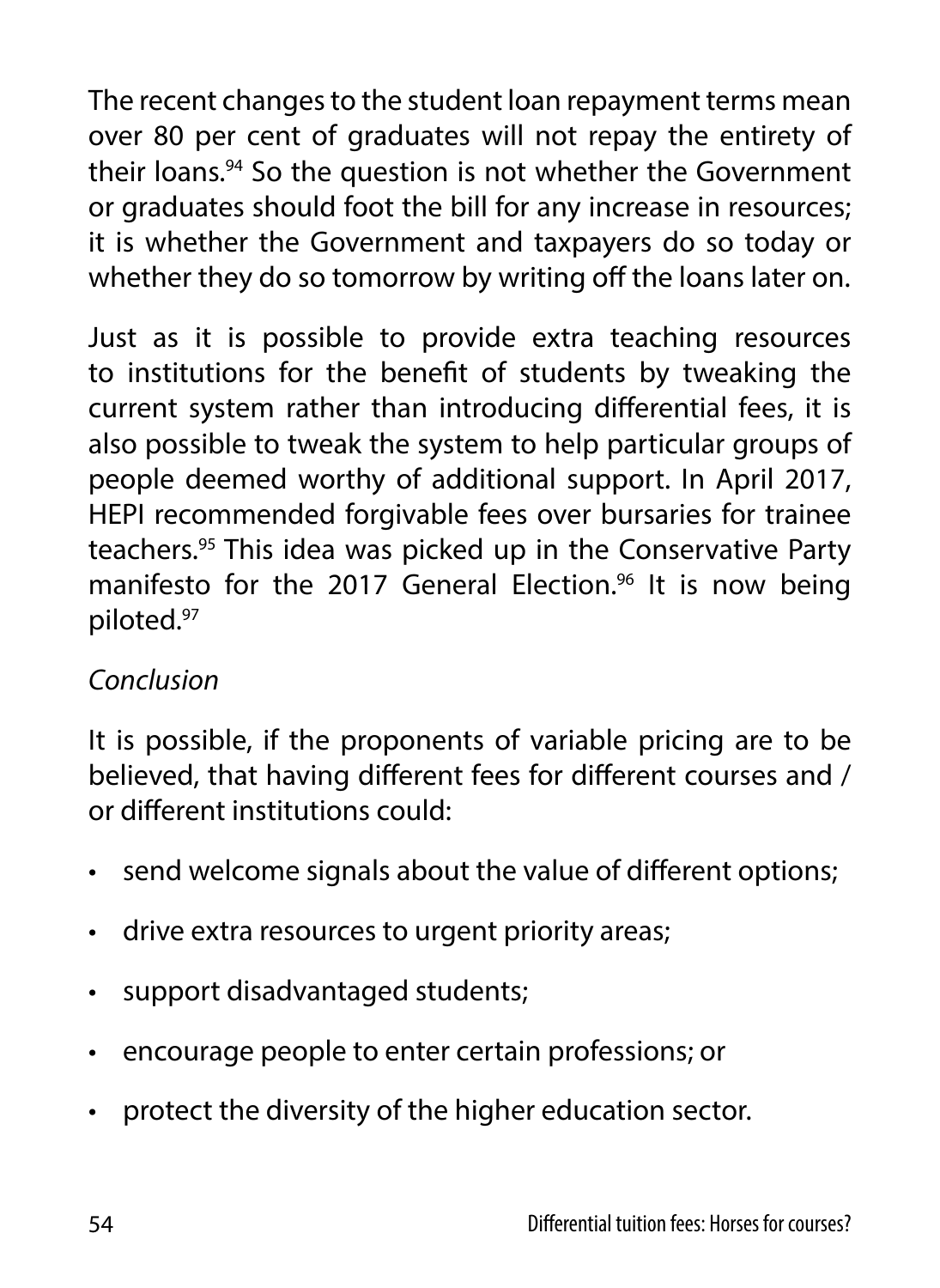But we have been debating differential fees for at least 20 years, since the Dearing report came out, and countries with differential fees face issues that the UK has not had to face, such as who, which institutions and what to favour when pricing courses. What initially seems like a solvable economic question quickly becomes a tricky political one.

Moreover, in one important respect, we already have differential fees even for undergraduate courses subject to the fixed fee cap, but at the back end. This is because in income-contingent loan systems the amount you repay differs considerably depending on your earnings after graduation.





It is also clear that the problems the backers of differential fees want to resolve, such as insufficient resources for more expensive-to-teach subjects or the lack of labour market planning, can be delivered in other ways given sufficient resources and political will.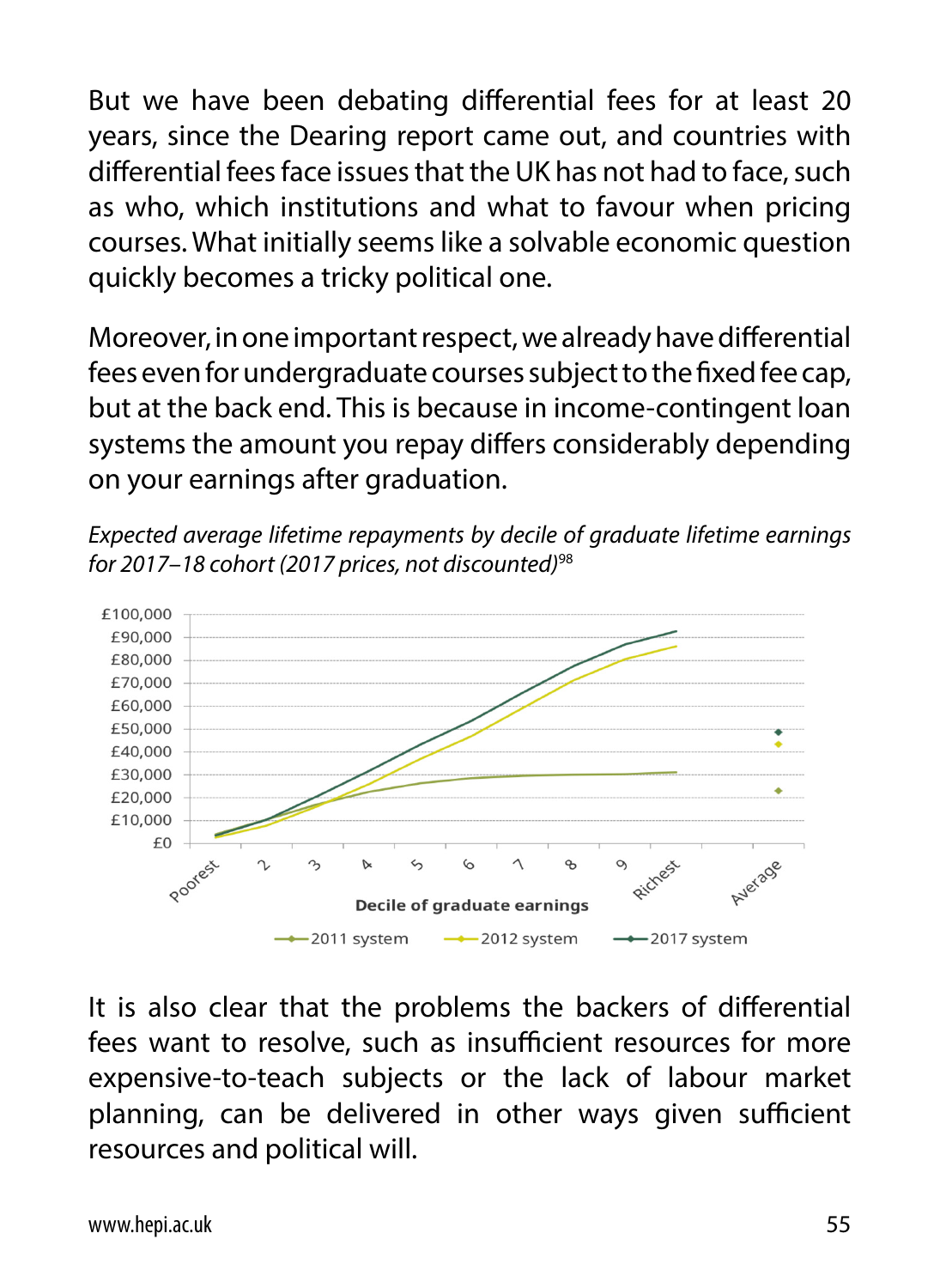Differential fees can operate effectively and sustainably, as proven by experience in other countries, but it is not clear that they solve the problems their many different advocates claim. So the arguments for and against differential fees are likely to continue. But, if the higher education sector is serious about maintaining direct public subsidy through a growing teaching grant administered through the Office for Students, then lobbying for differential fees risks pulling the rug under its own arguments.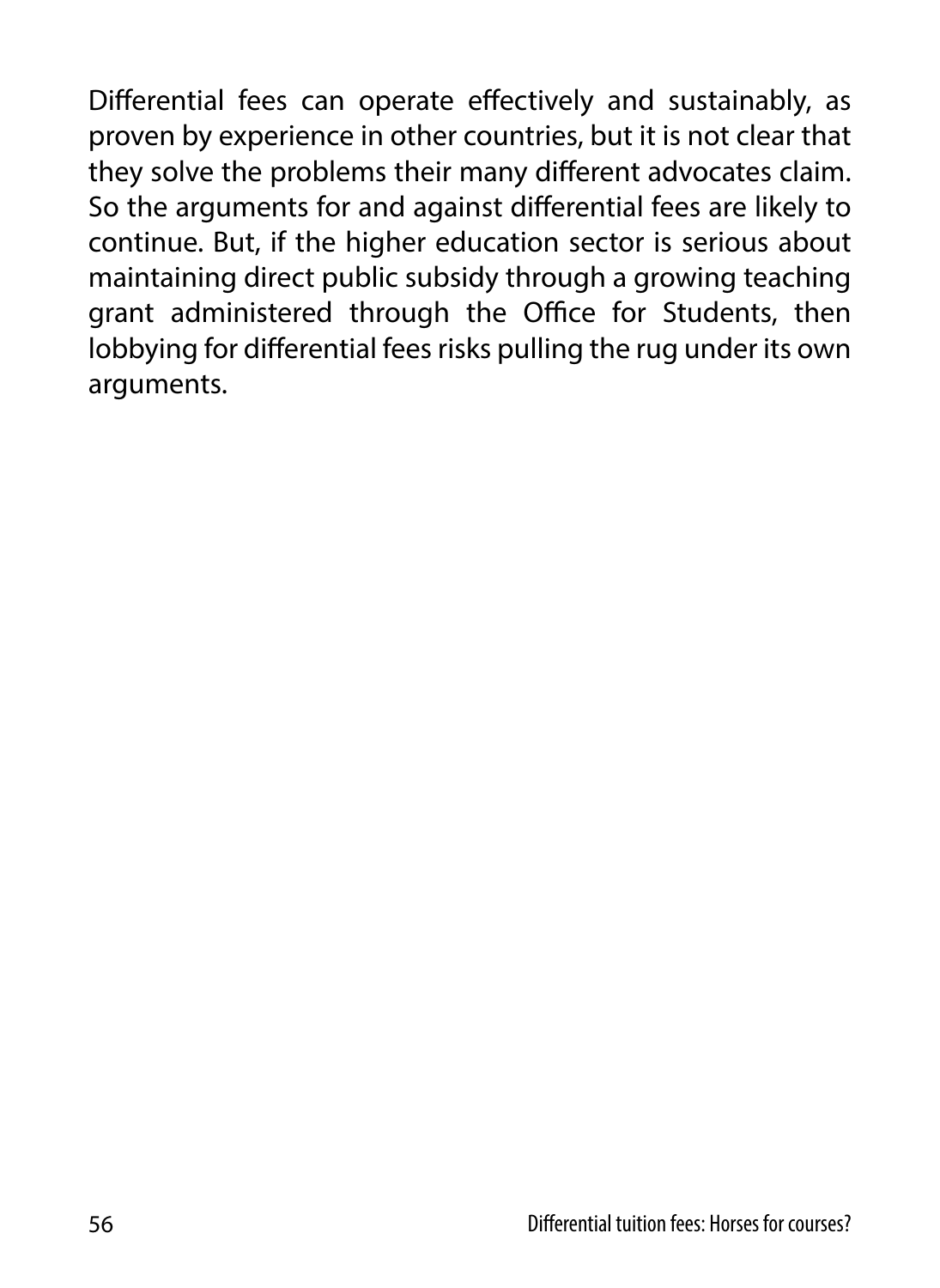## **Endnotes**

- 1 National Audit Office, *The higher education market*, December 2017, p.9 [https://www.nao.org.uk/wp-content/uploads/2017/12/The-higher](https://www.nao.org.uk/wp-content/uploads/2017/12/The-higher-education-market.pdf)[education-market.pdf](https://www.nao.org.uk/wp-content/uploads/2017/12/The-higher-education-market.pdf)
- 2 Julia Belgutay, 'Number of colleges with £9K tuition fees doubles', *Times Educational Supplement*, 9 September 2016 [https://www.tes.](https://www.tes.com/news/further-education/breaking-news/number-colleges-ps9k-tuition-fees-doubles) [com/news/further-education/breaking-news/number-colleges-ps9k](https://www.tes.com/news/further-education/breaking-news/number-colleges-ps9k-tuition-fees-doubles)[tuition-fees-doubles](https://www.tes.com/news/further-education/breaking-news/number-colleges-ps9k-tuition-fees-doubles)
- 3 <https://www.icmp.ac.uk/study-at-icmp/fees>
- 4 [http://www.coventry.ac.uk/cuc/study/courses-designed-to-suit-you/](http://www.coventry.ac.uk/cuc/study/courses-designed-to-suit-you/full-time/) [full-time/](http://www.coventry.ac.uk/cuc/study/courses-designed-to-suit-you/full-time/)
- 5 [https://www.buckingham.ac.uk/admissions/fees/undergraduate/](https://www.buckingham.ac.uk/admissions/fees/undergraduate/home) [home](https://www.buckingham.ac.uk/admissions/fees/undergraduate/home)
- 6 Department for Education, *Accelerated Degrees Government consultation*, December 2017 [https://consult.education.gov.uk/higher](https://consult.education.gov.uk/higher-education-accelerated-degree-courses/widening-student-choice-in-hig/supporting_documents/Consultation%20document%20on%20accelerated%20degrees%20publication%2011%20December.pdf)[education-accelerated-degree-courses/widening-student-choice-in](https://consult.education.gov.uk/higher-education-accelerated-degree-courses/widening-student-choice-in-hig/supporting_documents/Consultation%20document%20on%20accelerated%20degrees%20publication%2011%20December.pdf)[hig/supporting\\_documents/Consultation%20document%20on%20](https://consult.education.gov.uk/higher-education-accelerated-degree-courses/widening-student-choice-in-hig/supporting_documents/Consultation%20document%20on%20accelerated%20degrees%20publication%2011%20December.pdf) [accelerated%20degrees%20publication%2011%20December.pdf](https://consult.education.gov.uk/higher-education-accelerated-degree-courses/widening-student-choice-in-hig/supporting_documents/Consultation%20document%20on%20accelerated%20degrees%20publication%2011%20December.pdf)
- 7 See, for example, the range of Foundation Degree fees listed at [https://](https://www.thecompleteuniversityguide.co.uk/university-tuition-fees/reddin-survey-of-university-tuition-fees/foundation-undergraduate-tuition-fees-2017–18,–ukeu/#england) [www.thecompleteuniversityguide.co.uk/university-tuition-fees/](https://www.thecompleteuniversityguide.co.uk/university-tuition-fees/reddin-survey-of-university-tuition-fees/foundation-undergraduate-tuition-fees-2017–18,–ukeu/#england) [reddin-survey-of-university-tuition-fees/foundation-undergraduate](https://www.thecompleteuniversityguide.co.uk/university-tuition-fees/reddin-survey-of-university-tuition-fees/foundation-undergraduate-tuition-fees-2017–18,–ukeu/#england)[tuition-fees-2017–18,-ukeu/#england](https://www.thecompleteuniversityguide.co.uk/university-tuition-fees/reddin-survey-of-university-tuition-fees/foundation-undergraduate-tuition-fees-2017–18,–ukeu/#england)[.](https://www.thecompleteuniversityguide.co.uk/university-tuition-fees/reddin-survey-of-university-tuition-fees/postgraduate-taught-mba-tuition-fees-2017–18,-ukeu/)
- 8 See, for example, [https://www.thecompleteuniversityguide.co.uk/](https://www.thecompleteuniversityguide.co.uk/international/europe/germany/) [international/europe/germany/](https://www.thecompleteuniversityguide.co.uk/international/europe/germany/)
- 9 [https://www.thecompleteuniversityguide.co.uk/university-tuition](https://www.thecompleteuniversityguide.co.uk/university-tuition-fees/reddin-survey-of-university-tuition-fees/postgraduate-taught-mba-tuition-fees-2017%E2%80%9318%2C-ukeu/)[fees/reddin-survey-of-university-tuition-fees/postgraduate](https://www.thecompleteuniversityguide.co.uk/university-tuition-fees/reddin-survey-of-university-tuition-fees/postgraduate-taught-mba-tuition-fees-2017%E2%80%9318%2C-ukeu/)[taught-mba-tuition-fees-2017–18,-ukeu/](https://www.thecompleteuniversityguide.co.uk/university-tuition-fees/reddin-survey-of-university-tuition-fees/postgraduate-taught-mba-tuition-fees-2017%E2%80%9318%2C-ukeu/) and [https://www.](https://www.thecompleteuniversityguide.co.uk/university-tuition-fees/reddin-survey-of-university-tuition-fees/postgraduate-taught-mba-tuition-fees-2017%E2%80%9318%2C-overseas/) [thecompleteuniversityguide.co.uk/university-tuition-fees/reddin](https://www.thecompleteuniversityguide.co.uk/university-tuition-fees/reddin-survey-of-university-tuition-fees/postgraduate-taught-mba-tuition-fees-2017%E2%80%9318%2C-overseas/)[survey-of-university-tuition-fees/postgraduate-taught-mba-tuition](https://www.thecompleteuniversityguide.co.uk/university-tuition-fees/reddin-survey-of-university-tuition-fees/postgraduate-taught-mba-tuition-fees-2017%E2%80%9318%2C-overseas/)[fees-2017–18,-overseas/](https://www.thecompleteuniversityguide.co.uk/university-tuition-fees/reddin-survey-of-university-tuition-fees/postgraduate-taught-mba-tuition-fees-2017%E2%80%9318%2C-overseas/)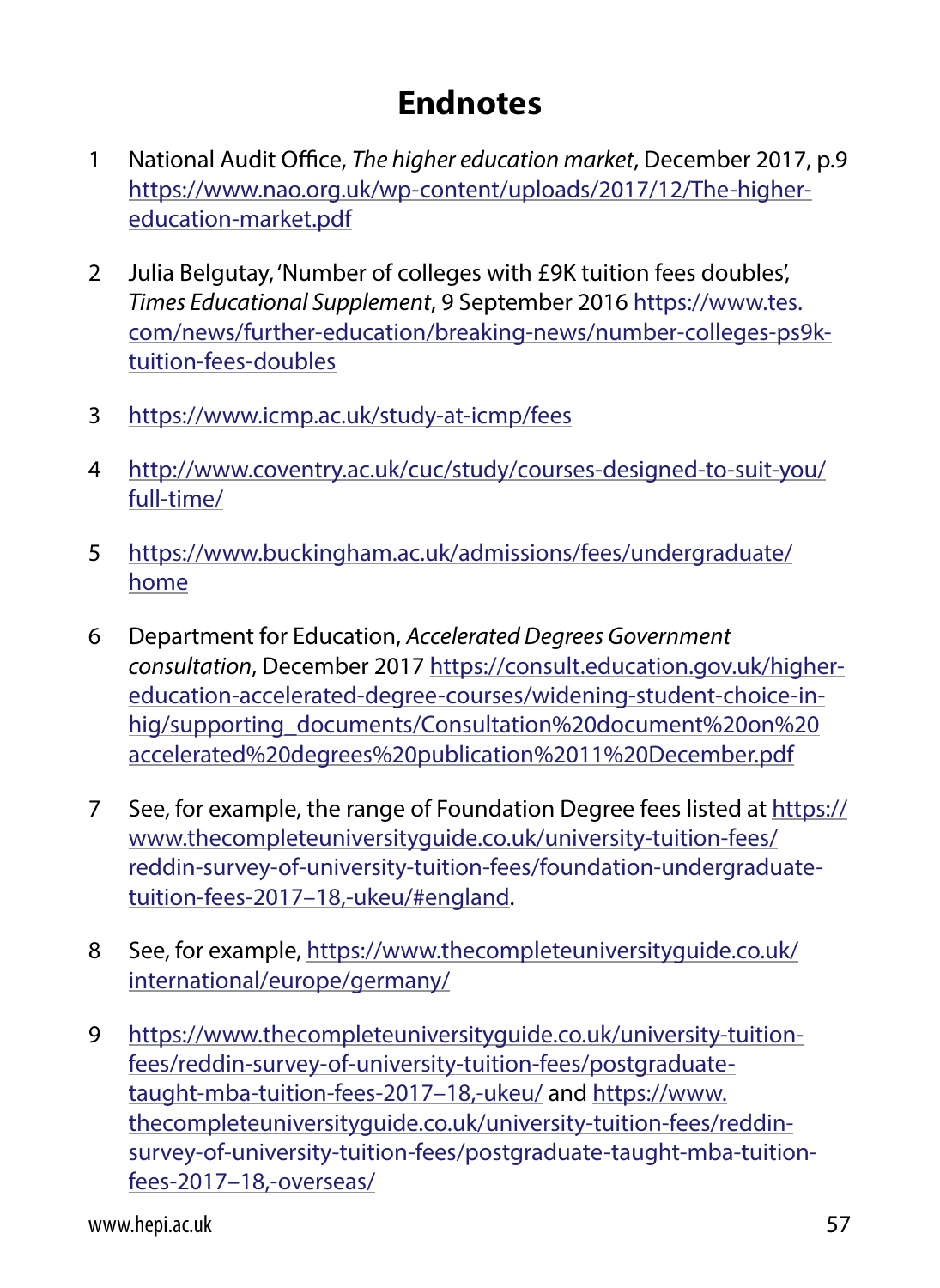- 10 European Commission/EACEA/Eurydice, *National Student Fee and Support Systems in European Higher Education – 2016/17*, 2016, p.13 [https://webgate.ec.europa.eu/fpfis/mwikis/eurydice/images/5/58/](https://webgate.ec.europa.eu/fpfis/mwikis/eurydice/images/5/58/EN_Fees_and_support_2016_17.pdf) [EN\\_Fees\\_and\\_support\\_2016\\_17.pdf](https://webgate.ec.europa.eu/fpfis/mwikis/eurydice/images/5/58/EN_Fees_and_support_2016_17.pdf)
- 11 Some changes in the mid-2000s gave institutions the flexibility to charge less than the full student contribution.
- 12 A useful table is provided at [https://en.wikipedia.org/wiki/Tertiary\\_](https://en.wikipedia.org/wiki/Tertiary_education_fees_in_Australia) education fees in Australia
- 13 Jane Lomax-Smith, Louise Watson and Beth Webster, *Higher education base funding review: Final Report*, Department of Education, Employment and Workplace Relations, October 2011, p.xiii [https://](https://www.canberra.edu.au/research/faculty-research-centres/edinstitute/documents/HigherEd_FundingReviewReport1.pdf) [www.canberra.edu.au/research/faculty-research-centres/edinstitute/](https://www.canberra.edu.au/research/faculty-research-centres/edinstitute/documents/HigherEd_FundingReviewReport1.pdf) [documents/HigherEd\\_FundingReviewReport1.pdf](https://www.canberra.edu.au/research/faculty-research-centres/edinstitute/documents/HigherEd_FundingReviewReport1.pdf)
- 14 Jane Lomax-Smith, Louise Watson and Beth Webster, *Higher education base funding review: Final Report*, Department of Education, Employment and Workplace Relations, October 2011, p.xiii [https://](https://www.canberra.edu.au/research/faculty-research-centres/edinstitute/documents/HigherEd_FundingReviewReport1.pdf) [www.canberra.edu.au/research/faculty-research-centres/edinstitute/](https://www.canberra.edu.au/research/faculty-research-centres/edinstitute/documents/HigherEd_FundingReviewReport1.pdf) [documents/HigherEd\\_FundingReviewReport1.pdf](https://www.canberra.edu.au/research/faculty-research-centres/edinstitute/documents/HigherEd_FundingReviewReport1.pdf)
- 15 Michael Spence and Vicki Thomson, 'Opinion Editorial: Australia's higher education sector is one of the best in the world. Fact.', *The Australian*, 15 March 2016 [https://go8.edu.au/article/opinion-editorial](https://go8.edu.au/article/opinion-editorial-australias-higher-education-sector-one-best-world-fact)[australias-higher-education-sector-one-best-world-fact](https://go8.edu.au/article/opinion-editorial-australias-higher-education-sector-one-best-world-fact)
- 16 Ed Byrne, 'Sustainable HE funding: lessons from Down Under for an embattled English sector', *Times Higher Education*, 8 November 2017 [https://www.timeshighereducation.com/blog/sustainable-he-funding](https://www.timeshighereducation.com/blog/sustainable-he-funding-lessons-down-under-embattled-english-sector)[lessons-down-under-embattled-english-sector](https://www.timeshighereducation.com/blog/sustainable-he-funding-lessons-down-under-embattled-english-sector)
- 17 See, for example, UCU, *Privatising Our Universities: A UCU report on the new cross-party consensus and the Americanisation of UK higher education*, February 2010 [https://www.ucu.org.uk/](https://www.ucu.org.uk/media/3791/Privatising-our-universities-Feb-10/pdf/ucu_privatisingouruniversities_feb10.pdf) [media/3791/Privatising-our-universities-Feb-10/pdf/ucu\\_](https://www.ucu.org.uk/media/3791/Privatising-our-universities-Feb-10/pdf/ucu_privatisingouruniversities_feb10.pdf) [privatisingouruniversities\\_feb10.pdf](https://www.ucu.org.uk/media/3791/Privatising-our-universities-Feb-10/pdf/ucu_privatisingouruniversities_feb10.pdf)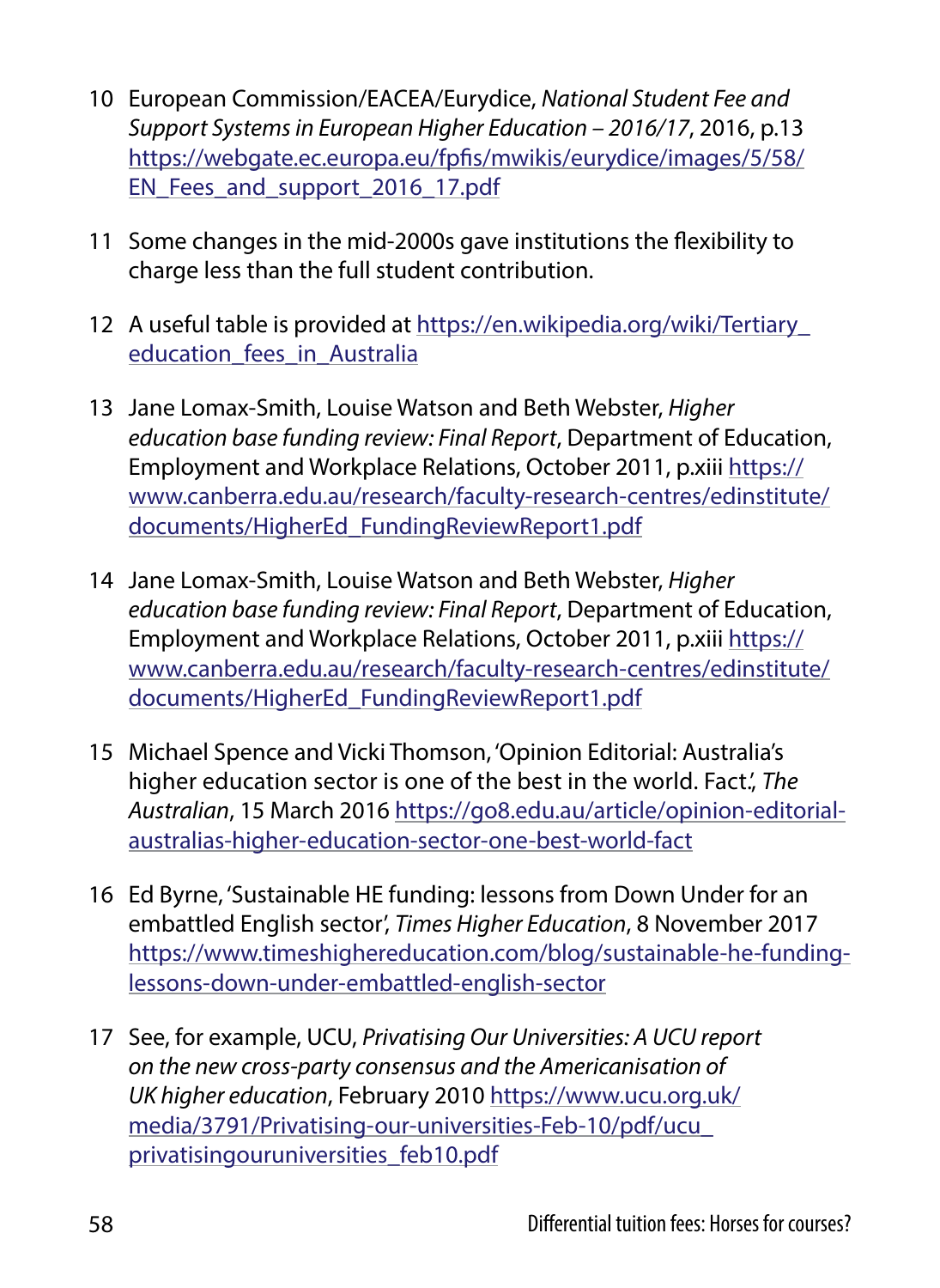- 18 Roger Brown, *Higher education and the market*, Routledge, 2011, p.53
- 19 Nick Hillman, 'The British HE system is as far from the American as ever', *Times Higher Education*, 18 May 2017 [https://www.](https://www.timeshighereducation.com/opinion/british-he-system-is-as-far-from-american-as-ever) [timeshighereducation.com/opinion/british-he-system-is-as-far-from](https://www.timeshighereducation.com/opinion/british-he-system-is-as-far-from-american-as-ever)[american-as-ever](https://www.timeshighereducation.com/opinion/british-he-system-is-as-far-from-american-as-ever)
- 20 College Board, *Trends in College Pricing 2017*, October 2017, p.11 [https://trends.collegeboard.org/sites/default/files/2017-trends-in](https://trends.collegeboard.org/sites/default/files/2017-trends-in-college-pricing_0.pdf)[college-pricing\\_0.pdf](https://trends.collegeboard.org/sites/default/files/2017-trends-in-college-pricing_0.pdf)
- 21 The Chronicle, *The Tuition Pricing Crisis*, 2018, p.21
- 22 Nicholas Hillman, 'From Grants for All to Loans for All: Undergraduate Finance from the Implementation of the Anderson Report (1962) to the Implementation of the Browne Report (2012)', *Contemporary British History*, vol. 27 no.3, pp.256-257
- 23 [Hansard, 18 January 2001, columns 329w-330w https://publications.](https://publications.parliament.uk/pa/cm200001/cmhansrd/vo010118/text/10118w10.htm) [parliament.uk/pa/cm200001/cmhansrd/vo010118/text/10118w10.htm](https://publications.parliament.uk/pa/cm200001/cmhansrd/vo010118/text/10118w10.htm)
- 24 National Committee of Inquiry into Higher Education, *Higher Education in the Learning Society*, 1997, p.323 [http://www.educationengland.org.](http://www.educationengland.org.uk/documents/dearing1997/dearing1997.html) [uk/documents/dearing1997/dearing1997.html](http://www.educationengland.org.uk/documents/dearing1997/dearing1997.html)
- 25 Department for Education and Skills, *The future of higher education*, January 2003, p.84 [http://www.educationengland.org.uk/documents/](http://www.educationengland.org.uk/documents/pdfs/2003-white-paper-higher-ed.pdf) [pdfs/2003-white-paper-higher-ed.pdf](http://www.educationengland.org.uk/documents/pdfs/2003-white-paper-higher-ed.pdf)
- 26 Education and Skills Committee, *The Future of Higher Education*, July 2003, pp.56-57 [https://publications.parliament.uk/pa/cm200203/](https://publications.parliament.uk/pa/cm200203/cmselect/cmeduski/425/425.pdf) [cmselect/cmeduski/425/425.pdf](https://publications.parliament.uk/pa/cm200203/cmselect/cmeduski/425/425.pdf)
- 27 Education and Skills Committee, *The Future of Higher Education*, July 2003, p.57 [https://publications.parliament.uk/pa/cm200203/cmselect/](https://publications.parliament.uk/pa/cm200203/cmselect/cmeduski/425/425.pdf) [cmeduski/425/425.pdf](https://publications.parliament.uk/pa/cm200203/cmselect/cmeduski/425/425.pdf)
- 28 Education and Skills Committee, *The Future of Higher Education*, July 2003, p.58 [https://publications.parliament.uk/pa/cm200203/cmselect/](https://publications.parliament.uk/pa/cm200203/cmselect/cmeduski/425/425.pdf) [cmeduski/425/425.pdf](https://publications.parliament.uk/pa/cm200203/cmselect/cmeduski/425/425.pdf)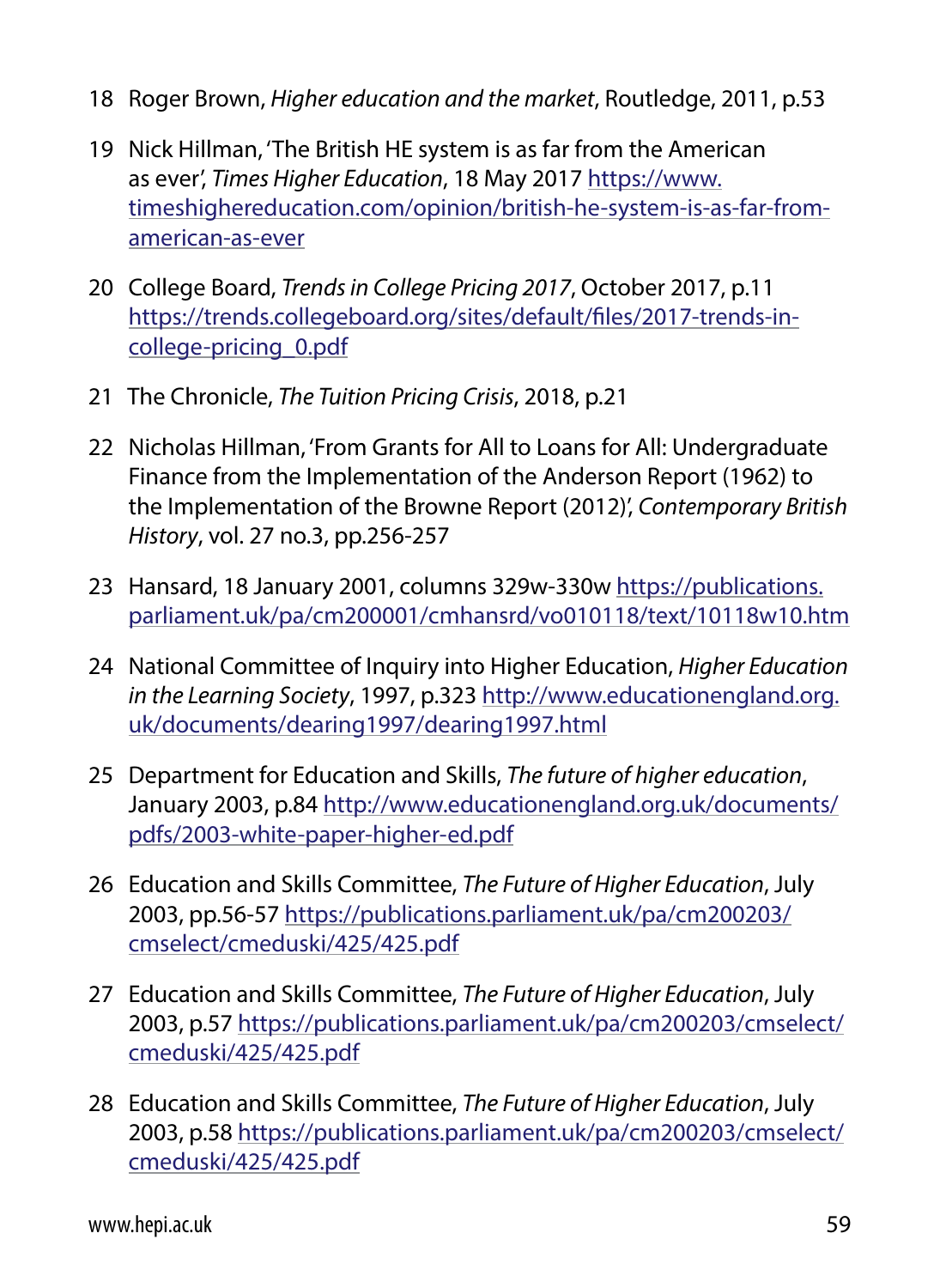- 29 Philip Cowley, *The Rebels: How Blair mislaid his majority*, 2005, p.177
- 30 Robin Cook, 'Top-up fees are a gamble which can only harm the party and the Prime Minister', *Independent*, 9 January 2004 [http://www.](http://www.independent.co.uk/voices/commentators/top-up-fees-are-a-gamble-which-can-only-harm-the-party-and-the-prime-minister-5354538.html) [independent.co.uk/voices/commentators/top-up-fees-are-a-gamble](http://www.independent.co.uk/voices/commentators/top-up-fees-are-a-gamble-which-can-only-harm-the-party-and-the-prime-minister-5354538.html)[which-can-only-harm-the-party-and-the-prime-minister-5354538.html](http://www.independent.co.uk/voices/commentators/top-up-fees-are-a-gamble-which-can-only-harm-the-party-and-the-prime-minister-5354538.html)
- 31 'Full text: Tony Blair's IPPR speech', 14 January 2004 [https://www.](https://www.theguardian.com/politics/2004/jan/14/publicservices.tuitionfees) [theguardian.com/politics/2004/jan/14/publicservices.tuitionfees](https://www.theguardian.com/politics/2004/jan/14/publicservices.tuitionfees)
- 32 Education and Skills Committee, *The Future of Higher Education*, 10 July 2003, p.65 [https://publications.parliament.uk/pa/cm200203/cmselect/](https://publications.parliament.uk/pa/cm200203/cmselect/cmeduski/425/425.pdf) [cmeduski/425/425.pdf](https://publications.parliament.uk/pa/cm200203/cmselect/cmeduski/425/425.pdf)
- 33 BBC News, 'University offers cut-price fees', 15 December, 2004 [http://](http://news.bbc.co.uk/1/hi/education/4098549.stm) [news.bbc.co.uk/1/hi/education/4098549.stm](http://news.bbc.co.uk/1/hi/education/4098549.stm)
- 34 Lord Browne et al, Securing a sustainable future for higher education: an independent review of higher education funding and student finance, October 2010, p.37 [https://www.gov.uk/government/uploads/](https://www.gov.uk/government/uploads/system/uploads/attachment_data/file/422565/bis-10-1208-securing-sustainable-higher-education-browne-report.pdf) [system/uploads/attachment\\_data/file/422565/bis-10-1208-securing](https://www.gov.uk/government/uploads/system/uploads/attachment_data/file/422565/bis-10-1208-securing-sustainable-higher-education-browne-report.pdf)[sustainable-higher-education-browne-report.pdf](https://www.gov.uk/government/uploads/system/uploads/attachment_data/file/422565/bis-10-1208-securing-sustainable-higher-education-browne-report.pdf)
- 35 Nicholas Hillman, 'From Grants for All to Loans for All: Undergraduate Finance from the Implementation of the Anderson Report (1962) to the Implementation of the Browne Report (2012)', *Contemporary British History*, vol. 27 no.3, p.262
- 36 Department for Business, Innovation and Skills, 'Changes to tuition fees and higher education, 15 December 2010 [https://www.gov.uk/](https://www.gov.uk/government/news/changes-to-tuition-fees-and-higher-education) [government/news/changes-to-tuition-fees-and-higher-education](https://www.gov.uk/government/news/changes-to-tuition-fees-and-higher-education)
- 37 'Tuition fees 2012: what are the universities charging?', *Guardian*, [https://www.theguardian.com/news/datablog/2011/mar/25/higher](https://www.theguardian.com/news/datablog/2011/mar/25/higher-education-universityfunding)[education-universityfunding](https://www.theguardian.com/news/datablog/2011/mar/25/higher-education-universityfunding)
- 38 Chris Belfield, Jack Britton, Lorraine Dearden and Laura van der Erve, Higher Education funding in England: past, present and options for the future, Institute for Fiscal Studies, July 2017, p.5 [https://www.ifs.org.uk/](https://www.ifs.org.uk/uploads/publications/bns/BN211.pdf) [uploads/publications/bns/BN211.pdf](https://www.ifs.org.uk/uploads/publications/bns/BN211.pdf)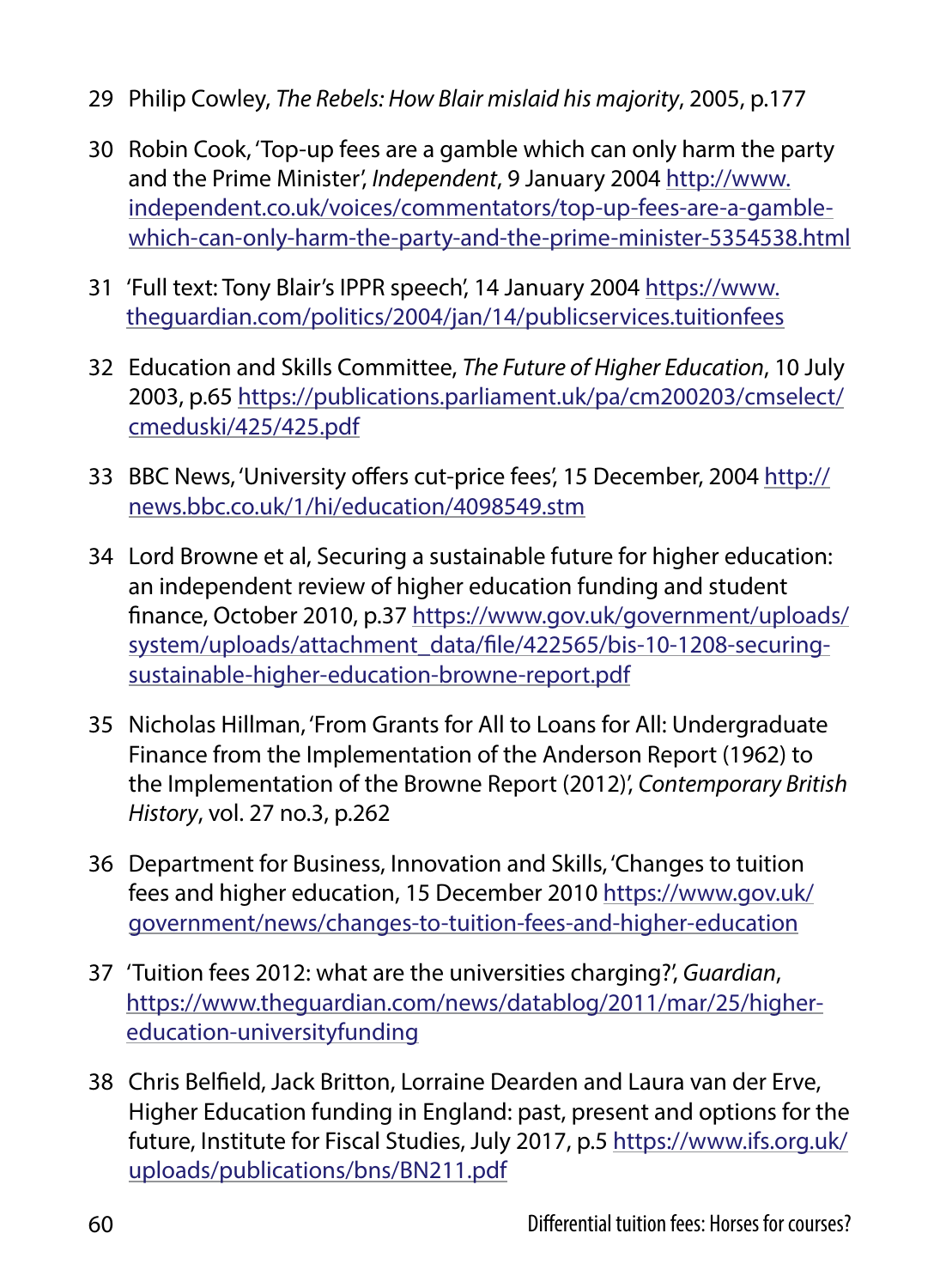- 39 It was an error for which, as the Special Adviser to the Minister for Universities during the period in question, the author takes his share of the blame.
- 40 Simon Baker, 'Ebdon: "I would not rule out the nuclear option as Offa head"', *Times Higher Education*, 3 February 2012 [https://www.](https://www.timeshighereducation.com/news/ebdon-i-would-not-rule-out-the-nuclear-option-as-offa-head/418925.article) [timeshighereducation.com/news/ebdon-i-would-not-rule-out-the](https://www.timeshighereducation.com/news/ebdon-i-would-not-rule-out-the-nuclear-option-as-offa-head/418925.article)[nuclear-option-as-offa-head/418925.article](https://www.timeshighereducation.com/news/ebdon-i-would-not-rule-out-the-nuclear-option-as-offa-head/418925.article)
- 41 Rebecca Attwood, 'You mean Offa is toothless? The reason for policy chaos', *Times Higher Education*, 24 February 2011 [https://www.](https://www.timeshighereducation.com/news/you-mean-offa-is-toothless-the-reason-for-policy-chaos/415292.article) [timeshighereducation.com/news/you-mean-offa-is-toothless-the](https://www.timeshighereducation.com/news/you-mean-offa-is-toothless-the-reason-for-policy-chaos/415292.article)[reason-for-policy-chaos/415292.article](https://www.timeshighereducation.com/news/you-mean-offa-is-toothless-the-reason-for-policy-chaos/415292.article)
- 42 Simon Fraser, Philip Rutman and Martin Donnelly see Nick Hillman, *In defence of special advisers—Lessons from personal experience*, March 2014, p.12 [https://www.instituteforgovernment.org.uk/sites/default/](https://www.instituteforgovernment.org.uk/sites/default/files/publications/InsideOut%20In%20Defence%20of%20Spads%20Final.pdf) [files/publications/InsideOut%20In%20Defence%20of%20Spads%20](https://www.instituteforgovernment.org.uk/sites/default/files/publications/InsideOut%20In%20Defence%20of%20Spads%20Final.pdf) [Final.pdf](https://www.instituteforgovernment.org.uk/sites/default/files/publications/InsideOut%20In%20Defence%20of%20Spads%20Final.pdf)
- 43 'I remember vividly, as we agonised over the decision, Vince Cable and Universities Minister David Willetts coming to see me in my office. "Why can't we delay it for a year?" I asked, looking for some way to postpone the day of reckoning. "The universities will go nuts – they have to issue their prospectuses to new students now," came the answer. If only I had dug my heels in and let them go nuts: maybe then they might have said publicly what they were insisting on in private, that university funding was in a state of crisis.' Nick Clegg, *Politics*, 2016, p.30
- 44 Secretary of State for Business, Innovation and Skills and the Minister for Universities and Science, *Guidance to the Director of Fair Access*, February 2011 [https://www.gov.uk/government/uploads/system/](https://www.gov.uk/government/uploads/system/uploads/attachment_data/file/32404/11-728-guidance-to-director-fair-access.pdf) [uploads/attachment\\_data/file/32404/11-728-guidance-to-director](https://www.gov.uk/government/uploads/system/uploads/attachment_data/file/32404/11-728-guidance-to-director-fair-access.pdf)[fair-access.pdf](https://www.gov.uk/government/uploads/system/uploads/attachment_data/file/32404/11-728-guidance-to-director-fair-access.pdf)
- 45 Decca Aitkenhead, 'David Willetts: 'Many more will go to university than in my generation – we must not reverse that', *Guardian*, 20 November 2011 [https://www.theguardian.com/politics/2011/nov/20/](https://www.theguardian.com/politics/2011/nov/20/david-willetts-university-student-loans-debt) [david-willetts-university-student-loans-debt](https://www.theguardian.com/politics/2011/nov/20/david-willetts-university-student-loans-debt)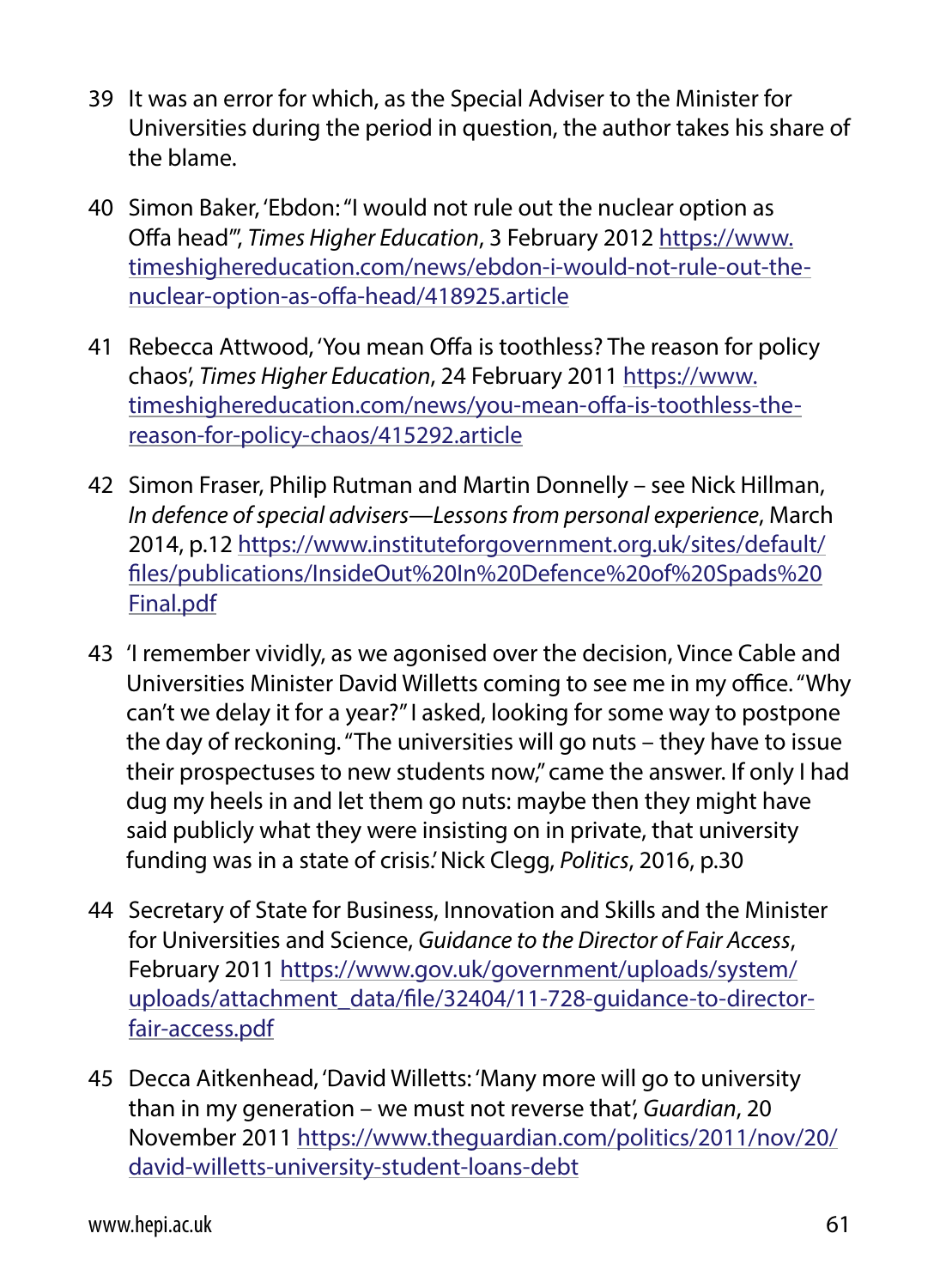- 46 David Willetts, *A University Education*, OUP, 2017, p.83
- 47 Andrew Adonis, 'I put up tuition fees. It's now clear they have to be scrapped', *Guardian*, 7 July 2017, [https://www.theguardian.com/](https://www.theguardian.com/commentisfree/2017/jul/07/tuition-fees-scrapped-debts-graduates-andrew-adonis) [commentisfree/2017/jul/07/tuition-fees-scrapped-debts-graduates](https://www.theguardian.com/commentisfree/2017/jul/07/tuition-fees-scrapped-debts-graduates-andrew-adonis)[andrew-adonis](https://www.theguardian.com/commentisfree/2017/jul/07/tuition-fees-scrapped-debts-graduates-andrew-adonis)
- 48 Richard Tice and Tariq Al-Humaidhi, Defusing the debt timebomb: A fair deal for students and the taxpayer, October 2010, p.6 [http://www.](http://www.uk2020.org.uk/wp-content/uploads/2017/10/UK2020-Defusing-the-Debt-Timebomb-report.pdf) [uk2020.org.uk/wp-content/uploads/2017/10/UK2020-Defusing-the-](http://www.uk2020.org.uk/wp-content/uploads/2017/10/UK2020-Defusing-the-Debt-Timebomb-report.pdf)[Debt-Timebomb-report.pdf](http://www.uk2020.org.uk/wp-content/uploads/2017/10/UK2020-Defusing-the-Debt-Timebomb-report.pdf)
- 49 BBC News online, 'Theresa May pledges help for young on student fees and housing', 1 October 2017 [http://www.bbc.co.uk/news/uk](http://www.bbc.co.uk/news/uk-politics-41456555)[politics-41456555](http://www.bbc.co.uk/news/uk-politics-41456555)
- 50 Select Committee on Economic Affairs, *Corrected oral evidence: The Economics of Higher, Further and Technical Education*, 24 October 2017, p.3 [http://data.parliament.uk/writtenevidence/committeeevidence.](http://data.parliament.uk/writtenevidence/committeeevidence.svc/evidencedocument/economic-affairs-committee/the-economics-of-higher-further-and-technical-education/oral/72109.pdf) [svc/evidencedocument/economic-affairs-committee/the-economics](http://data.parliament.uk/writtenevidence/committeeevidence.svc/evidencedocument/economic-affairs-committee/the-economics-of-higher-further-and-technical-education/oral/72109.pdf)[of-higher-further-and-technical-education/oral/72109.pdf](http://data.parliament.uk/writtenevidence/committeeevidence.svc/evidencedocument/economic-affairs-committee/the-economics-of-higher-further-and-technical-education/oral/72109.pdf) p.3
- 51 Conservativehome, 'Full text of Theresa May's 2013 ConHome speech: We Will Win by Being the Party for All', 12 July 2016 [https://www.](https://www.conservativehome.com/platform/2016/07/full-text-of-theresa-mays-speech-we-will-win-by-being-the-party-for-all.html) [conservativehome.com/platform/2016/07/full-text-of-theresa-mays](https://www.conservativehome.com/platform/2016/07/full-text-of-theresa-mays-speech-we-will-win-by-being-the-party-for-all.html)[speech-we-will-win-by-being-the-party-for-all.html.](https://www.conservativehome.com/platform/2016/07/full-text-of-theresa-mays-speech-we-will-win-by-being-the-party-for-all.html) UKIP had a comparable policy at the 2015 and 2017 Elections: 'UK students taking approved degrees in Science, Technology, Engineering, Mathematics and Medicine (STEMM), mainly at universities funded by the Higher Education Funding Council for England, will not have to repay their tuition fees.' See [https://d3n8a8pro7vhmx.cloudfront.net/ukipdev/](https://d3n8a8pro7vhmx.cloudfront.net/ukipdev/pages/1103/attachments/original/1429295050/UKIPManifesto2015.pdf?1429295050) [pages/1103/attachments/original/1429295050/UKIPManifesto2015.](https://d3n8a8pro7vhmx.cloudfront.net/ukipdev/pages/1103/attachments/original/1429295050/UKIPManifesto2015.pdf?1429295050) [pdf?1429295050](https://d3n8a8pro7vhmx.cloudfront.net/ukipdev/pages/1103/attachments/original/1429295050/UKIPManifesto2015.pdf?1429295050)
- 52 Isabel Hardman. 'Could Labour limit its tuition fee cap to "useful" subjects?', 20 January 2015 [https://blogs.spectator.co.uk/2015/01/](https://blogs.spectator.co.uk/2015/01/could-labour-limit-its-tuition-fee-cap-to-useful-subjects/) [could-labour-limit-its-tuition-fee-cap-to-useful-subjects/](https://blogs.spectator.co.uk/2015/01/could-labour-limit-its-tuition-fee-cap-to-useful-subjects/)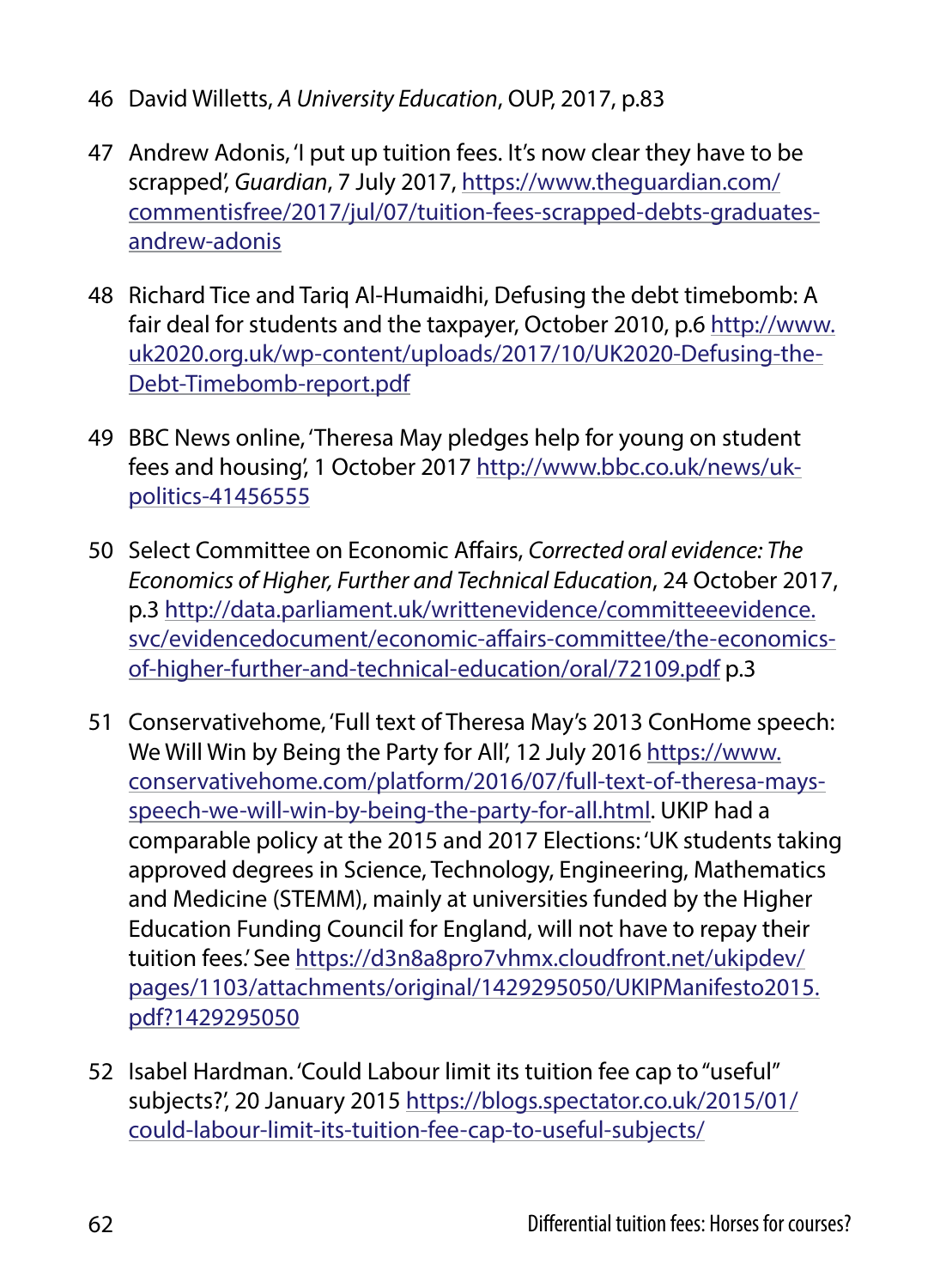- 53 For a longer set of questions, see Nick Hillman, '£6k for STEM? Key questions', HEPI blog, 21 January 2015 [http://www.hepi.](http://www.hepi.ac.uk/2015/01/21/6k-stem-key-questions/) [ac.uk/2015/01/21/6k-stem-key-questions/](http://www.hepi.ac.uk/2015/01/21/6k-stem-key-questions/)
- 54 BBC News online, 'Clarke criticised over classics', 21 January 2003 [http://](http://news.bbc.co.uk/1/hi/education/2712833.stm) [news.bbc.co.uk/1/hi/education/2712833.stm](http://news.bbc.co.uk/1/hi/education/2712833.stm)
- 55 Covering email to the Sutton Trust press release, 'Chancellor urged to means-test tuition fees and restore grants: New research shows 81% of graduates will never repay student loans', 16 November 2017
- 56 Carl Cullinane and Rebecca Montacute, *Fairer Fees: Reforming student finance to increase fairness and widen access*, November 2017, pp.18-19 [https://www.suttontrust.com/wp-content/uploads/2017/11/Fairer-](https://www.suttontrust.com/wp-content/uploads/2017/11/Fairer-Fees-Final.pdf)[Fees-Final.pdf](https://www.suttontrust.com/wp-content/uploads/2017/11/Fairer-Fees-Final.pdf)
- 57 Carl Cullinane and Rebecca Montacute, *Fairer Fees: Reforming student finance to increase fairness and widen access*, November 2017, p.23 [https://www.suttontrust.com/wp-content/uploads/2017/11/Fairer-](https://www.suttontrust.com/wp-content/uploads/2017/11/Fairer-Fees-Final.pdf)[Fees-Final.pdf](https://www.suttontrust.com/wp-content/uploads/2017/11/Fairer-Fees-Final.pdf)
- 58 For a longer critique of the Sutton Trust's proposals, see Nick Hillman, 'Student funding proposals expose tensions over social mobility aims', 16 November 2017 [http://www.mediafhe.com/hei-think-student](http://www.mediafhe.com/hei-think-student-funding-proposals-expose-tensions-over-social-mobility-aims)[funding-proposals-expose-tensions-over-social-mobility-aims](http://www.mediafhe.com/hei-think-student-funding-proposals-expose-tensions-over-social-mobility-aims)
- 59 Anna Fazackerley, 'Academic civil war as elite universities lobby for others to drop their fees', *Guardian*, 17 October 2017 [https://www.](https://www.theguardian.com/education/2017/oct/17/elite-universities-lobby-other-drop-fees-students) [theguardian.com/education/2017/oct/17/elite-universities-lobby](https://www.theguardian.com/education/2017/oct/17/elite-universities-lobby-other-drop-fees-students)[other-drop-fees-students](https://www.theguardian.com/education/2017/oct/17/elite-universities-lobby-other-drop-fees-students)
- 60 Department for Education and Skills, *The future of higher education*, January 2003, p.84 [http://www.educationengland.org.uk/documents/](http://www.educationengland.org.uk/documents/pdfs/2003-white-paper-higher-ed.pdf) [pdfs/2003-white-paper-higher-ed.pdf](http://www.educationengland.org.uk/documents/pdfs/2003-white-paper-higher-ed.pdf)
- 61 Dean Machin, 'If graduates' economic returns differ so should their fees', 3 May 2016 [http://wonkhe.com/blogs/analysis-graduate-returns](http://wonkhe.com/blogs/analysis-graduate-returns-fees/)[fees/](http://wonkhe.com/blogs/analysis-graduate-returns-fees/)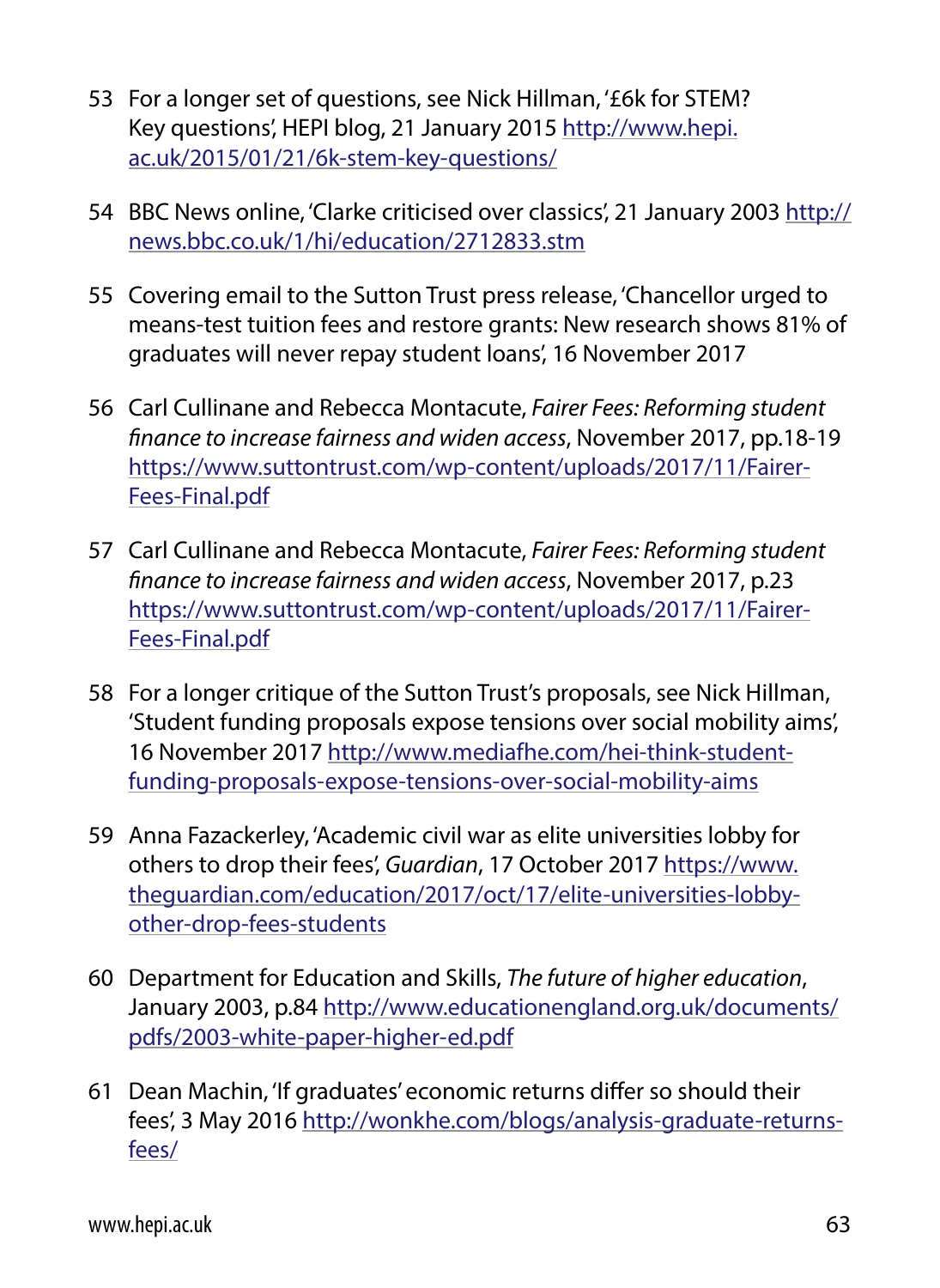- 62 Nicola Woolcock, 'Robert Halfon: Pay more for a degree that doesn't get you into work', *The Times*, 23 January 2018 [https://www.thetimes.](https://www.thetimes.co.uk/article/robert-halfon-pay-more-for-a-degree-that-doesn-t-get-you-into-work-pw0pr8ndf) [co.uk/article/robert-halfon-pay-more-for-a-degree-that-doesn-t-get](https://www.thetimes.co.uk/article/robert-halfon-pay-more-for-a-degree-that-doesn-t-get-you-into-work-pw0pr8ndf)[you-into-work-pw0pr8ndf](https://www.thetimes.co.uk/article/robert-halfon-pay-more-for-a-degree-that-doesn-t-get-you-into-work-pw0pr8ndf)
- 63 Jack Britton, Lorraine Dearden, Neil Shephard and Anna Vignoles, 'How English domiciled graduate earnings vary with gender, institution attended, subject and socio-economic background', Institute for Fiscal Studies, April 2016, p.1 [https://www.ifs.org.uk/uploads/publications/](https://www.ifs.org.uk/uploads/publications/wps/wp201606.pdf) [wps/wp201606.pdf,](https://www.ifs.org.uk/uploads/publications/wps/wp201606.pdf) p.1
- 64 John Last, *A crisis in the creative arts in the UK?*, HEPI Policy Note 2, September 2017 [http://www.hepi.ac.uk/wp-content/uploads/2017/09/](http://www.hepi.ac.uk/wp-content/uploads/2017/09/A-crisis-in-the-creative-arts-in-the-UK-EMBARGOED-UNTIL-7th-SEPTEMBER-2017.pdf) [A-crisis-in-the-creative-arts-in-the-UK-EMBARGOED-UNTIL-7th-](http://www.hepi.ac.uk/wp-content/uploads/2017/09/A-crisis-in-the-creative-arts-in-the-UK-EMBARGOED-UNTIL-7th-SEPTEMBER-2017.pdf)[SEPTEMBER-2017.pdf](http://www.hepi.ac.uk/wp-content/uploads/2017/09/A-crisis-in-the-creative-arts-in-the-UK-EMBARGOED-UNTIL-7th-SEPTEMBER-2017.pdf)
- 65 Nick Hillman, 'Foreword', in Nick Hillman (ed.), *It's the finance, stupid! The decline of part-time higher education and what to do about it*, HEPI Report 79, November 2015, pp.4-9 [http://www.hepi.ac.uk/wp-content/](http://www.hepi.ac.uk/wp-content/uploads/2015/10/part-time_web.pdf) [uploads/2015/10/part-time\\_web.pdf](http://www.hepi.ac.uk/wp-content/uploads/2015/10/part-time_web.pdf)
- 66 John Butcher, 'Listen to part-time learners and smart policy will follow', in Nick Hillman (ed.), *It's the finance, stupid! The decline of part-time higher education and what to do about it*, HEPI Report 79, November 2015, p.53 [http://www.hepi.ac.uk/wp-content/uploads/2015/10/part](http://www.hepi.ac.uk/wp-content/uploads/2015/10/part-time_web.pdf)[time\\_web.pdf](http://www.hepi.ac.uk/wp-content/uploads/2015/10/part-time_web.pdf)
- 67 Nick Hillman, 'Foreword', in Nick Hillman (ed.), *It's the finance, stupid! The decline of part-time higher education and what to do about it*, HEPI Report 79, November 2015, pp.4-9 [http://www.hepi.ac.uk/wp-content/](http://www.hepi.ac.uk/wp-content/uploads/2015/10/part-time_web.pdf) [uploads/2015/10/part-time\\_web.pdf](http://www.hepi.ac.uk/wp-content/uploads/2015/10/part-time_web.pdf)
- 68 *The Review of Higher Education Funding and Student Finance Arrangements in Wales*, 11 July 2017, p.9 [http://gov.wales/topics/](http://gov.wales/topics/educationandskills/highereducation/reviews/review-of-he-funding-and-student-finance-arrangements/?lang=en) [educationandskills/highereducation/reviews/review-of-he-funding](http://gov.wales/topics/educationandskills/highereducation/reviews/review-of-he-funding-and-student-finance-arrangements/?lang=en)[and-student-finance-arrangements/?lang=en](http://gov.wales/topics/educationandskills/highereducation/reviews/review-of-he-funding-and-student-finance-arrangements/?lang=en)
- 69 Peter Horrocks, *Fixing the broken market in part-time study*, 16 November 2017, p.12 [http://www.hepi.ac.uk/wp-content/uploads/2017/11/Fixing](http://www.hepi.ac.uk/wp-content/uploads/2017/11/Fixing-the-Broken-Market-in-Part-Time-Study-final.pdf)[the-Broken-Market-in-Part-Time-Study-final.pdf](http://www.hepi.ac.uk/wp-content/uploads/2017/11/Fixing-the-Broken-Market-in-Part-Time-Study-final.pdf)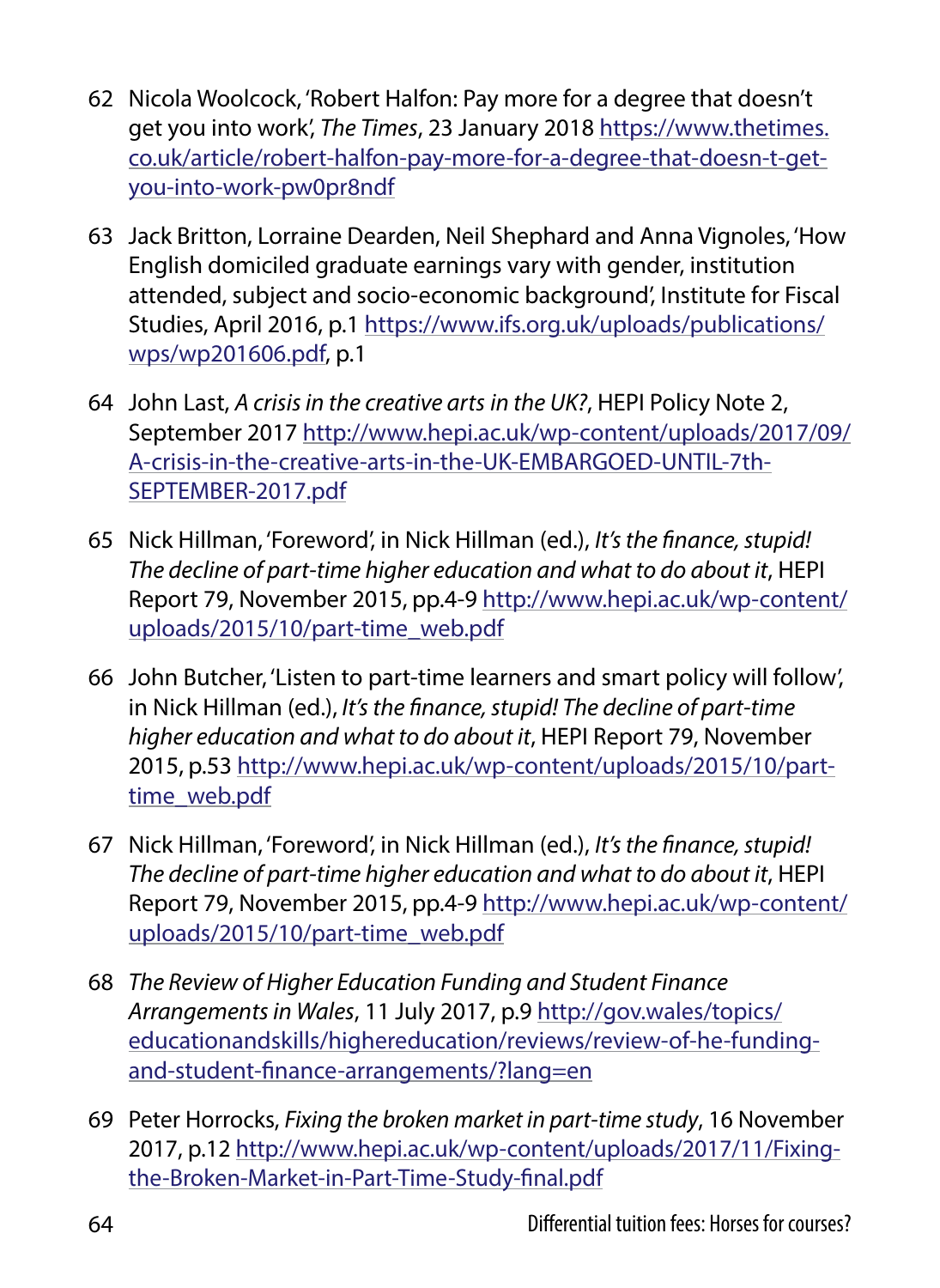- 70 Vicky Olive, *How much is too much? Cross-subsidies from teaching to research in British universities*, HEPI Report 100, November 2017 [http://](http://www.hepi.ac.uk/wp-content/uploads/2017/11/HEPI-How-much-is-too-much-Report-100-FINAL.pdf) [www.hepi.ac.uk/wp-content/uploads/2017/11/HEPI-How-much-is](http://www.hepi.ac.uk/wp-content/uploads/2017/11/HEPI-How-much-is-too-much-Report-100-FINAL.pdf)[too-much-Report-100-FINAL.pdf](http://www.hepi.ac.uk/wp-content/uploads/2017/11/HEPI-How-much-is-too-much-Report-100-FINAL.pdf)
- 71 Simon Baker, 'Subject cost data add fuel to England's variable fees debate', *Times Higher Education*, 5 October 2017 [https://www.](https://www.timeshighereducation.com/news/subject-cost-data-add-fuel-englands-variable-fees-debate) [timeshighereducation.com/news/subject-cost-data-add-fuel](https://www.timeshighereducation.com/news/subject-cost-data-add-fuel-englands-variable-fees-debate)[englands-variable-fees-debate](https://www.timeshighereducation.com/news/subject-cost-data-add-fuel-englands-variable-fees-debate)
- 72 Jo Johnson, 'Higher education: fulfilling out potential', 9 September 2015 [https://www.gov.uk/government/speeches/higher-education](https://www.gov.uk/government/speeches/higher-education-fulfilling-our-potential)[fulfilling-our-potential](https://www.gov.uk/government/speeches/higher-education-fulfilling-our-potential)
- 73 Alice Thomson and Rachel Sylvester, 'Jo Johnson plots a quiet revolution in universities', *The Times*, 19 October 2017 [https://www.](https://www.thetimes.co.uk/article/jo-johnson-plots-a-quiet-revolution-in-universities-52mxw85m7) [thetimes.co.uk/article/jo-johnson-plots-a-quiet-revolution-in](https://www.thetimes.co.uk/article/jo-johnson-plots-a-quiet-revolution-in-universities-52mxw85m7)[universities-52mxw85m7](https://www.thetimes.co.uk/article/jo-johnson-plots-a-quiet-revolution-in-universities-52mxw85m7)
- 74 Sian Griffiths and Caroline Wheeler, 'Tories to rethink tuition fees within months', *The Sunday Times*, 14 January 2018, p.2 [https://www.thetimes.](https://www.thetimes.co.uk/article/tories-to-rethink-tuition-fees-within-months-9pdq67f8s) [co.uk/article/tories-to-rethink-tuition-fees-within-months-9pdq67f8s](https://www.thetimes.co.uk/article/tories-to-rethink-tuition-fees-within-months-9pdq67f8s)
- 75 Jo Johnson, 'Delivering value for money for students and taxpayers', 20 July 2017 [https://www.gov.uk/government/speeches/jo-johnson](https://www.gov.uk/government/speeches/jo-johnson-delivering-value-for-money-for-students-and-taxpayers)[delivering-value-for-money-for-students-and-taxpayers](https://www.gov.uk/government/speeches/jo-johnson-delivering-value-for-money-for-students-and-taxpayers)
- 76 [https://www.ft.com/content/f7ea6b5e-75d6-11e7-90c0-](https://www.ft.com/content/f7ea6b5e-75d6-11e7-90c0-90a9d1bc9691) [90a9d1bc9691](https://www.ft.com/content/f7ea6b5e-75d6-11e7-90c0-90a9d1bc9691)
- 77 Jonathan Neves and Nick Hillman, *HEPI / HEA 2017 Student Academic Experience Survey*, HEPI Paper 96, June 2017, [http://www.hepi.ac.uk/](http://www.hepi.ac.uk/wp-content/uploads/2017/06/2017-Student-Academic-Experience-Survey-Final-Report.pdf) [wp-content/uploads/2017/06/2017-Student-Academic-Experience-](http://www.hepi.ac.uk/wp-content/uploads/2017/06/2017-Student-Academic-Experience-Survey-Final-Report.pdf)[Survey-Final-Report.pdf](http://www.hepi.ac.uk/wp-content/uploads/2017/06/2017-Student-Academic-Experience-Survey-Final-Report.pdf) pp.12-15
- 78 MillionPlus, *Student grants, social mobility and the case against differential fees*, December 2017 [http://www.millionplus.ac.uk/](http://www.millionplus.ac.uk/documents/Student_grants,_social_mobility_and_the_case_against_differential_fees.pdf) documents/Student grants, social mobility and the case against differential fees.pdf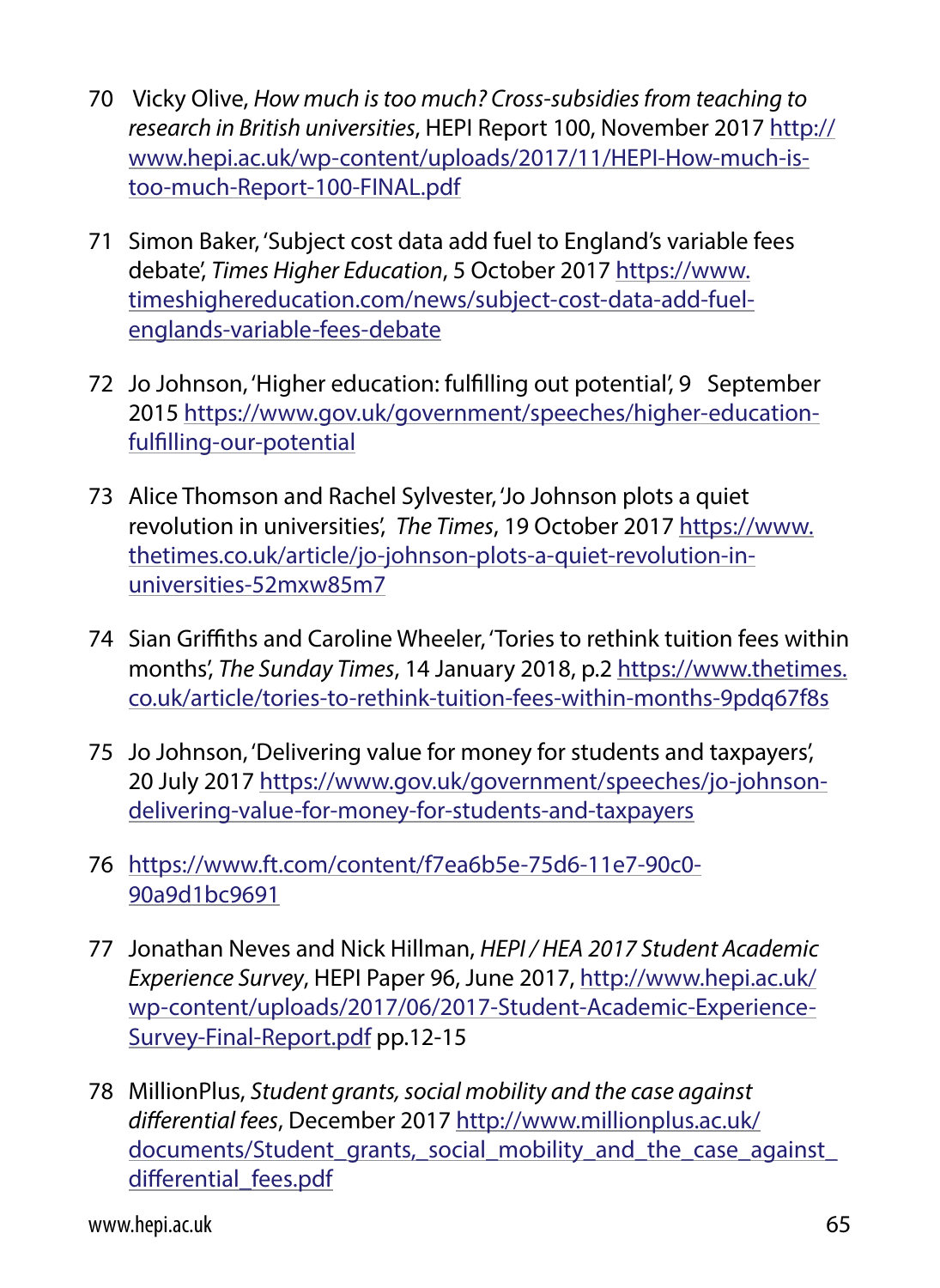- 79 Tim Blackman, *What affects how much students learn?*, HEPI Policy Note 5, January 2017 <http://www.hepi.ac.uk/2018/01/08/5266/>
- 80 Sir John Chisholm, *Universities and Industry: A perspective on the 21st century relationship*, Department for Innovation, Universities and Skills, December 2008 p.8 [http://webarchive.nationalarchives.gov.](http://webarchive.nationalarchives.gov.uk/20090902230730/http://www.dius.gov.uk/higher_education/shape_and_structure/~/media/publications/J/John_Chisholm_report) [uk/20090902230730/http://www.dius.gov.uk/higher\\_education/](http://webarchive.nationalarchives.gov.uk/20090902230730/http://www.dius.gov.uk/higher_education/shape_and_structure/~/media/publications/J/John_Chisholm_report) shape and structure/~/media/publications/J/John Chisholm report
- 81 Jon Swaine, 'Universities should be free to charge US-style £20,000 tuition fees, report says', *Daily Telegraph*, 28 December 2008 [http://](http://www.telegraph.co.uk/education/universityeducation/3998514/Universities-should-be-free-to-charge-US-style-20000-tuition-fees-report-says.html) [www.telegraph.co.uk/education/universityeducation/3998514/](http://www.telegraph.co.uk/education/universityeducation/3998514/Universities-should-be-free-to-charge-US-style-20000-tuition-fees-report-says.html) [Universities-should-be-free-to-charge-US-style-20000-tuition-fees](http://www.telegraph.co.uk/education/universityeducation/3998514/Universities-should-be-free-to-charge-US-style-20000-tuition-fees-report-says.html)[report-says.html](http://www.telegraph.co.uk/education/universityeducation/3998514/Universities-should-be-free-to-charge-US-style-20000-tuition-fees-report-says.html)
- 82 ABC, 'UWA to hike fees 30 per cent if deregulation gets green light', 23 September 2014 [http://www.abc.net.au/news/2014-09-23/uwa-to](http://www.abc.net.au/news/2014-09-23/uwa-to-hike-fees-30-per-cent-if-deregulation-gets-green-light/5762240)[hike-fees-30-per-cent-if-deregulation-gets-green-light/5762240](http://www.abc.net.au/news/2014-09-23/uwa-to-hike-fees-30-per-cent-if-deregulation-gets-green-light/5762240)
- 83 MillionPlus, *Student grants, social mobility and the case against differential fees*, December 2017 [http://www.millionplus.ac.uk/](http://www.millionplus.ac.uk/documents/Student_grants,_social_mobility_and_the_case_against_differential_fees.pdf) documents/Student grants, social mobility and the case against differential fees.pdf
- 84 HEPI press release, 'Over two-thirds (68%) of students now back Labour, but most of them think Labour (55%) and Jeremy Corbyn (58%) back Remain', 18 December 2017 [http://www.hepi.](http://www.hepi.ac.uk/2017/12/18/two-thirds-68-students-now-back-labour-think-labour-55-jeremy-corbyn-58-back-remain/) [ac.uk/2017/12/18/two-thirds-68-students-now-back-labour-think](http://www.hepi.ac.uk/2017/12/18/two-thirds-68-students-now-back-labour-think-labour-55-jeremy-corbyn-58-back-remain/)[labour-55-jeremy-corbyn-58-back-remain/](http://www.hepi.ac.uk/2017/12/18/two-thirds-68-students-now-back-labour-think-labour-55-jeremy-corbyn-58-back-remain/)
- 85 The questions were asked as part of Wave 4 of the HEPI / Youthsight Monitor was conducted between 23 and 29 November 2017. The survey was conducted using YouthSight's Student Omnibus survey, which is the UK's largest panel of young people. There were 1,019 full-time undergraduate respondents. Quotas were set on gender, university type and year of study. Weights were applied to ensure a balanced sample. Respondents received a £1 Amazon gift voucher for answering these questions and others on a different topic.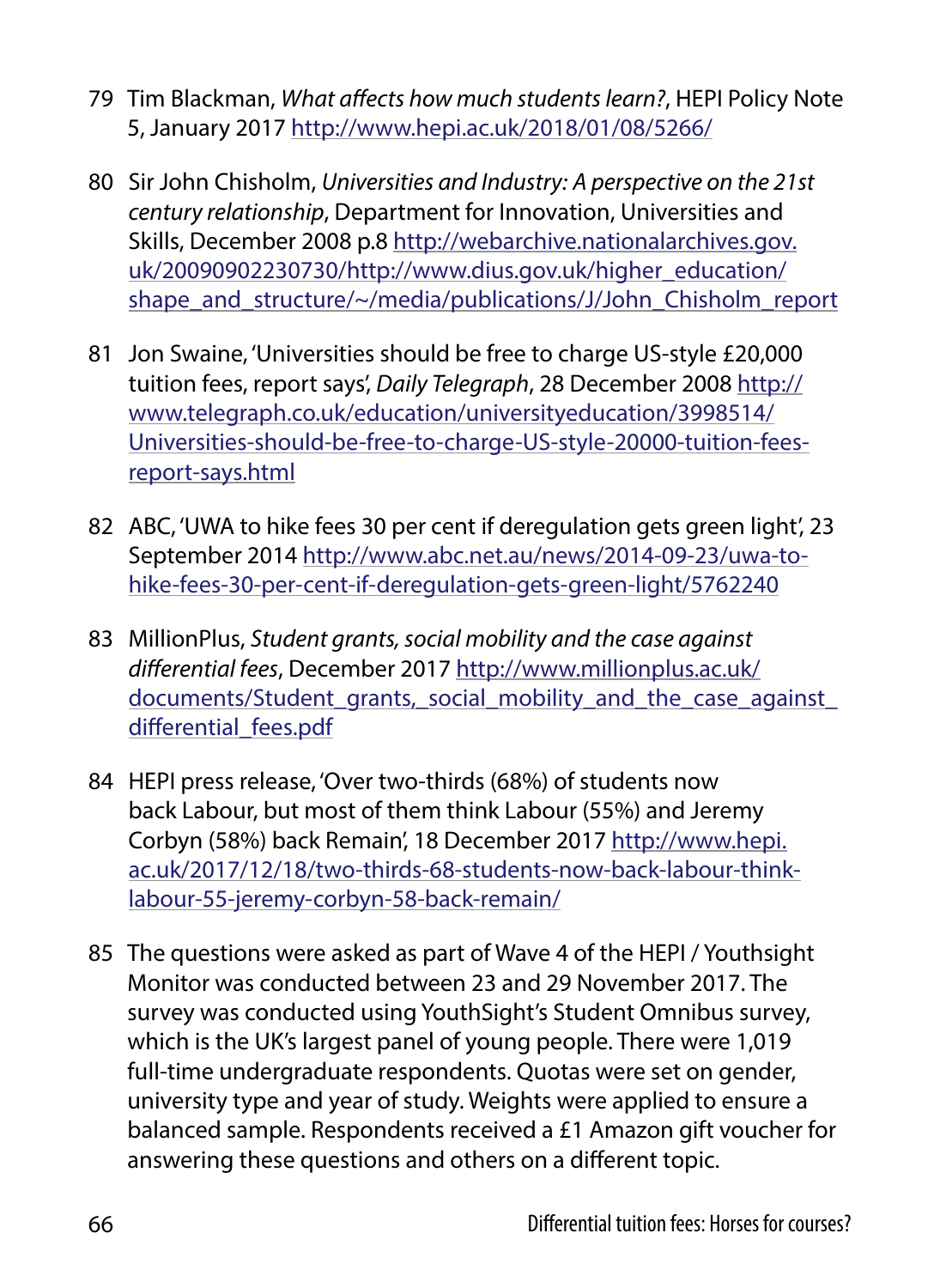- 86 [https://www.sheffield.ac.uk/finance/staff-information/](https://www.sheffield.ac.uk/finance/staff-information/howfinanceworks/higher_education/calculate_grants) [howfinanceworks/higher\\_education/calculate\\_grants](https://www.sheffield.ac.uk/finance/staff-information/howfinanceworks/higher_education/calculate_grants)
- 87 National Audit Office, *The higher education market*, December 2017, p.37 [https://www.nao.org.uk/wp-content/uploads/2017/12/The](https://www.nao.org.uk/wp-content/uploads/2017/12/The-higher-education-market.pdf)[higher-education-market.pdf](https://www.nao.org.uk/wp-content/uploads/2017/12/The-higher-education-market.pdf)
- 88 Institute for Fiscal Studies, 'The 2012 tuition fee reforms made the poorest graduates £1,500 better off, but reforms since have more than wiped out this gain', Press release, 5 July 2017 [https://www.ifs.org.uk/](https://www.ifs.org.uk/publications/9335) [publications/9335](https://www.ifs.org.uk/publications/9335)
- 89 Chris Belfield, Jack Britton, Lorraine Dearden and Laura van der Erve, *Higher Education funding in England: past, present and options for the future*, Institute for Fiscal Studies, July 2017, p.27 [https://www.ifs.org.](https://www.ifs.org.uk/uploads/publications/bns/BN211.pdf) [uk/uploads/publications/bns/BN211.pdf](https://www.ifs.org.uk/uploads/publications/bns/BN211.pdf)
- 90 See, for example, Department for Business, Innovation and Skills, 'Report recommends measures to support and increase outward UK student mobility', 3 May 2012 [https://www.gov.uk/government/news/](https://www.gov.uk/government/news/report-recommends-measures-to-support-and-increase-outward-uk-student-mobility) [report-recommends-measures-to-support-and-increase-outward-uk](https://www.gov.uk/government/news/report-recommends-measures-to-support-and-increase-outward-uk-student-mobility)[student-mobility](https://www.gov.uk/government/news/report-recommends-measures-to-support-and-increase-outward-uk-student-mobility)
- 91 Committee on Economic Affairs, *Corrected oral evidence: Chancellor of the Exchequer annual evidence session*, 12 September 2017, p.5 [http://data.parliament.uk/writtenevidence/committeeevidence.svc/](http://data.parliament.uk/writtenevidence/committeeevidence.svc/evidencedocument/economic-affairs-committee/chancellor-of-the-exchequer/oral/70094.pdf) [evidencedocument/economic-affairs-committee/chancellor-of-the](http://data.parliament.uk/writtenevidence/committeeevidence.svc/evidencedocument/economic-affairs-committee/chancellor-of-the-exchequer/oral/70094.pdf)[exchequer/oral/70094.pdf](http://data.parliament.uk/writtenevidence/committeeevidence.svc/evidencedocument/economic-affairs-committee/chancellor-of-the-exchequer/oral/70094.pdf)
- 92 Committee on Economic Affairs, *Corrected oral evidence: The Economics of Higher, Further and Technical Education*, 7 November 2017, p.1 [http://data.parliament.uk/writtenevidence/committeeevidence.svc/](http://data.parliament.uk/writtenevidence/committeeevidence.svc/evidencedocument/economic-affairs-committee/the-economics-of-higher-further-and-technical-education/oral/73498.pdf) [evidencedocument/economic-affairs-committee/the-economics-of](http://data.parliament.uk/writtenevidence/committeeevidence.svc/evidencedocument/economic-affairs-committee/the-economics-of-higher-further-and-technical-education/oral/73498.pdf)[higher-further-and-technical-education/oral/73498.pdf](http://data.parliament.uk/writtenevidence/committeeevidence.svc/evidencedocument/economic-affairs-committee/the-economics-of-higher-further-and-technical-education/oral/73498.pdf)
- 93 See Simon Baker, 'London campus income advantages "outweigh increased costs"', *Times Higher Education*, 8 January 2018 [https://](https://www.timeshighereducation.com/news/london-campus-income-advantages-outweigh-increased-costs) [www.timeshighereducation.com/news/london-campus-income](https://www.timeshighereducation.com/news/london-campus-income-advantages-outweigh-increased-costs)[advantages-outweigh-increased-costs](https://www.timeshighereducation.com/news/london-campus-income-advantages-outweigh-increased-costs)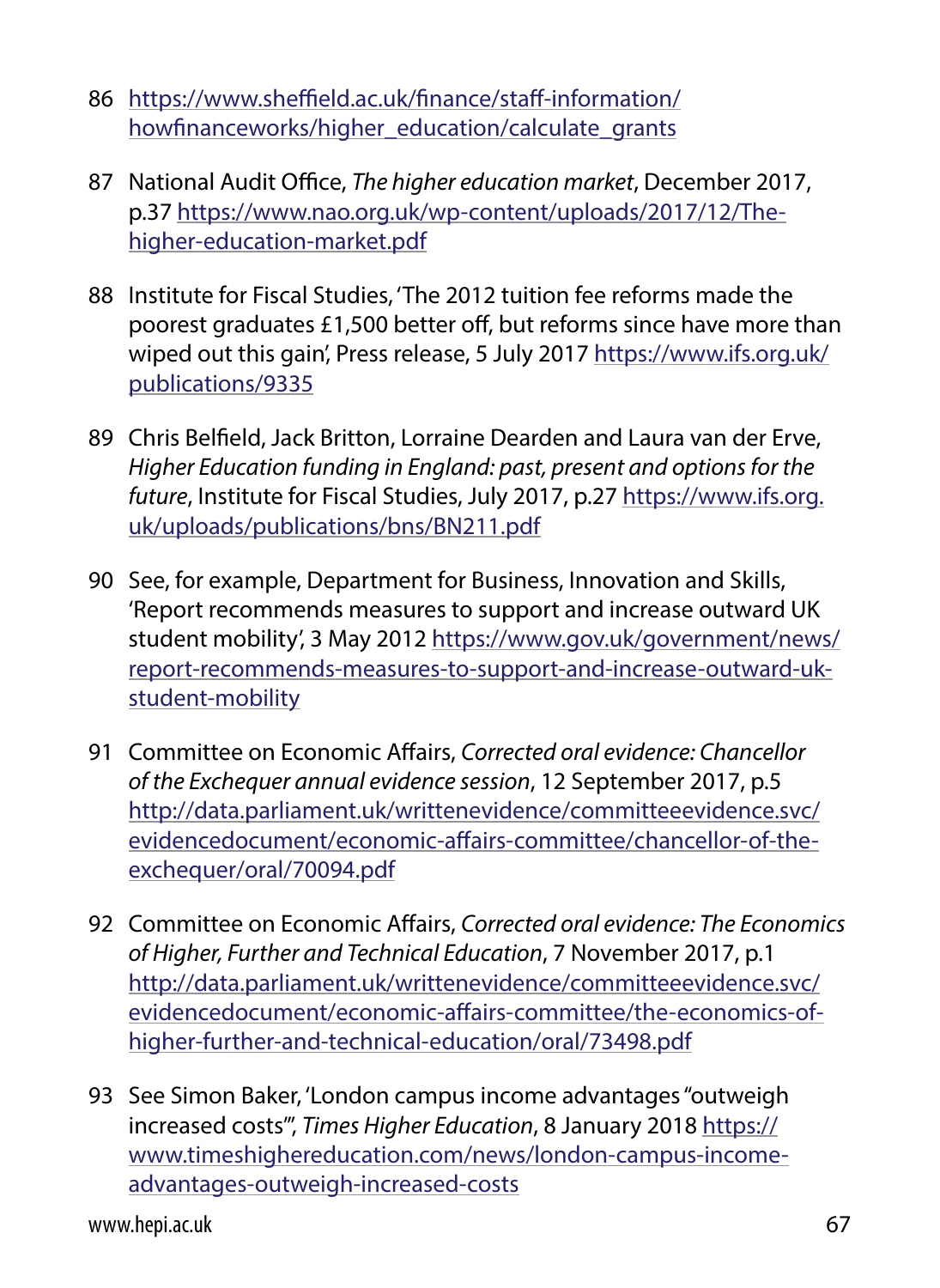- 94 Chris Belfield, Dr Jack Britton and Laura van der Erve, *Higher Education finance reform: Raising the repayment threshold to £25,000 and freezing the fee cap at £9,250*, Institute for Fiscal Studies, October 2017, p.5 <https://www.ifs.org.uk/uploads/publications/bns/BN217.pdf>
- 95 John Cater, *Whither Teacher Education and Training?*, HEPI Report 95, April 2017, pp.43-44 [http://www.hepi.ac.uk/wp-content/](http://www.hepi.ac.uk/wp-content/uploads/2017/04/Embargoed-until-00.01am-Thursday-27-April-2017-WHITHER-TEACHER-EDUCATION-AND-TRAINING-Report-95-19_04_17WEB.pdf) [uploads/2017/04/Embargoed-until-00.01am-Thursday-27-April-](http://www.hepi.ac.uk/wp-content/uploads/2017/04/Embargoed-until-00.01am-Thursday-27-April-2017-WHITHER-TEACHER-EDUCATION-AND-TRAINING-Report-95-19_04_17WEB.pdf)[2017-WHITHER-TEACHER-EDUCATION-AND-TRAINING-Report-95-](http://www.hepi.ac.uk/wp-content/uploads/2017/04/Embargoed-until-00.01am-Thursday-27-April-2017-WHITHER-TEACHER-EDUCATION-AND-TRAINING-Report-95-19_04_17WEB.pdf) [19\\_04\\_17WEB.pdf](http://www.hepi.ac.uk/wp-content/uploads/2017/04/Embargoed-until-00.01am-Thursday-27-April-2017-WHITHER-TEACHER-EDUCATION-AND-TRAINING-Report-95-19_04_17WEB.pdf)
- 96 Conservative Party, *Forward, Together: Our Plan for a Stronger Britain and a Prosperous Future*, May 2017, p.51 [https://s3-eu-west-1.](https://s3-eu-west-1.amazonaws.com/2017-manifestos/Conservative+Manifesto+2017.pdf) [amazonaws.com/2017-manifestos/Conservative+Manifesto+2017.pdf](https://s3-eu-west-1.amazonaws.com/2017-manifestos/Conservative+Manifesto+2017.pdf)
- 97 Department for Education, *Teachers' student loan reimbursement: guidance for teachers and schools*, October 2017 [https://www.gov.](https://www.gov.uk/guidance/teachers-student-loan-reimbursement-guidance-for-teachers-and-schools) [uk/guidance/teachers-student-loan-reimbursement-guidance-for](https://www.gov.uk/guidance/teachers-student-loan-reimbursement-guidance-for-teachers-and-schools)[teachers-and-schools](https://www.gov.uk/guidance/teachers-student-loan-reimbursement-guidance-for-teachers-and-schools)
- 98 Chris Belfield, Jack Britton, Lorraine Dearden and Laura van der Erve, *Higher Education funding in England: past, present and options for the future*, Institute for Fiscal Studies, July 2017, p.20 [https://www.ifs.org.](https://www.ifs.org.uk/uploads/publications/bns/BN211.pdf) [uk/uploads/publications/bns/BN211.pdf](https://www.ifs.org.uk/uploads/publications/bns/BN211.pdf)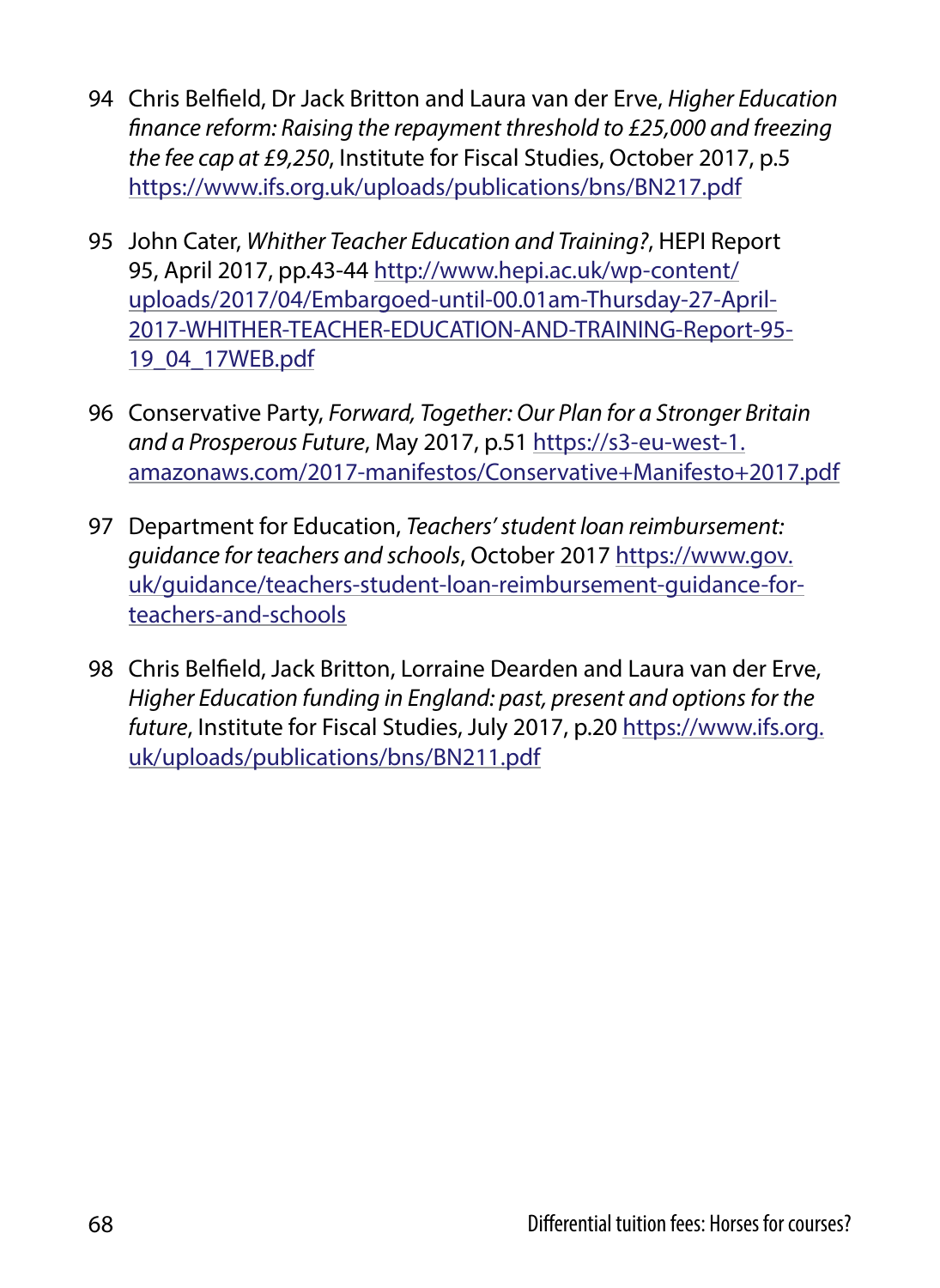## **HEPI reports**

- 1. Bahram Bekhradnia, *Widening Participation and Fair Access: An Overview of the Evidence*, HEPI Report 1, February 2003
- 2. Libby Aston, *HE supply and demand to 2010*, HEPI Report 2, June 2003
- 3. Libby Aston and Bahram Bekhradnia, *Graduate Supply and Demand: A Consideration of the Economic Evidence*, HEPI Report 3, September 2003
- 4. Bahram Bekhradnia, *Demand for HE to 2010: Some Political and Policy Implications*, HEPI Report 4, September 2003
- 5. Bahram Bekhradnia, *Implications of the Government's proposals for university title: or What is a University?*, HEPI Report 5, November 2003
- 6. Bahram Bekhradnia, *HE Bill and Statement: Implications of the Government's Proposals*, January 2004
- 7. Jonathan Adams and Bahram Bekhradnia, *What future for dual support?*, HEPI Report 6, February 2004
- 8. Bahram Bekhradnia, *Government, Funding Council and Universities: How Should They Relate?*, HEPI Report 7, February 2004
- 9. Libby Aston, *Projecting Demand for UK Higher Education from the Accession Countries*, HEPI Report 8, March 2004
- 10. Jonathan Adams and David Smith, *Research and regions: An overview of the distribution of research in UK regions, regional research capacity and links between strategic research partners*, HEPI Report 9, March 2004
- 11. Libby Aston and Bahram Bekhradnia, *Higher Education Supply and Demand to 2010 – an update*, HEPI Report 10, April 2004
- 12. Thomas Weko, *New Dogs and Old Tricks: What Can The UK Teach the US about University Education?*, HEPI Report 11, July 2004
- 13. Sachi Hatakenaka, *Internationalism in Higher Education: A Review*, HEPI Report 12, June 2004
- 14. Bahram Bekhradnia, *Conservative Proposals for HE Funding Reform: An Analysis*, September 2004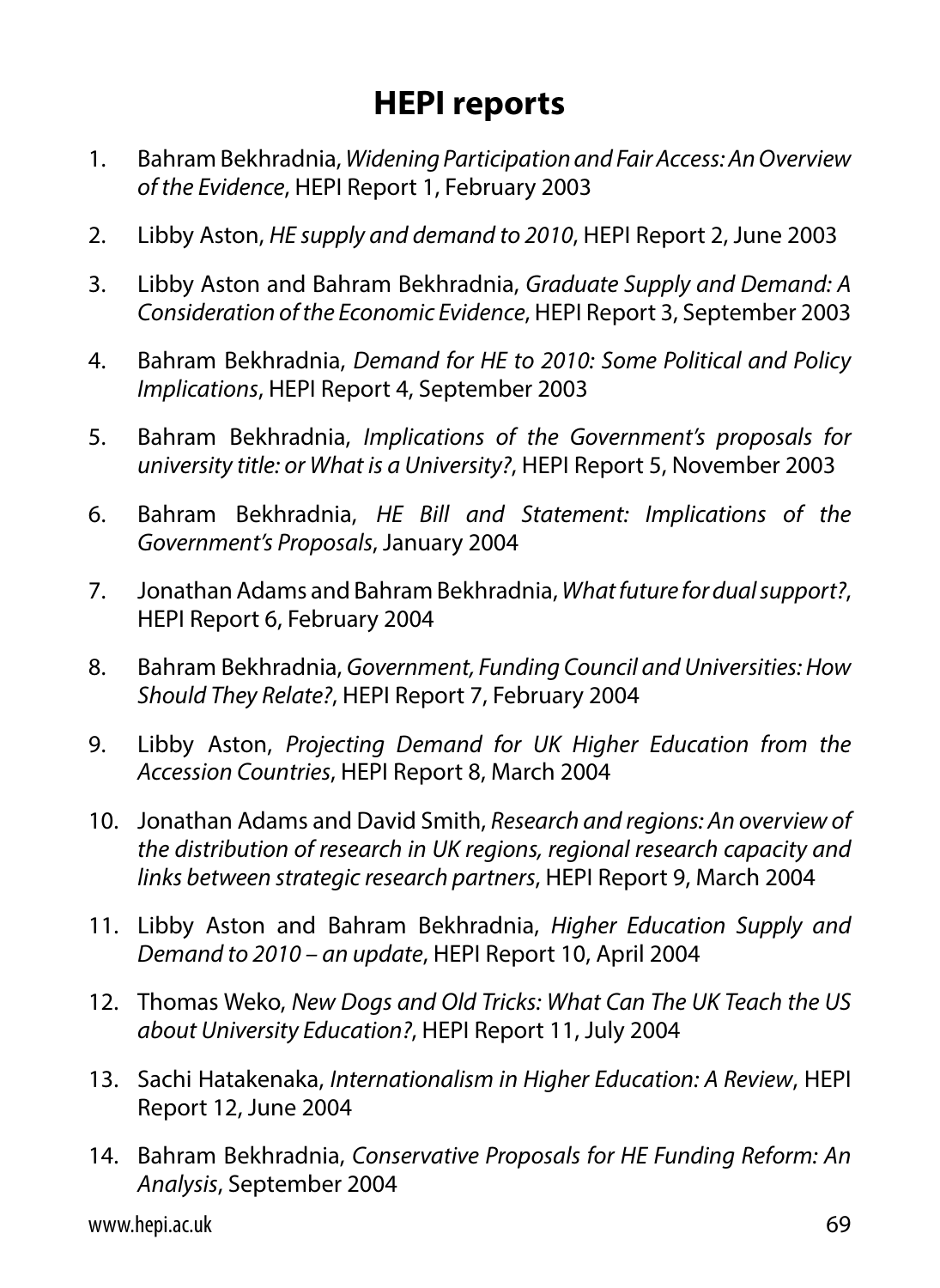- 15. Bahram Bekhradnia, *Credit Accumulation and Transfer, and the Bologna Process: an Overview*, HEPI Report 13, October 2004
- 16. Tom Sastry, *Postrgraduate Education in the United Kingdom*, HEPI Report 14, November 2004
- 17. Bahram Bekhradnia and Libby Aston, *Non-Retention at the University of North London and London Guildhall University: A Case Study*, HEPI Report 15, January 2005
- 18. HEPI / UNITE, *2005 student experience report*, January 2005
- 19. John Slater, *Spent force or revolution in progress? eLearning after the eUniversity*, HEPI Report 16, February 2005
- 20. William Archer, *Mission Critical? Modernising Human Resource Management in Higher Education*, HEPI Report 17, March 2005
- 21. Tom Sastry, *Postgraduate research degree programmes in English universities – costs and revenues*, March 2005
- 22. Bahram Bekhradnia, *Demand for Higher Education to 2015-16*, HEPI Report 18, July 2005
- 23. Bahram Bekhradnia and Thomas Sastry, *Brain Drain: Migration of Academic Staff to and from the UK*, HEPI Report 19, October 2005
- 24. Tom Sastry, *Staffng issues in academic medicine and dentistry: The case of non-clinical researchers and clinical academics*, October 2005
- 25. Tom Sastry, *The Education and Training of Medical and Health Professionals in Higher Education Institutions*, HEPI Report 20, November 2005
- 26. Sachi Hatakenaka, *Development of third stream activity Lessons from international experience*, HEPI Report 21 produced with support from the Higher Education Funding Council for England, January 2006
- 27. Bahram Bekhradnia, *Demand for Higher Education to 2020*, HEPI Report 22, March 2006
- 28. Tom Sastry, *How exposed are English universities to reductions in demand from international students?*, March 2006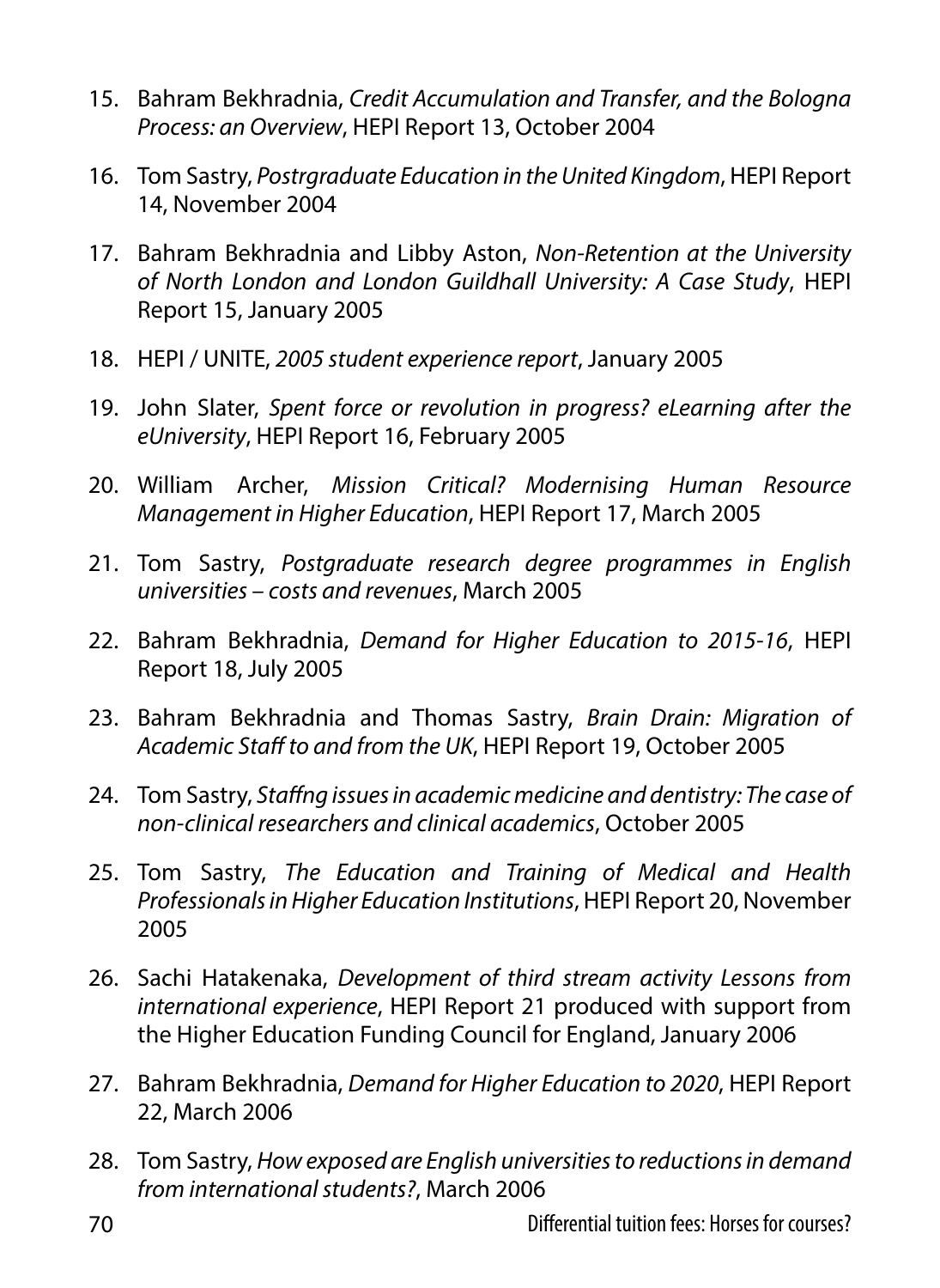- 29. Tom Sastry and Bahram Bekhradnia, *Using metrics to allocate research*  funds A short evaluation of alternatives to the Research Assessment *Exercise*, HEPI Report 23, May 2006
- 30. Jonathan Adams, *How good is the UK research base?*, HEPI Report 24, June 2006
- 31. Tom Sastry and Bahram Bekhradnia, *Using metrics to allocate research funds*, HEPI Report 25, June 2006
- 32. Bahram Bekhradnia, *The prosperity of English universities Income growth and the prospects for new investment*, HEPI Report 26, September 2006
- 33. Bahram Bekhradnia, Carolyn Whitnall and Tom Sastry, *The academic experience of students in English universities*, HEPI Report 27, October 2006
- 34. Tom Sastry, *A Dangerous Economy: The wider implications of the proposed reforms to the UK Research Councils' peer review system*, HEPI Report 28, December 2006
- 35. Phil Vickers and Bahram Bekhradnia, *Vocational A levels and university entry Is there Parity of Esteem?*, HEPI Report 29, January 2007
- 36. Tom Sastry and Bahram Bekhradnia, *Higher Education, Skills and Employer Engagement*, HEPI Report 30, May 2007
- 37. Bahram Bekhradnia, *Demand for Higher Education to 2020 and beyond*, HEPI Report 31, June 2007
- 38. Phil Vickers and Bahram Bekhradnia, *The Economic Costs and Benefits of International Students*, HEPI Report 32, July 2007
- 39. Tom Sastry and Bahram Bekhradnia, *The Academic Experience of Students in English Universities 2007 report*, HEPI Report 33, September 2007
- 40. Bahram Bekhradnia, *Evaluating and funding research through the proposed 'Research Excellence Framework'*, HEPI Report 34, December 2007
- 41. Juliet Chester and Bahram Bekhradnia, *Funding Higher Fees: Some Implications of a Rise in the Fee Cap,* HEPI Report 35, April 2008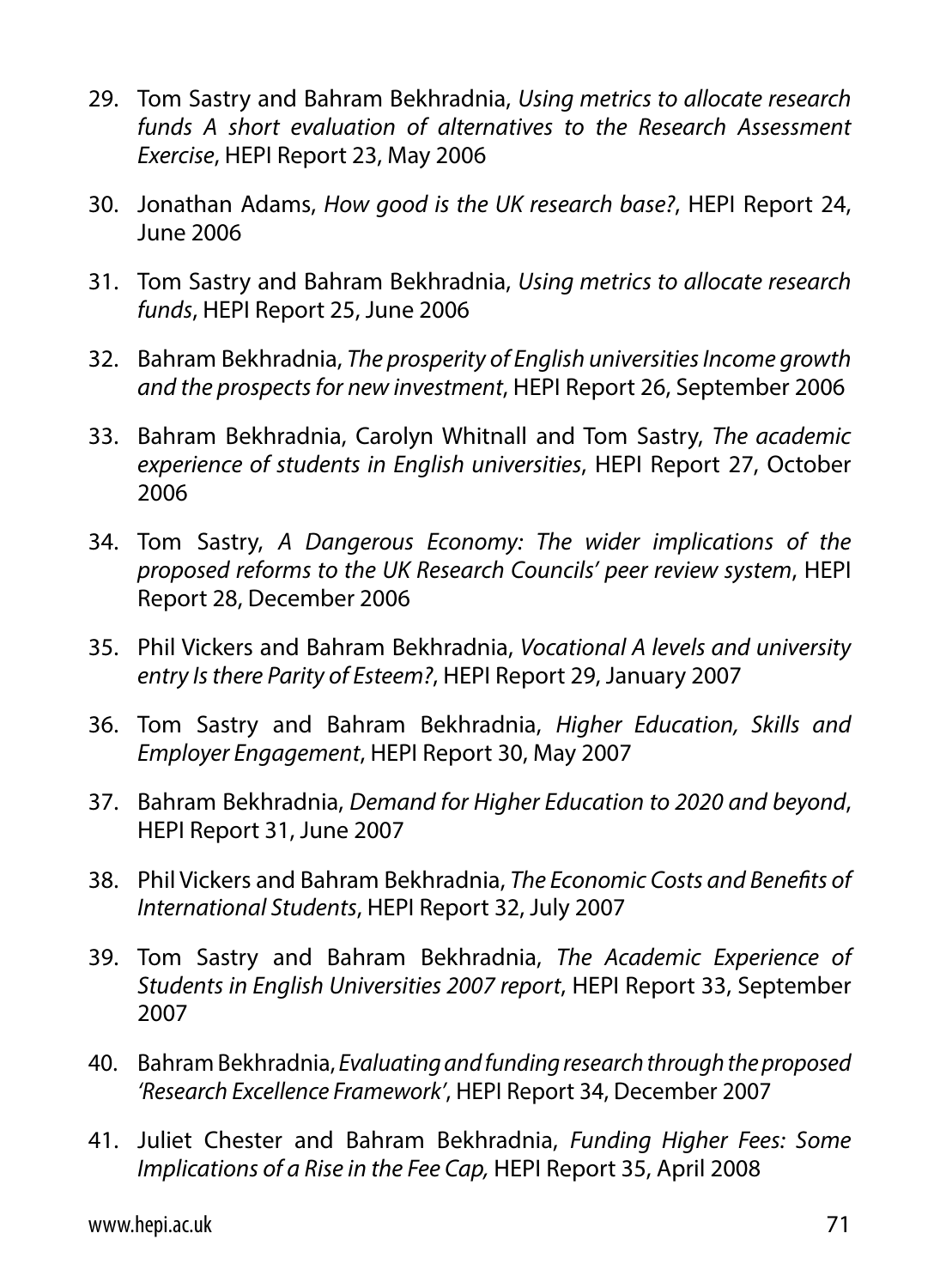- 42. James Cemmell and Bahram Bekhradnia, *The Bologna process and the UK's international student marke*t, HEPI Report 36, May 2008
- 43. Juliet Chester and Bahram Bekhradnia, *Student Financial support in English universities: the case for a national bursary scheme*, HEPI Report 37, September 2008
- 44. Nick Bailey and Bahram Bekhradnia, *The academic experience and outcomes of students with vocational level 3 qualifications*, HEPI Report 38, October 2008
- 45. Bahram Bekhradnia and Nick Bailey, *Demand for Higher Education to 2029*, HEPI Report 39, December 2008
- 46. Roger Brown and Peter Scott, *The Role of the Market in Higher Education*, Occasional Paper 1 produced in conjunction with The Leadership Foundation, March 2009
- 47. Bahram Bekhradnia, *The Academic Experience of Students in English Universities 2009 Report*, HEPI Report 40, May 2009
- 48. John Thompson and Bahram Bekhradnia, *Male and female participation and progression in Higher Education*, HEPI Report 41, June 2009
- 49. Bahram Bekhradnia and William Massy, *Vouchers as a mechanism for funding higher education*, HEPI Report 42, September 2009
- 50. Bahram Bekhradnia, *Proposals for the Research Excellence Framework a critique*, HEPI Report 43, October 2009
- 51. Juliet Chester and Bahram Bekhradnia, *Oxford and Cambridge How different are they?*, HEPI Report 44, November 2009
- 52. Ginevra House, *Postgraduate Education in the United Kingdom*, HEPI Report 45 produced in conjunction with The British Library, January 2010
- 53. Jonathan Adams and Karen Gurney, *Funding selectivity, concentration and excellence – how good is the UK's research?*, HEPI Report 46, March 2010
- 54. Roger Brown, *Comparability of degree standards?*, HEPI Report 47, June 2010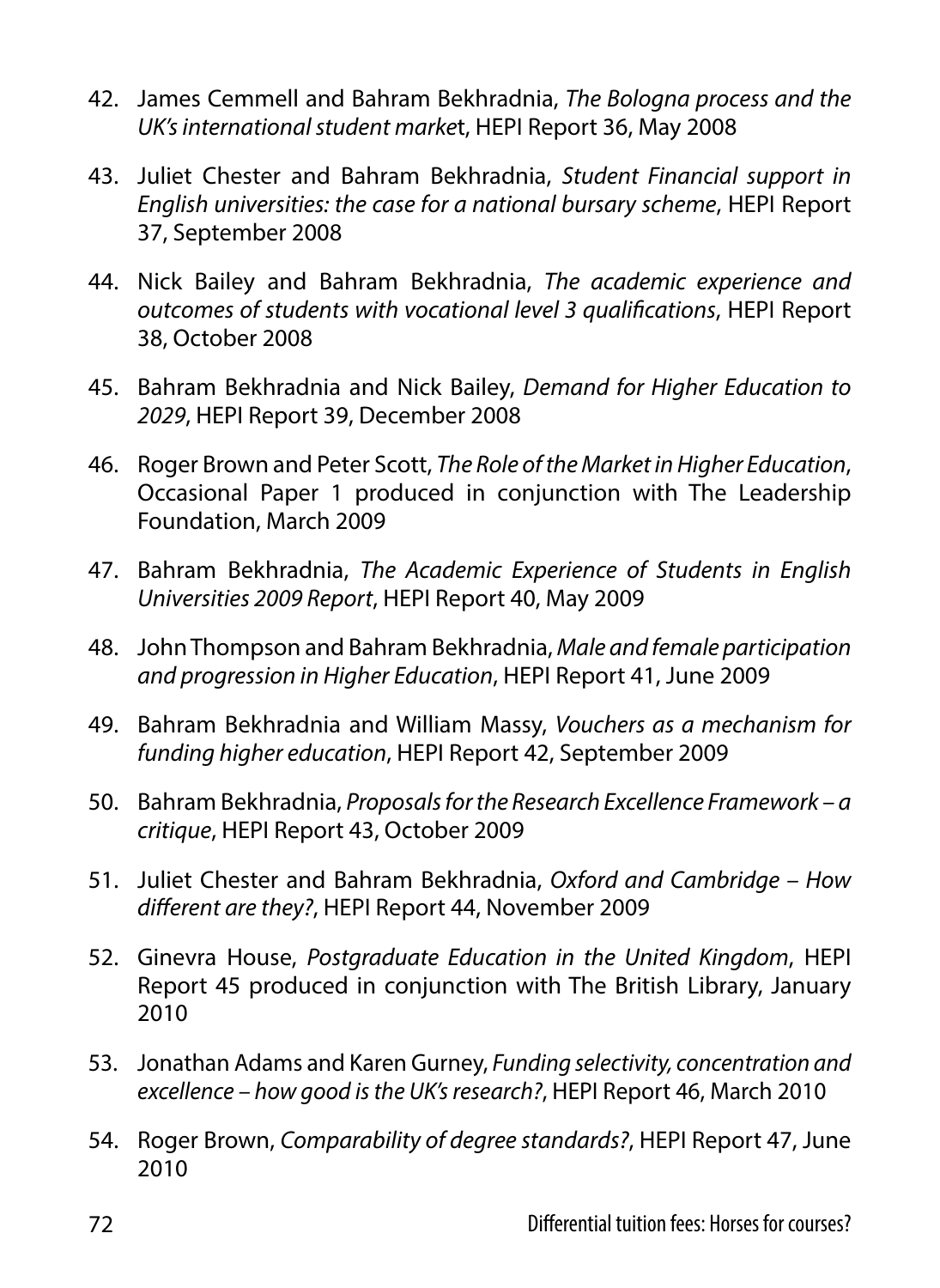- 55. John Thompson and Bahram Bekhradnia, *Male and female participation and progression in higher education: further analysis*, HEPI Report 48, July 2010
- 56. John Thompson and Bahram Bekhradnia, *The Independent Review of Higher Education Funding: an analysis*, HEPI Report 49, October 2010
- 57. John Thompson and Bahram Bekhradnia, *The government's proposals for higher education funding and student nance – an analysis*, HEPI Report 50, November 2010
- 58. Robbie Coleman and Bahram Bekhradnia, *Higher Education Supply and Demand to 2020*, HEPI Report 51, February 2011
- 59. Edward Acton, *The UKBA's Proposed Restrictions on Tier 4 visas: implications for University recruitment of overseas students*, HEPI Occasional Paper 2, February 2011
- 60. Malcolm Gillies, *University Governance: Questions for a New Era*, HEPI Report 52, March 2011
- 61. Robin Middlehurst and John Fielden, *Private Providers in UK Higher Education: Some Policy Options*, HEPI Report 53, May 2011
- 62. John Thompson and Bahram Bekhradnia, *'Higher Education: Students at the Heart of the System' – an Analysis of the Higher Education White Paper*, HEPI Report 54, August 2011
- 63. Roger King, *The risks of risk-based regulation: the regulatory challenges of the higher education White Paper for England*, HEPI Occasional Paper 3, November 2011
- 64. Brian Ramsden, *Institutional diversity in UK Higher Education*, HEPI Report 55, January 2012
- 65. David Watson, *Misunderstanding Modern Higher Education: eight 'category mistakes'*, HEPI Occasional Paper 4, February 2012
- 66. Tony Bruce, *Universities and constitutional change in the UK: the impact of devolution on the higher education sector*, HEPI Report 56, April 2012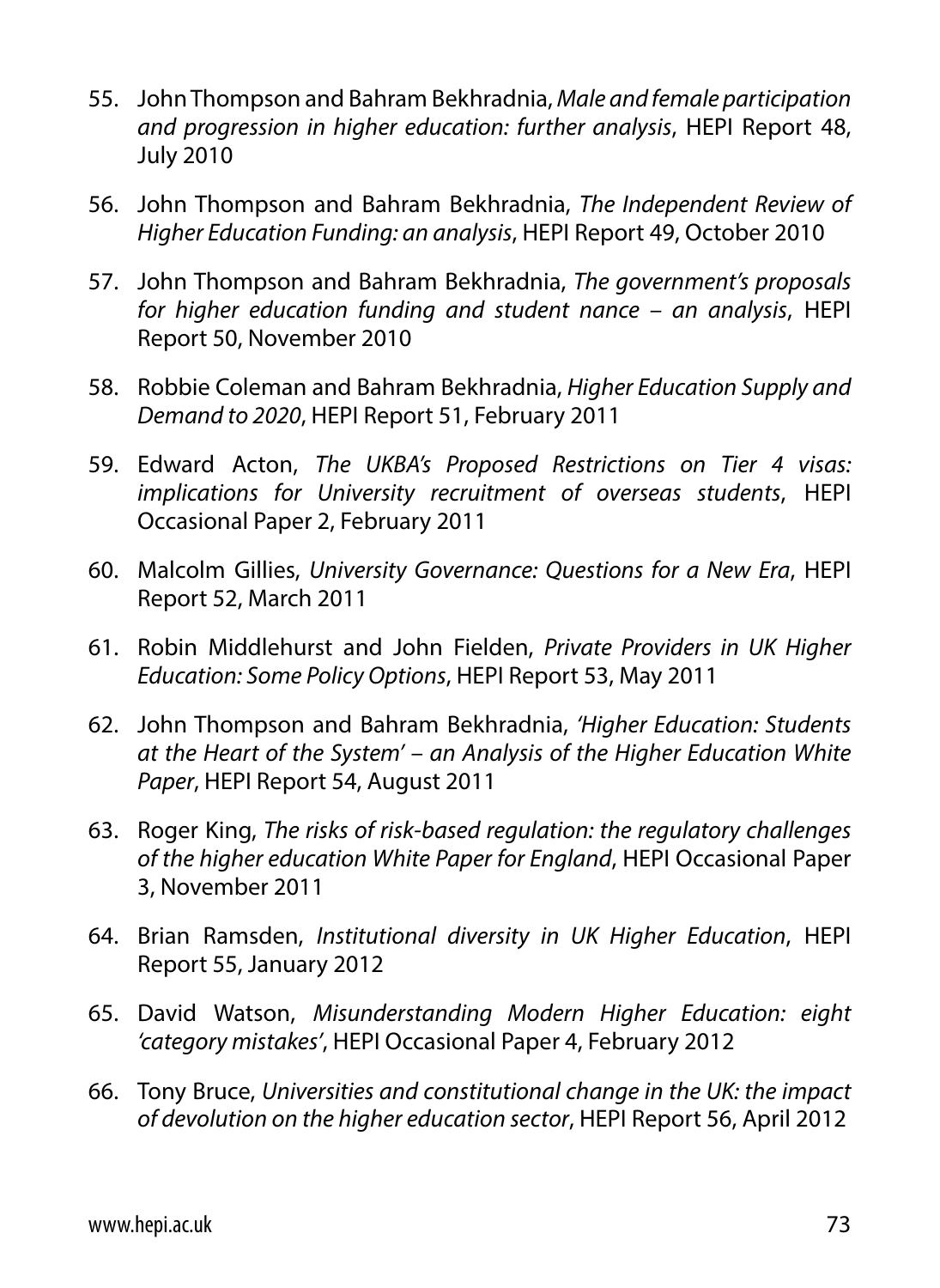- 67. Bahram Bekhradnia, *The academic experience of students at English universities – 2012 report*, HEPI Report 57 produced with the support of the HEA, May 2012
- 68. John Thompson and Bahram Bekhradnia, *The cost of the Government's reforms of the financing of higher education*, HEPI Report 58, October 2012
- 69. John Thompson and Bahram Bekhradnia, *The impact on demand in 2012 of the Government's reforms of higher education*, HEPI Report 59, November 2012
- 70. Ewart Wooldridge, *Inspiring leadership personal reflections on leadership in higher education*, HEPI Occasional Paper 5, February 2013
- 71. David Maguire, *Flexible Learning: Wrapping Higher Education Around the Needs of Part-Time Students*, HEPI Report 60, March 2013
- 72. Anthony McClaran, Chief Executive of the OAA and Professor Roger Brown, *New arrangements for Quality Assurance in Higher Education*, HEPI Occasional Paper 6, May 2013
- 73. Bahram Bekhradnia, *The academic experience of students in English universities: 2013 report*, HEPI Report 61, May 2013
- 74. Rob Behrens, *Three Cheers for Lord Leveson: Independent self-regulation – newspapers and universities compared*, HEPI Occasional Paper 7, June 2013
- 75. John Thompson and Bahram Bekhradnia, *The impact on demand in 2012 of the Government's reforms of higher education – The first evidence on parttime demand and an update on full-time*, HEPI Report 62, October 2013
- 76. Roger Brown and Bahram Bekhradnia, *The future regulation of higher education in England*, HEPI Report 63, November 2013
- 77. Bahram Bekhradnia, *'Higher Education in the UK Punching Above our Weight.' Really?*, HEPI Annual Lecture, November 2013
- 78. John Thompson and Bahram Bekhradnia, *The cost of the Government's reforms of the financing of higher education – an update*, HEPI Report 64, December 2013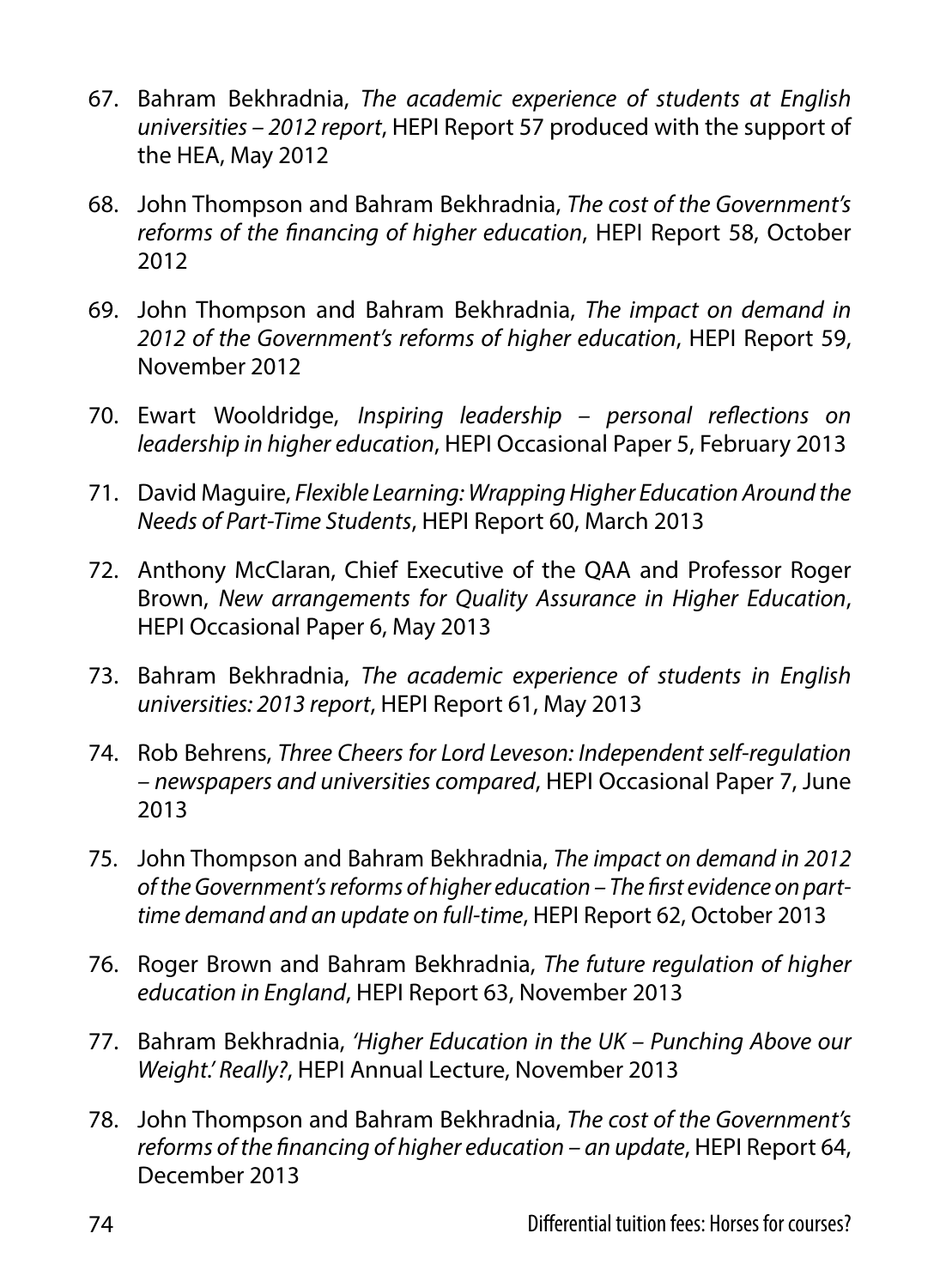- 79. Nick Hillman, *Unfinished Business?: Higher education legislation*, HEPI Report 65, February 2014
- 80. Libby Hackett, *A comparison of higher education funding in England and Australia: what can we learn?*, April 2014
- 81. Nick Hillman, *A comparison of student loans in England and Australia*, HEPI Report 66, April 2014
- 82. Ioannis Soilemetzidis, Paul Bennett, Alex Buckley, Nick Hillman, Geo Stoakes, *The HEPI–HEA Student Academic Experience Survey 2014*, HEPI Report 67, May 2014
- 83. David Watson, *'Only Connect': Is there still a higher education sector?*, HEPI Occasional Paper 8, July 2014
- 84. Andrew Norton, *Unleashing student demand by ending number controls in Australia: An incomplete experiment?*, HEPI Report 68, August 2014
- 85. Nick Hillman, *A guide to the removal of student number controls*, HEPI Report 69, September 2014
- 86. Martyn Harrow, *Jisc: a hidden advantage for higher education*, HEPI Occasional Paper 9, October 2014
- 87. Stephen D. Fisher and Nick Hillman, *Do students swing elections? Registration, turnout and voting behaviour among full-time students?*, HEPI Report 70, December 2014
- 88. Paul Wellings, *The Architecture and the Plumbing: What features do the Higher Education systems in the UK and Australia have in common?*, HEPI Annual Lecture, December 2014
- 89. Nick Hillman (ed.), *What Do I Get?': Ten essays on student fees, student engagement and student choice*, HEPI Report 71, February 2015
- 90. Lucy Hunter Blackburn, *Whose to lose? Citizens, institutions and the ownership of higher education funding in a devolved UK*, HEPI Report 72, February 2015
- 91. Nick Hillman, *Election Briefing*, HEPI Report 73, March 2015
- www.hepi.ac.uk 75 92. Nick Hillman, *What do prospective students think about international*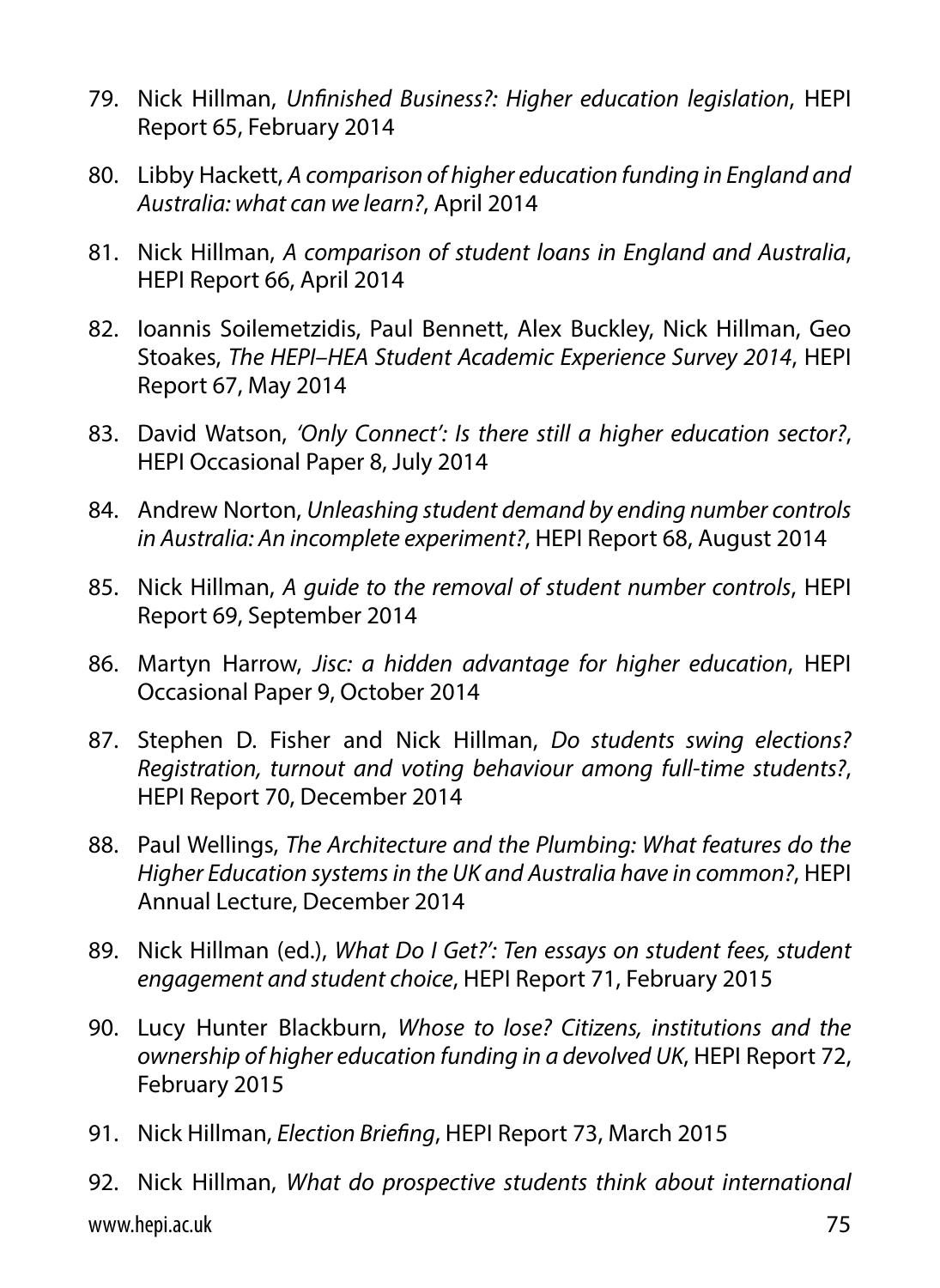*students?*, HEPI Report 74 produced in conjunction with Kaplan International, March 2015

- 93. David Price & Sarah Chaytor, *Open Access: Is a National Licence the answer?*, HEPI Occasional Paper 10, April 2015
- 94. Andrew McGettigan, *The accounting and budgeting of student loans*, HEPI Report 75, May 2015
- 95. Alex Buckley, Ioannis Soilemetzidis and Nick Hillman, *The 2015 Student Academic Experience Survey*, HEPI / HEA, June 2015
- 96. Nick Hillman, *What do home students think of studying with international students?*, HEPI Report 76 produced jointly with the Higher Education Academy (HEA), July 2015
- 97. Scott Kelly, *Raising productivity by improving higher technical education: Tackling the Level 4 and Level 5 conundrum*, HEPI Occasional Paper 11 produced in conjunction with Pearson, July 2015
- 98. Nick Hillman, *Keeping up with the Germans?: A comparison of student funding, internationalisation and research in UK and German universities*, HEPI Report 77, August 2015
- 99. Nick Hillman, *Students and the 2015 general election: Did they make a difference?*, HEPI Report 78, October 2015
- 100. Nick Hillman (ed.), *It's the finance, stupid! The decline of part-time higher education and what to do about it*, with support from The Open University, HEPI Report 79, October 2015
- 101. Nick Hillman, *Should we stay or should we go?: What students think about the forthcoming referendum on the UK's membership of the EU*, HEPI Report 80, November 2015
- 102. Johnny Rich, *Employability: Degrees of value*, HEPI Occasional Paper 12, December 2015
- 103. Graham Gibbs, Bahram Bekhradnia, Roger King, Gary Attle, Roxanne Stockwell and Emma Sims, *Response to the higher education green paper* (edited by Nick Hillman), HEPI Report 81, January 2016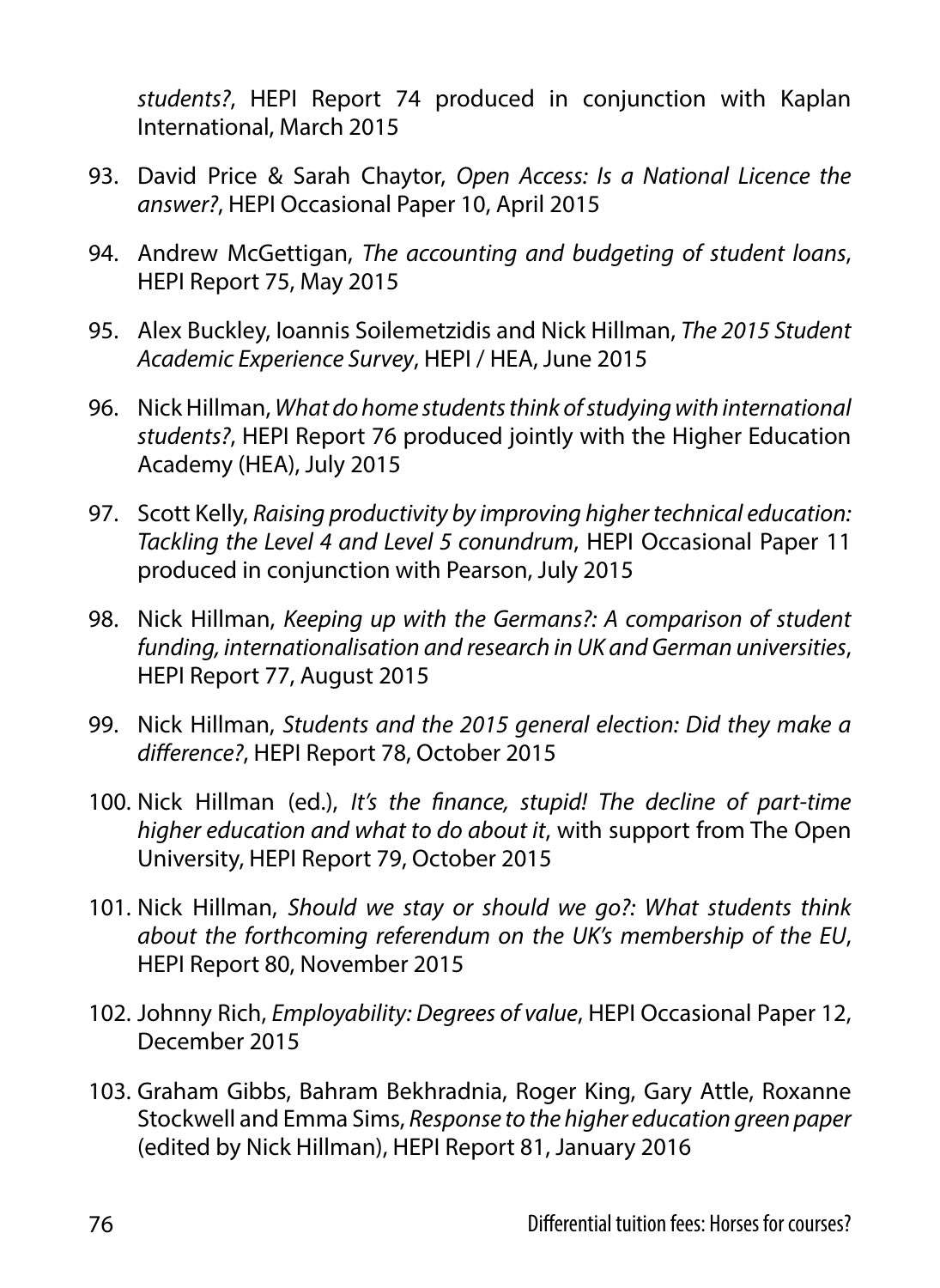- 104. Andreas Schleicher, *Value-Added: How do you measure whether universities are delivering for their students? HEPI 2015 Annual Lecture (revised)*, HEPI Report 82, January 2016
- 105. Louisa Darian, *Designing a Teaching Excellence Framework: Lessons from other sectors*, HEPI Occasional Paper 13, February 2016
- 106. Dave Phoenix, *Making a Success of Employer Sponsored Education*, HEPI Report 83, April 2016
- 107. Nick Hillman and Nicholas Robinson, *Boys to Men: The underachievement of young men in higher education – and how to start tackling it* (with a Foreword by Mary Curnock Cook), HEPI Report 84, May 2016
- 108. Nick Hillman, *Keeping Schtum?: What students think of free speech (Wave 2 of the HEPI / YouthSight Monitor)*, HEPI Report 85, May 2016
- 109. Jonathan Neves and Nick Hillman, *HEPI-HEA 2016 Student Academic Experience Survey*, HEPI Report 86, June 2016
- 110. Sam Cannicott, *Higher Education in New Zealand: What might the UK learn?*, HEPI Report 87, July 2016
- 111. Paul Blackmore, Richard Blackwell and Martin Edmondson, *Tackling Wicked Issues: Prestige and Employment Outcomes in the Teaching Excellence Framework*, HEPI Occasional Paper 14, September 2016
- 112. Poppy Brown, *The invisible problem? Improving students' mental health* (with a Foreword by the Rt Hon. Norman Lamb MP), HEPI Report 88, September 2016
- 113. Bill Rammell, *Protecting the Public Interest in Higher Education*, HEPI Occasional Paper 15, October 2016
- 114. Bahram Bekhradnia, *International university rankings: For good or ill?*, HEPI Report 89, December 2016
- 115. John Fielden and Robin Middlehurst, *Alternative providers of higher education: issues for policymakers*, HEPI Report 90, January 2017
- 116. Gavan Conlon, Rohit Ladher and Maike Halterbeck, *The determinants of international demand for UK higher education*, HEPI Report 91, January 2017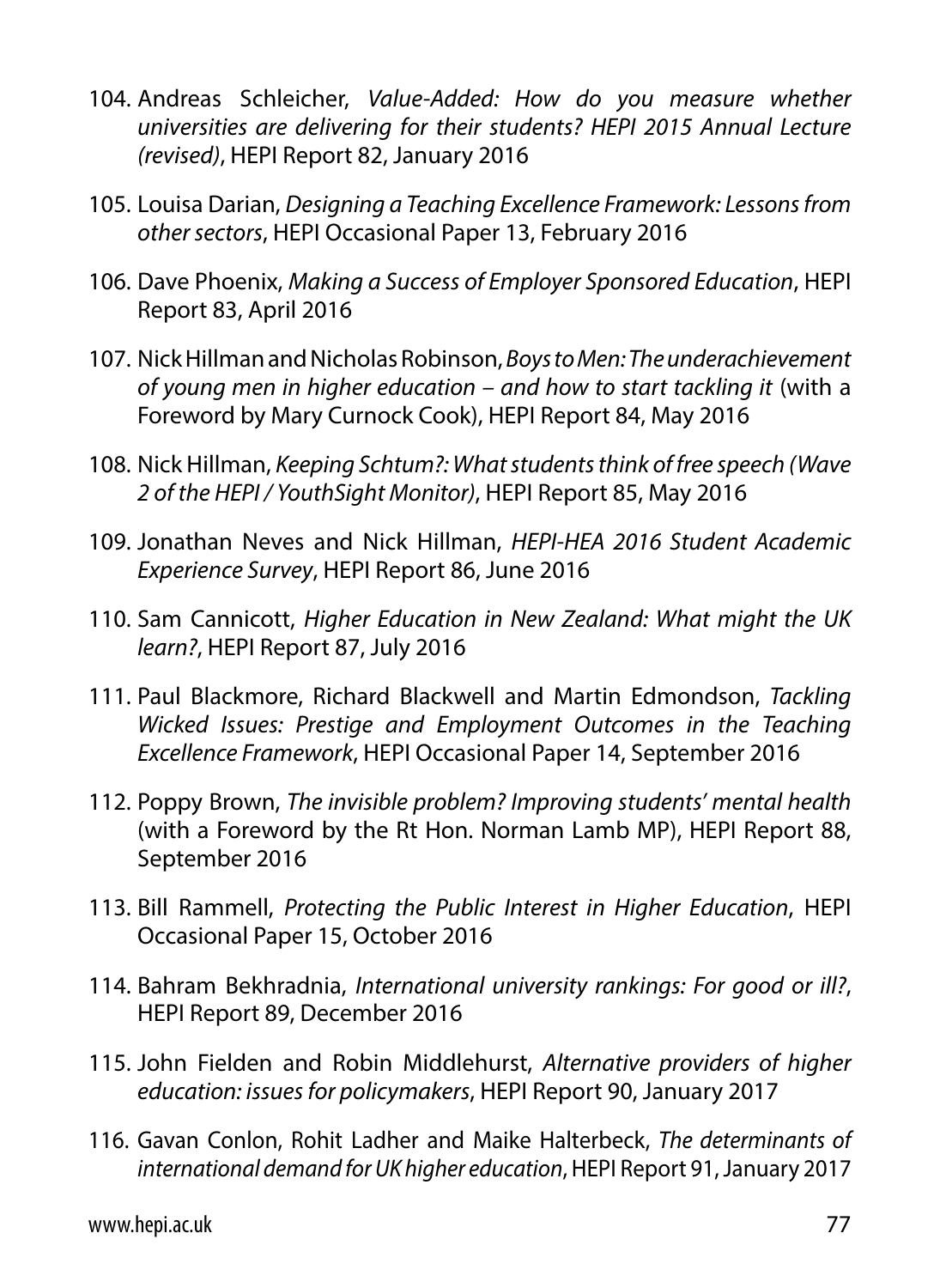- 117. Martha Kanter, *Wealth Creation for the 21st Century: New Designs for Opportunity, Equity & Prosperity: HEPI 2016 Annual Lecture*, HEPI Report 92, January 2017
- 118. Sarah Davies, Joel Mullan and Paul Feldman, *Rebooting learning for the digital age: What next for technology-enhanced higher education?*, HEPI Report 93, February 2017
- 119. Scott Kelly, *Reforming BTECs: Applied General qualifications as a route to higher education*, HEPI Paper 94, February 2017
- 120. Richard Garner, *Return on investment? How universities communicate with the outside world*, Occasional Paper 16, March 2017
- 121. John Cater, *Whither teacher education and training?*, HEPI Report 95, April 2017
- 122. Jonathan Neves and Nick Hillman, *HEPI / HEA 2017 Student Academic Experience Survey*, HEPI Paper 96, June 2017
- 123. Mary Curnock Cook, *Misunderstanding Technical and Professional Education: Six Category Mistakes*, HEPI Policy Note 1, June, 2017
- 124. HEPI / Unite Students, *Reality Check: A report on university applicants' attitudes and perceptions*, HEPI Paper 97, July 2017
- 125. Tim Blackman, *The Comprehensive University: An Alternative to Social Stratification by Academic Selection*, HEPI Occasional Paper 17, July 2017
- 126. HEPI / Brightside, *Where next for widening participation and fair access? New insights from leading thinkers* (edited by Nick Hillman, with a Foreword by Professor Les Ebdon), HEPI Paper 98, August 2017
- 127. John Last, *A crisis in the creative arts in the UK?*, HEPI Policy Note 2, September 2017
- 128. Anthony Seldon, *The Positive and Mindful University*, HEPI Occasional Paper 18, September 2017
- 129. Diana Beech, *Going for Gold: Lessons from the TEF provider submissions*, HEPI Report 99, October 2017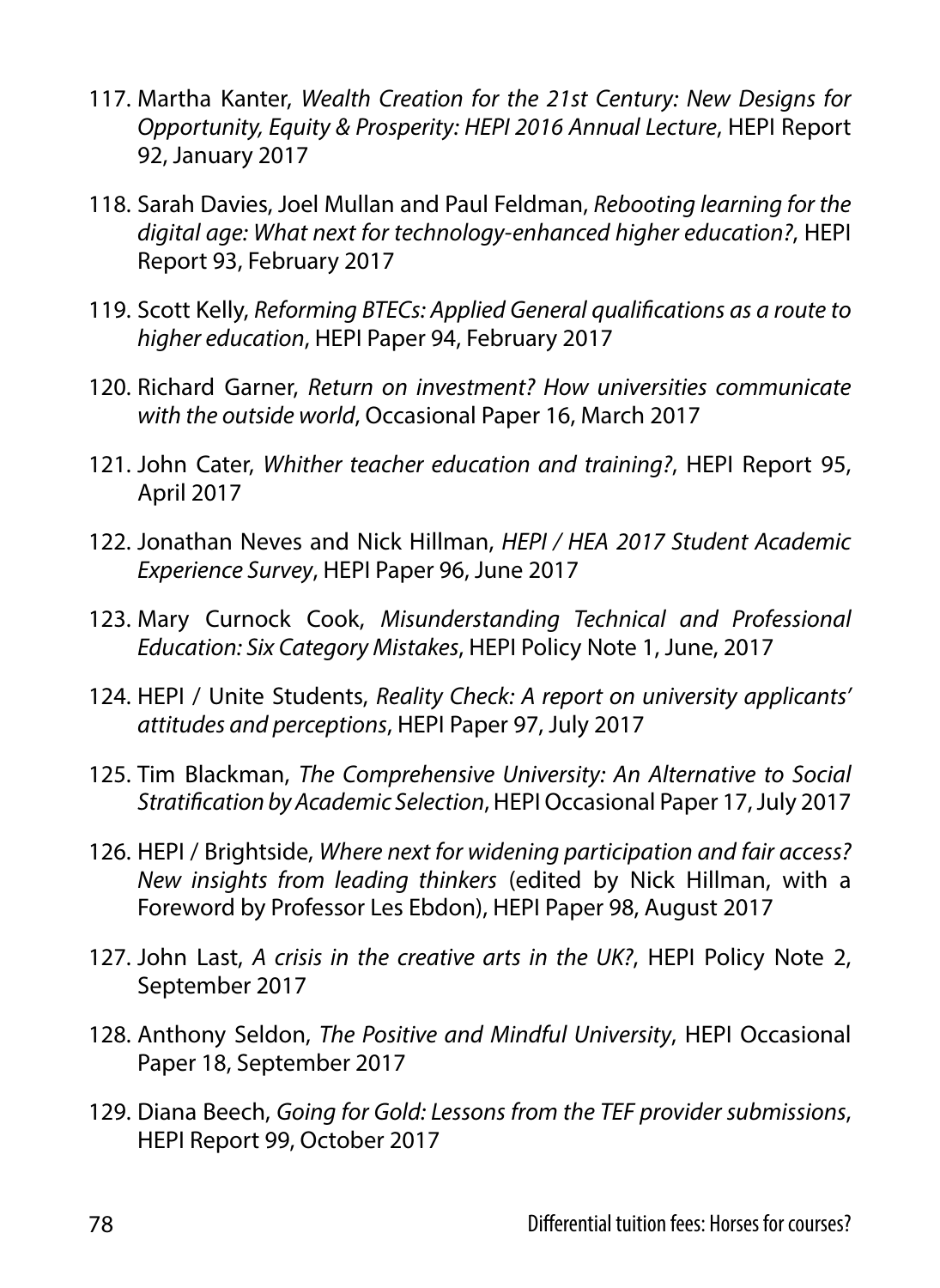- 130. Vicky Olive, *How much is too much? Cross-subsidies from teaching to research in British universities*, HEPI Report 100, November 2017
- 131. Nick Hillman, *Why the OBR's forecasts on students must improve*, HEPI Policy Note 3, December 2017
- 132. Jane Mackey and Nick Hillman, *HEPI / YouthSight Student Poll: A Brexit Youthquake?*, HEPI Policy Note 4, December 2017
- 133. Sally Turnbull, *A Guide to UK League Tables in Higher Education*, HEPI Paper 101, January 2018
- 134. Tim Blackman, *What affects how much students learn?*, HEPI Policy Note 5, January 2018
- 135. Gavan Conlon, Maike Halterbeck and Jenna Julius, *The costs and benefits of international students by parliamentary constituency*, HEPI Paper 102, January 2018
- 136. Professor Tan Chorh Chuan, *Major shifts in global higher education: A perspective from Asia*, HEPI Paper 103, February 2018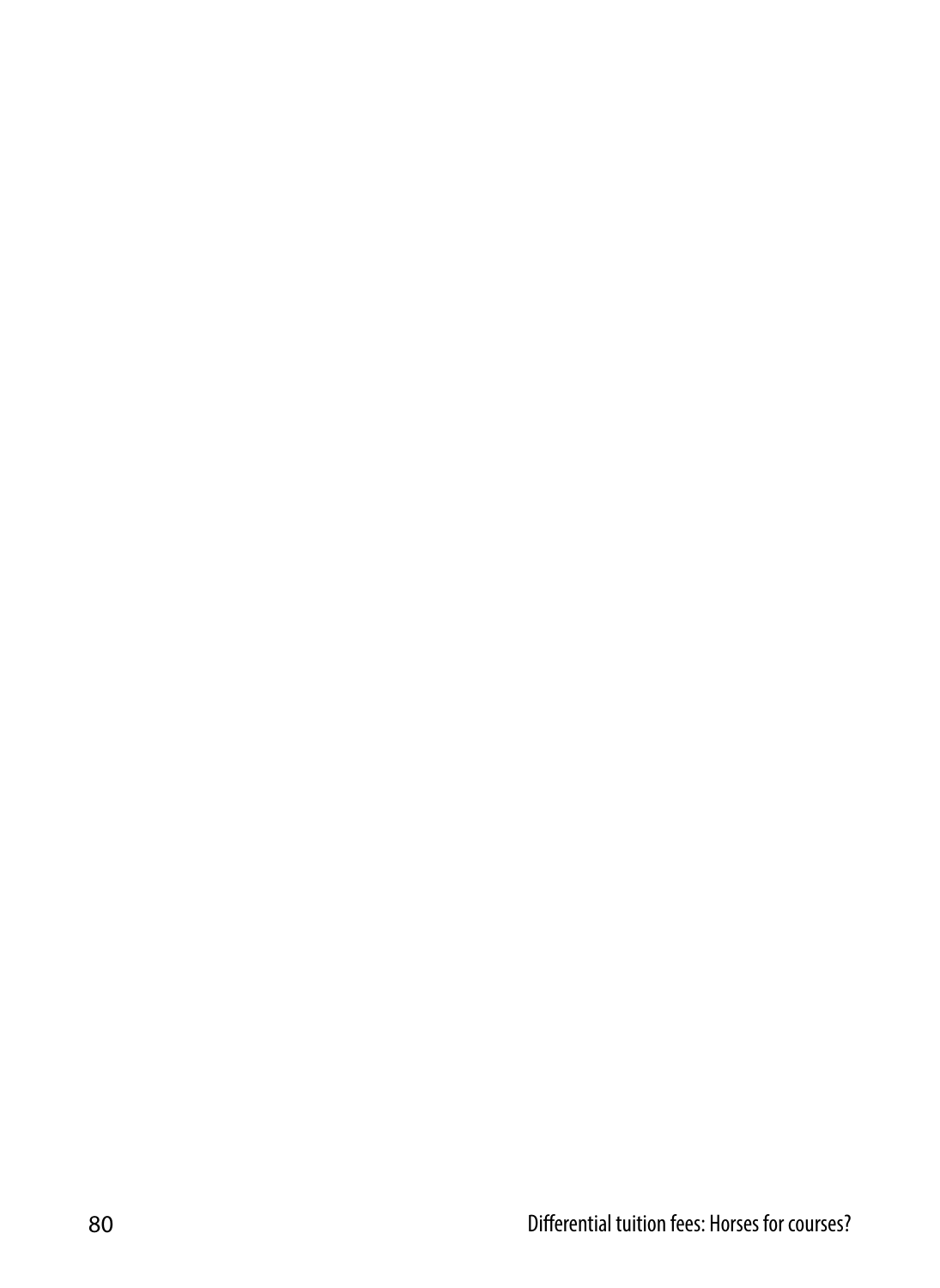## **Trustees**

Professor Sir Ivor Crewe (Chair) Sir David Bell Dame Sandra Burslem Professor Sir Peter Scott Professor Dame Helen Wallace

## **Advisory Board**

Professor Dame Julia Goodfellow Professor Carl Lygo Professor David Maguire Professor Sally Mapstone

## **Partners**

BPP University Ellucian Elsevier Higher Education Academy Jisc Kaplan Mills & Reeve LLP Oracle Pearson PwC Times Higher Education Unite Students UPP Group Limited

## **President** Bahram Bekhradnia